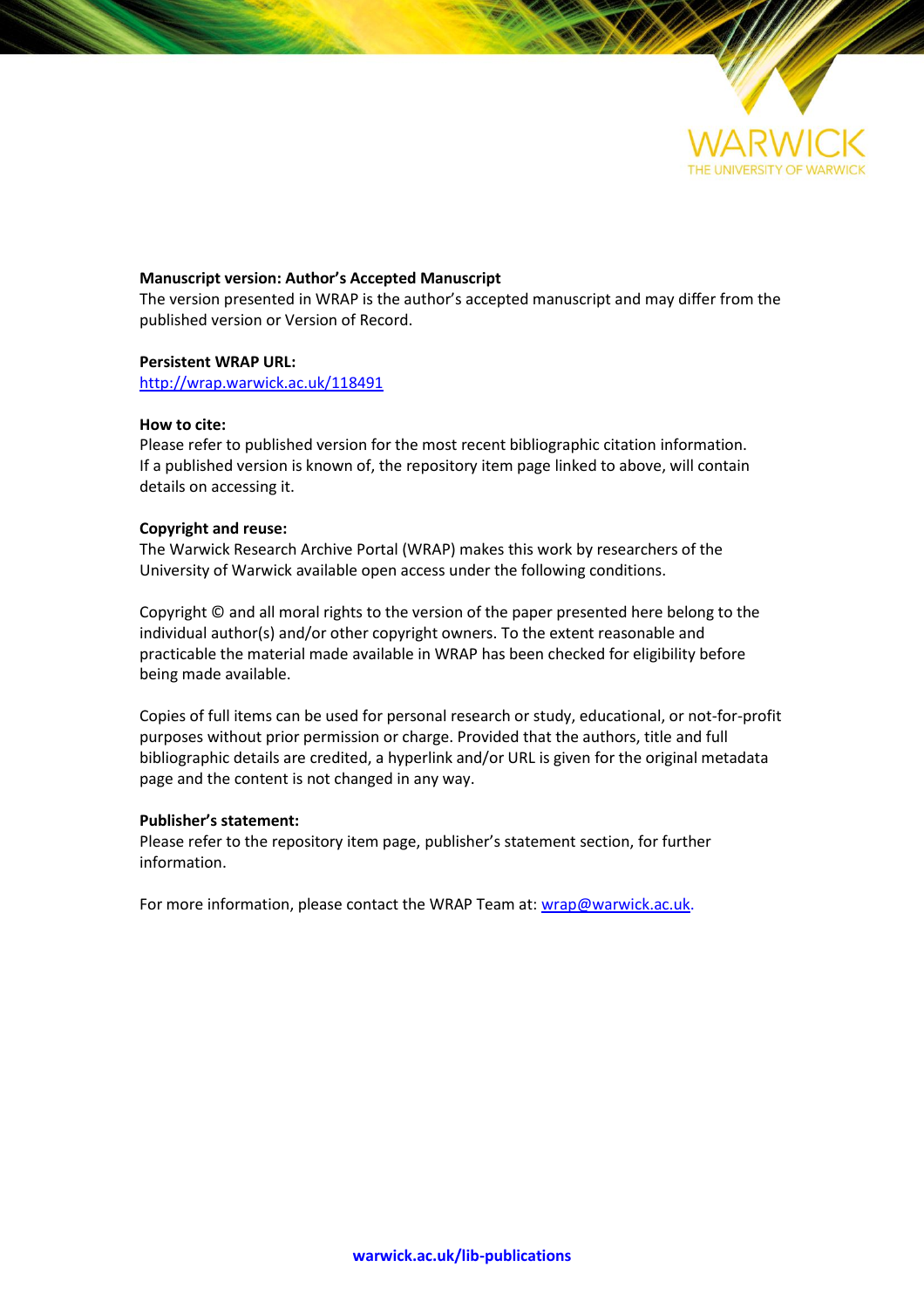# **Tissue Distribution and Specific Contribution of** *Arabidopsis* **FAD7 and FAD8 Plastid Desaturases to the JA and ABA Mediated Cold Stress or Defence Responses**

**Running head:** non-redundant FAD7 and FAD8 responses to stress

**Corresponding author**: M. Alfonso; Department of Plant Nutrition, EEAD-CSIC, Avda Montañana 1005, 50059 Zaragoza, SPAIN. Tel: +34 976 71 60 59; Fax: +34 976 716045; Email address: [alfonso@eead.csic.es](mailto:alfonso@eead.csic.es)

**Subject area:** (4) proteins, enzymes and metabolism; (2) environmental and stress responses.

**Number of figures**: 8; black and white: 4; colour figures 4. **Number of tables:** 1. **Supplementary material:** 8 figures, 1 table.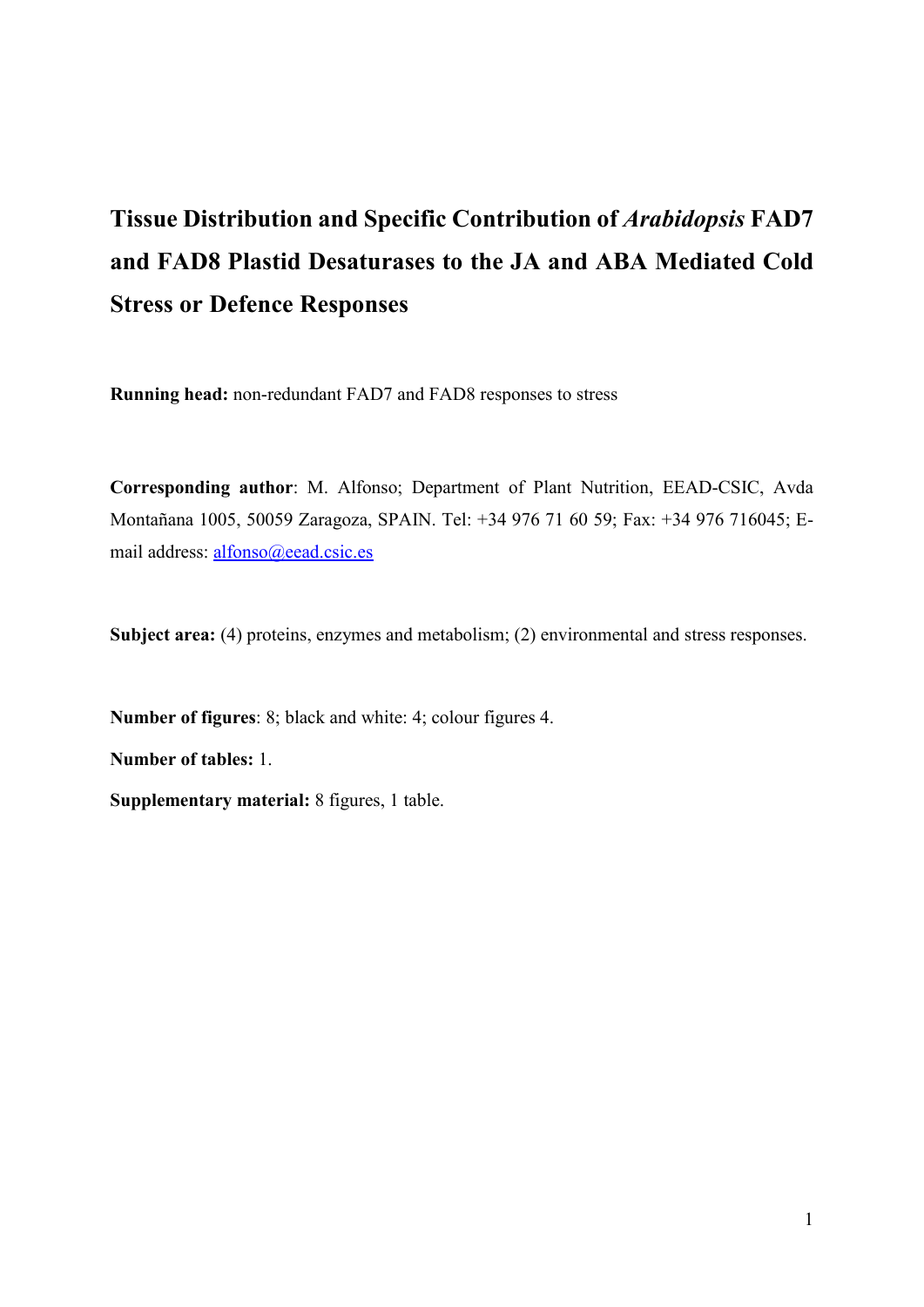# **Tissue Distribution and Specific Contribution of** *Arabidopsis* **FAD7 and FAD8 Plastid Desaturases to the JA and ABA Mediated Cold Stress or Defence Responses**

**Running head:** non-redundant FAD7 and FAD8 responses to stress

Ángel Soria-García<sup>1</sup>, María C. Rubio<sup>1</sup>, Beatriz Lagunas<sup>2</sup>, Sara López-Gomollón<sup>3</sup>, María de los Ángeles Luján<sup>1</sup>, Raúl Díaz-Guerra<sup>1</sup>, Rafael Picorel<sup>1</sup> and Miguel Alfonso<sup>1,\*</sup>

<sup>1</sup>Department of Plant Nutrition, Estación Experimental Aula Dei (EEAD-CSIC).

Avda. Montañana 1005, 50059 Zaragoza, Spain.

<sup>2</sup>School of Life Sciences, University of Warwick, Gibbet Hill Road, Coventry, CV4 7AL, UK.

<sup>3</sup>Department of Plant Sciences, University of Cambridge, Downing Street, Cambridge, CB2 3EA, UK.

\* Corresponding author: M. Alfonso; Department of Plant Nutrition, EEAD-CSIC, Avda Montañana 1005, 50059 Zaragoza, SPAIN. Tel: +34 976 71 60 59; Fax: +34 976 716045; Email address: [alfonso@eead.csic.es](mailto:alfonso@eead.csic.es)

**Abbreviations**: ABA, absicic acid; ACP, acyl-carrier protein: BiFC, bimolecular fluorescence complementation; DA. Dienoic fatty acids; DGDG, digalactosyl-diacylglycerol; ER, endoplasmic reticulum; FAE, fatty acid elongase; FAS, fatty acid synthase; GFP, green fluorescent protein; GUS, glucuronidase; JA, jasmonate; LOX, lipooxigenase; MGDG, monogalactosil-diacylglycerol; PG, phosphatidyl-glicerol; RT-qPCR, quantitative real-time PCR; TA, trienoic fatty acid; YFP, yellow fluorescent protein.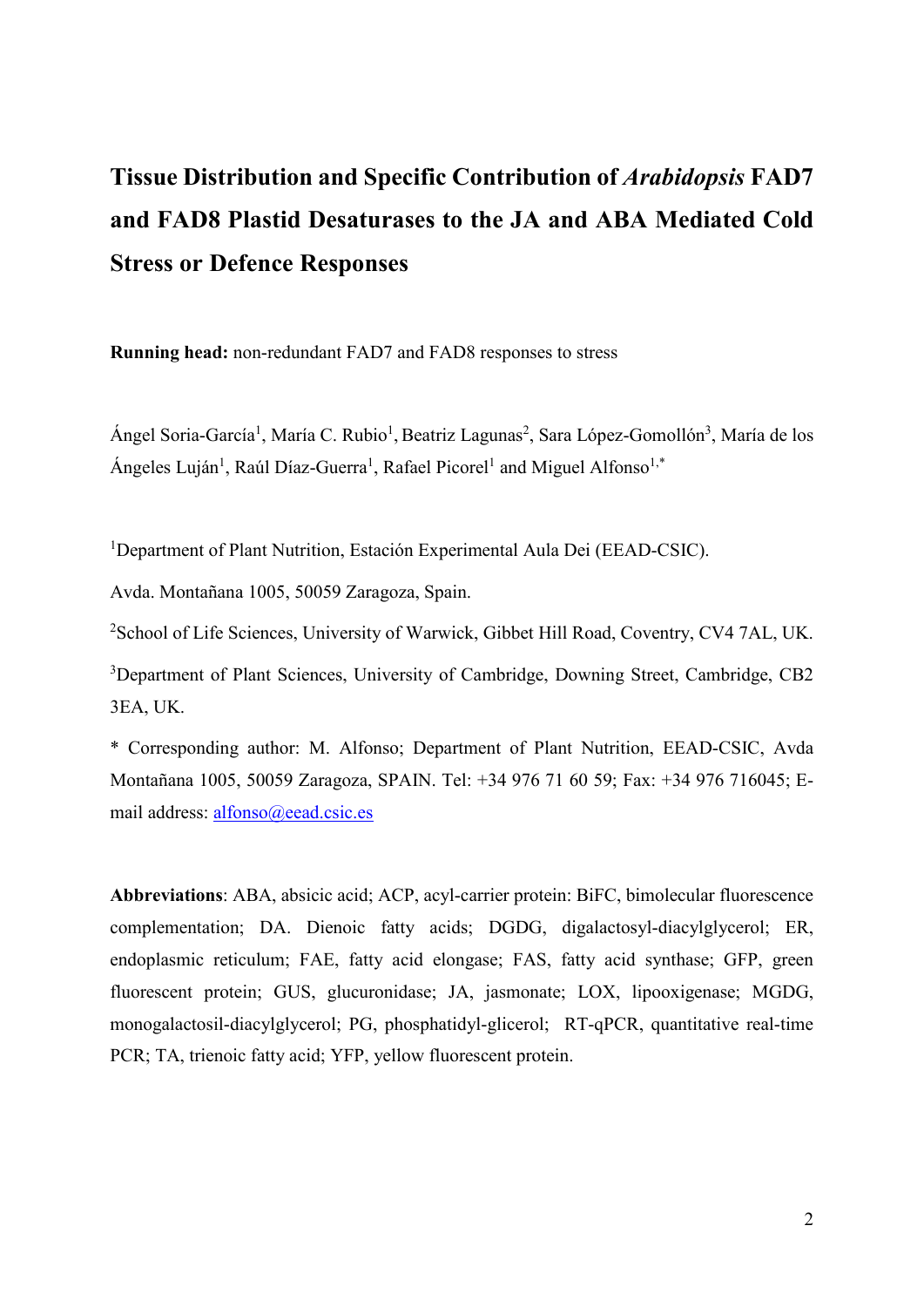To overcome the difficulties to analyze membrane desaturases at the protein level, transgenic Arabidopsis plants expressing the plastidial *At*FAD7 and *At*FAD8 ω-3 desaturases fused to GFP, under the control of their endogenous promoters, were generated and their tissue relative abundance was studied. Gene expression, GUS promoter activity, immunoblot and confocal microscopy analyses indicated that *At*FAD7 is the major ω-3 desaturase in leaves when compared to *At*FAD8. This higher abundance of *At*FAD7 was consistent with its higher promoter activity and could be related with its specificity for the abundant leaf galactolipids. *At*FAD7 was also present in roots but at much lower level than in leaves. Our data suggest that the *At*FAD7 protein in roots might participate in the supply of precursors for JA biosynthesis rather than membrane lipid unsaturation. *At*FAD7 protein levels increased in response to wounding but not to JA, and decreased upon ABA treatment. Conversely, *At*FAD8 protein levels increased upon cold or JA exposure and decreased at high temperatures, but did not respond to ABA or wounding. These results indicated specific and non-redundant roles for the plastidial ω-3 desaturases in defence, temperature stress or phytohormone mediated responses and a tight coordination of their activities between biotic and abiotic stress signalling pathways. Our data suggested that transcriptional regulation was crucial for this coordination. Finally

, bimolecular fluorescence complementation analysis showed that both *At*FAD7 and *At*FAD8 interact with the *At*FAD6 ω-6 desaturase *in vivo*, suggesting that quaternary complexes are involved in trienoic fatty acid production within the plastid membranes.

**Keywords:** *Arabidopsis thaliana*, fatty acid, FAD7, FAD8, ABA, cold, JA, wounding.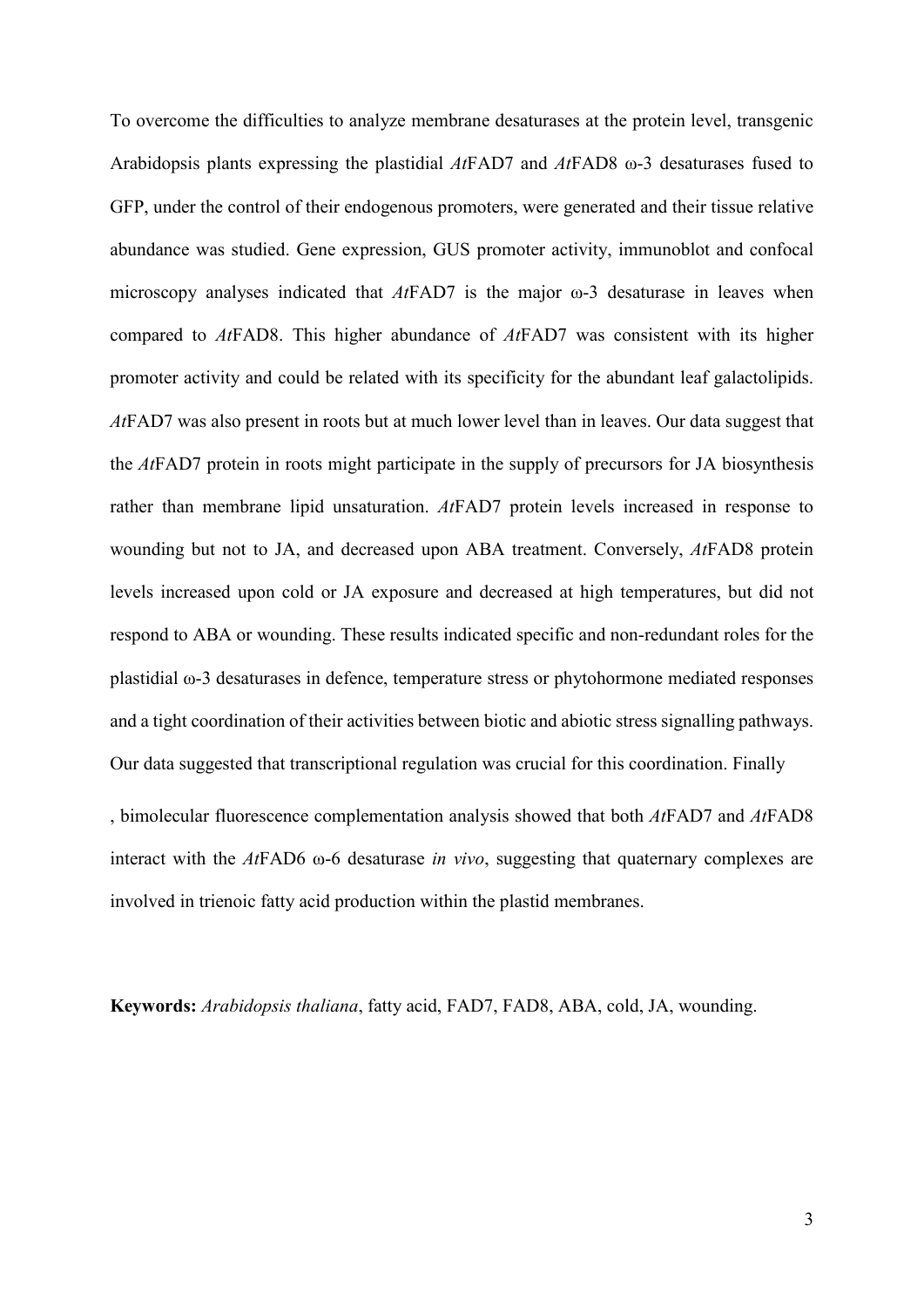## **Introduction**

Trienoic fatty acids (TAs) are key components of the plant responses against biotic and abiotic stress. As major constituents of plant glicerolipids (Browse et al., 1986), they influence the function of biological membranes by maintaining their appropriate fluidity, playing a key role in plant adaptation to temperature changes (reviewed by Iba, 2002). The relationship between the unsaturation of membrane lipids and temperature acclimation has been stablished in the past (Nishida and Murata, 1996; Iba, 2002). In addition, certain lipids like phosphatidilglycerol (PG) have been directly linked to chilling sensitivity (Murata et al., 1982). TAs also serve as precursors of plant hormones, like jasmonates, that are directly involved in defence signalling against pathogen attack, participate in the wound response and are also important for plant development and adaptation to environmental stress (Schaller and Stinzi, 2009). Biosynthesis of jasmonates is initiated in the plastid through the action of specific lipases that release TAs from the glycerol backbone making them accessible to lipooxigenases (LOX), that initiate the conversion of these TAs to jasmonates (Wasternack and Hause, 2013).

TAs are synthesized from dienoic fatty acids (DAs) by the activity of  $\omega$ -3 desaturases that are a family of integral membrane enzymes localized in two different cell compartments: FAD3 is specific of the endoplasmic reticulum (ER; Dyer and Mullen, 2001) while FAD7 and FAD8 are plastid specific (Browse et al., 1986; Wallis and Browse, 2002; Román et al., 2015). In Arabidopsis, ω-3 fatty acid desaturases are encoded by single genes (Yadav et al., 1993; Gibson et al., 1994) while in other plant species like soybean, several isoforms of the microsomal and plastidial ω-3 fatty acid desaturases have been reported (Bilyeu et al., 2003; Andreu et al., 2010; Román et al., 2015). Both plastidial ω-3 desaturases, FAD7 and FAD8, are highly homologous (more than 90% identity at the protein sequence level), and perform a similar function in the same sub-cellular compartment, the plastid envelope (Ferro et al., 2003; Román et al., 2015). It was initially reported that FAD8 was a cold-specific desaturase (McConn et al., 1994).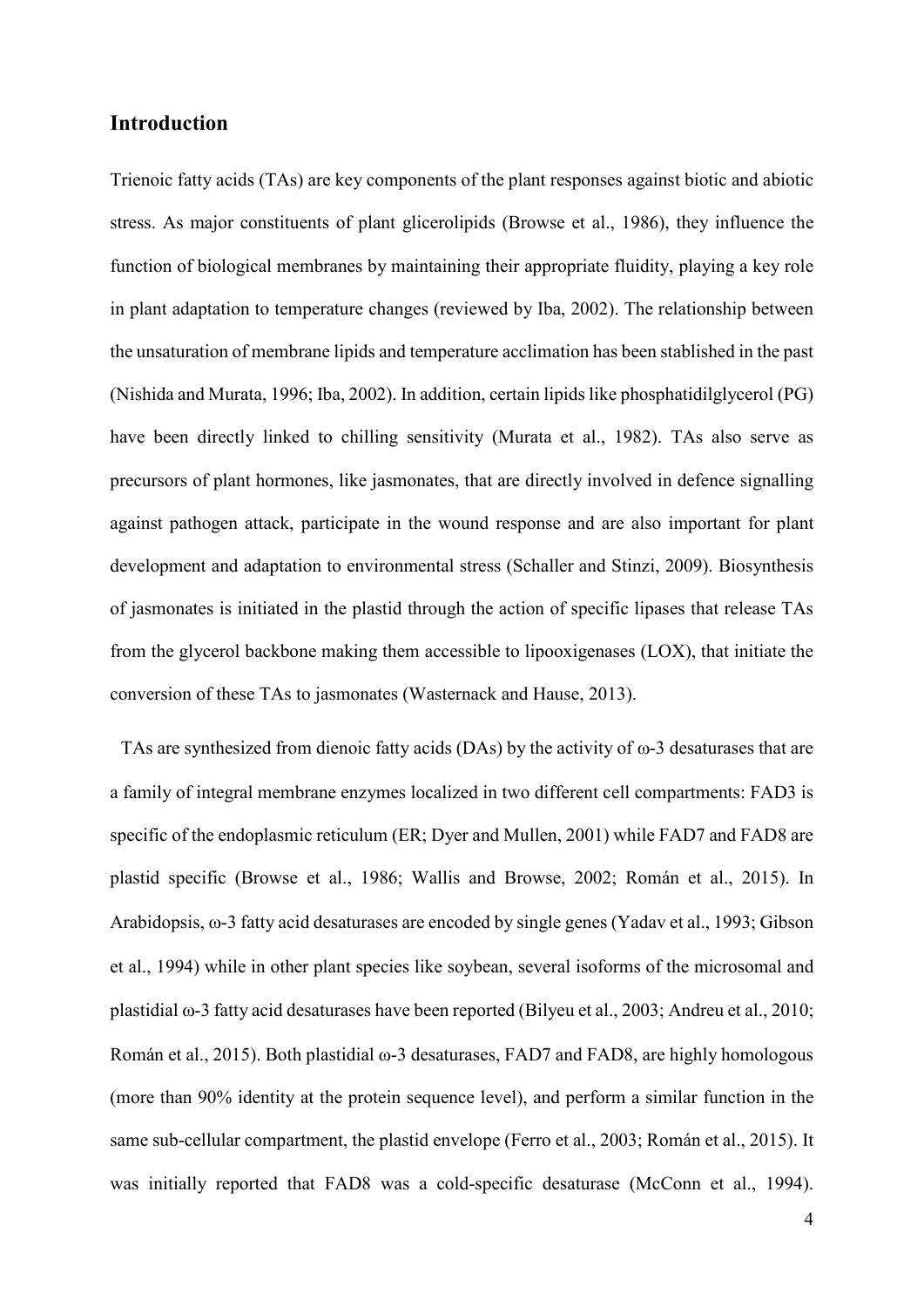However, recent analysis of a collection of loss-of-function mutants from Arabidopsis for the *AtFAD7* and *AtFAD8* genes revealed that *At*FAD8 is also active at control growth temperatures and differences in substrate specificity at polar lipid head group (FAD8 showed preference for PG and sulfolipids) and acyl chain length (FAD7 uses both 16:2 and 18:2 as substrates while FAD8 uses only 18:2 substrates) existed (Román et al., 2015). These data also indicated that *At*FAD8 was active at normal temperatures and could compensate, at least partially, the absence of a functional *At*FAD7 enzyme at 22 ºC (Román et al., 2015), implying the presence of a functional *At*FAD8 protein at 22 ºC, but experimental evidences of its presence were still lacking. This non-redundant role of both plastidial ω-3 desaturases in the biosynthesis of TAs in the plastid (Roman et al., 2015), could be extended to their participation in plant responses to biotic or abiotic stress. Thus, the wound responsive pattern of the *FAD7* gene has been reported in different plant species, consistent with the increasing demand of TAs for JA biosynthesis (Hamada et al., 1996; Reymond et al., 2000; Nishiuchi et al., 1997). However, no data are available of the responsiveness of the *FAD8* gene to JAs or its implication in defence responses. On the other hand, induction of *FAD8* gene expression at low temperatures has also been reported (McConn et al., 1994; Berberich et al., 1998; Román et al., 2015), consistent with a higher ω-3 desaturase activity on plastid lipids to maintain plastid membrane fluidity. The use of *myc*-tagged FAD7 and FAD8 proteins expressed in Arabidopsis indicated that protein stability might contribute to the FAD8 specific role at low temperatures (Matsuda et al., 2005). However, there has been no experimental support showing that translation is the key regulatory mechanism controlling the activity of the FAD8 enzyme in response to cold. Nevertheless, we are still far from understanding how the activity of both plastidial ω-3 desaturases is specifically regulated in response to these stimuli. Most of our conclusions were obtained through the correlation of *FAD* gene expression levels with changes in the fatty acid content (Gibson et al., 1994; Berberich et al., 1998; Horiguchi et al., 1998; Collados et al., 2006; Martz et al., 2006;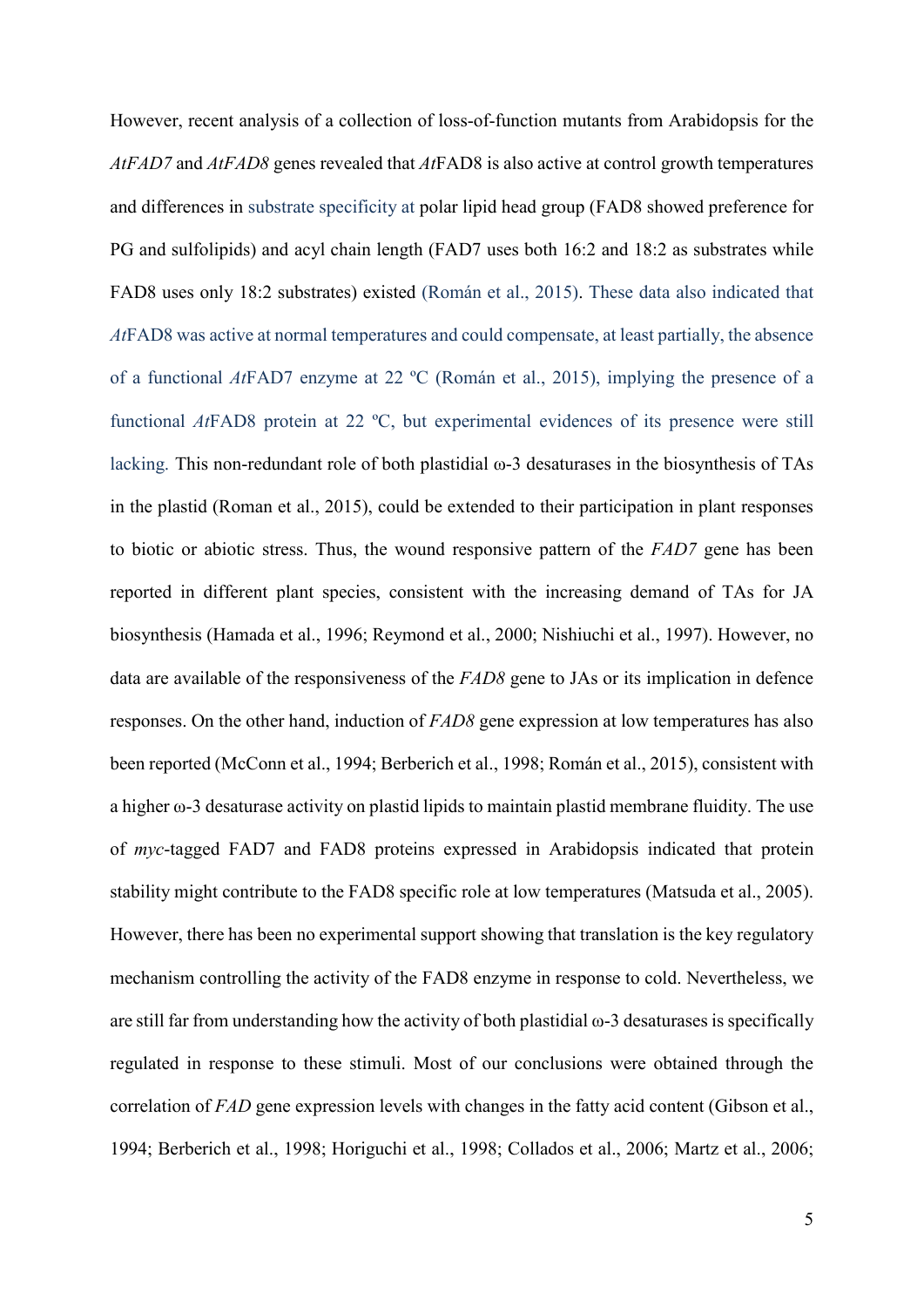Román et al., 2012; Lagunas et al., 2013; Roman et al., 2015). However, our comprehension of desaturase function at the protein level and more concretely, the relative abundance of FAD7 and FAD8 proteins in the different plant tissues and organs, as well as their variation in response to environmental or developmental stimuli is poorly understood. This analysis of desaturase regulation at the protein level is hampered by their high degree of homology as well as their highly hydrophobic nature, limiting the utilization of specific antibodies or the development of purification protocols. In addition, transgenic lines that expressed the protein under constitutive promoters like 35S (Matsuda et al., 2005; Román et al., 2015), were useful for localization purposes but their protein levels did not represent their actual regulation. This limits our comprehension of the relevance of translation or post-translational mechanisms in the regulation and coordination of plastidial ω-3 desaturases to stress or hormone responses. Question arises whether the different response of both plastidial ω-3 desaturases is regulated mainly at the transcriptional level, through the action of specific transcription factors, or are post-transcriptional regulatory mechanisms behind some of these specific responses. Furthermore, much of the data are focused in leaves, but very little information, if any, is available about the relative abundance and function of both plastid ω-3 desaturases in other plant tissues and organs like roots or flowers, where TAs participate in developmental processes like root elongation or polen development (Staswick et al., 1992; McConn and Browse, 1996).

In this work, we tried to overcome some of the above-mentioned issues through the obtention of stable transgenic lines of *Arabidopsis thaliana* that expressed both *At*FAD7 and *At*FAD8 proteins fused to a green fluorescent protein (GFP) under the control of their endogenous promoter sequences. This strategy allowed us to distinguish both *At*FAD7 and *At*FAD8 proteins, which are highly identical at the protein sequence level, and analyze their specific regulation. Data obtained with these lines, together with gene expression analysis, indicated that *At*FAD7 is the major ω-3 desaturase either in leaves or in non-photosynthetic tissues like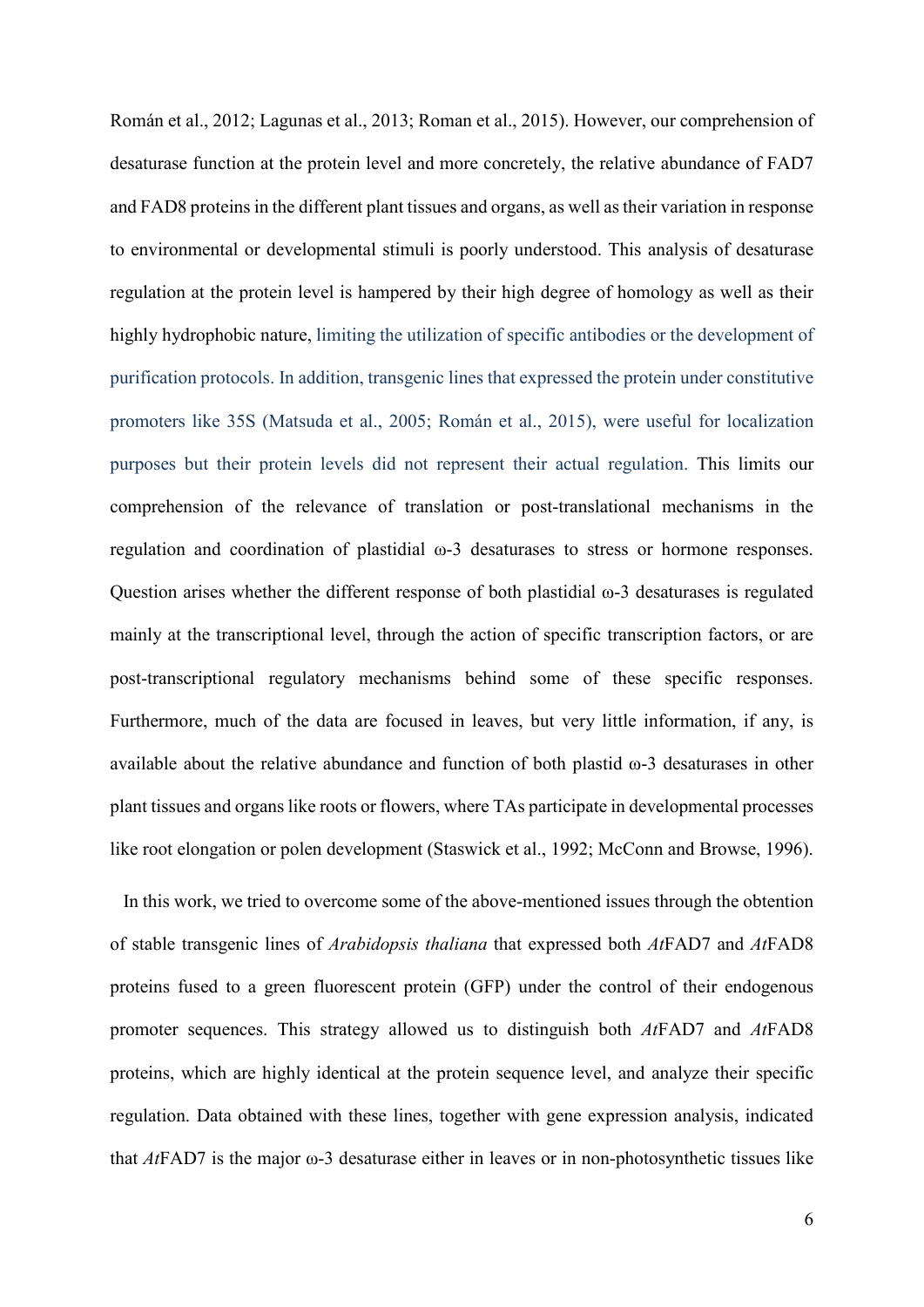roots, when compared to *At*FAD8. Relative abundance of both *At*FAD7 and *At*FAD8 proteins was analysed in response to wounding, temperature or hormones like JA and ABA and a specific behaviour of both proteins with a clear specialization among both desaturases was observed. In most cases, a positive correlation between transcript and protein levels could be stablished, suggesting that transcriptional control is at the basis of their coordination. Finally, bimolecular fluorescence complementation (BiFC) analysis using both FAD7 and FAD8 ω-3 desaturases with the ω-6 desaturase FAD6, responsible of 18:2 biosynthesis in the plastid, indicated that FAD7 and FAD8 interacted with FAD6 *in vivo*, but not among them, at least significantly. These results suggested the existence of supramolecular complexes involved in the production of TAs within plastid membranes.

## **Results**

## **Generation of transgenic lines expressing** *At***FAD7 and** *At***FAD8 proteins fused to GFP under the control of their endogenous promoters.**

A strategy based in the use of protein fusions to GFP expressed under the control of the endogenous promoters of both genes was developed to analyse *At*FAD7 and *At*FAD8 at the protein level. First, two sequences of 1682 and 2958 bp upstream of the *AtFAD7* and *AtFAD8* ATG codons, respectively, were chosen to be analysed for their promoter activity. The 1682 bp upstream sequence of the *AtFAD7* (*At3g11170*) gene, located at chromosome 3, contained 853 bp of the non-coding sequence upstream the *AtFAD7* gene and 843 bp of the coding sequence of the *At3g11165* gene, located in the antisense strand, that encodes a protein with unknown function according to TAIR (Supplementary Fig. 1). In the case of the *AtFAD8* gene (*At5g05580*), the 2958 sequence upstream its ATG was located in chromosome 5 and contained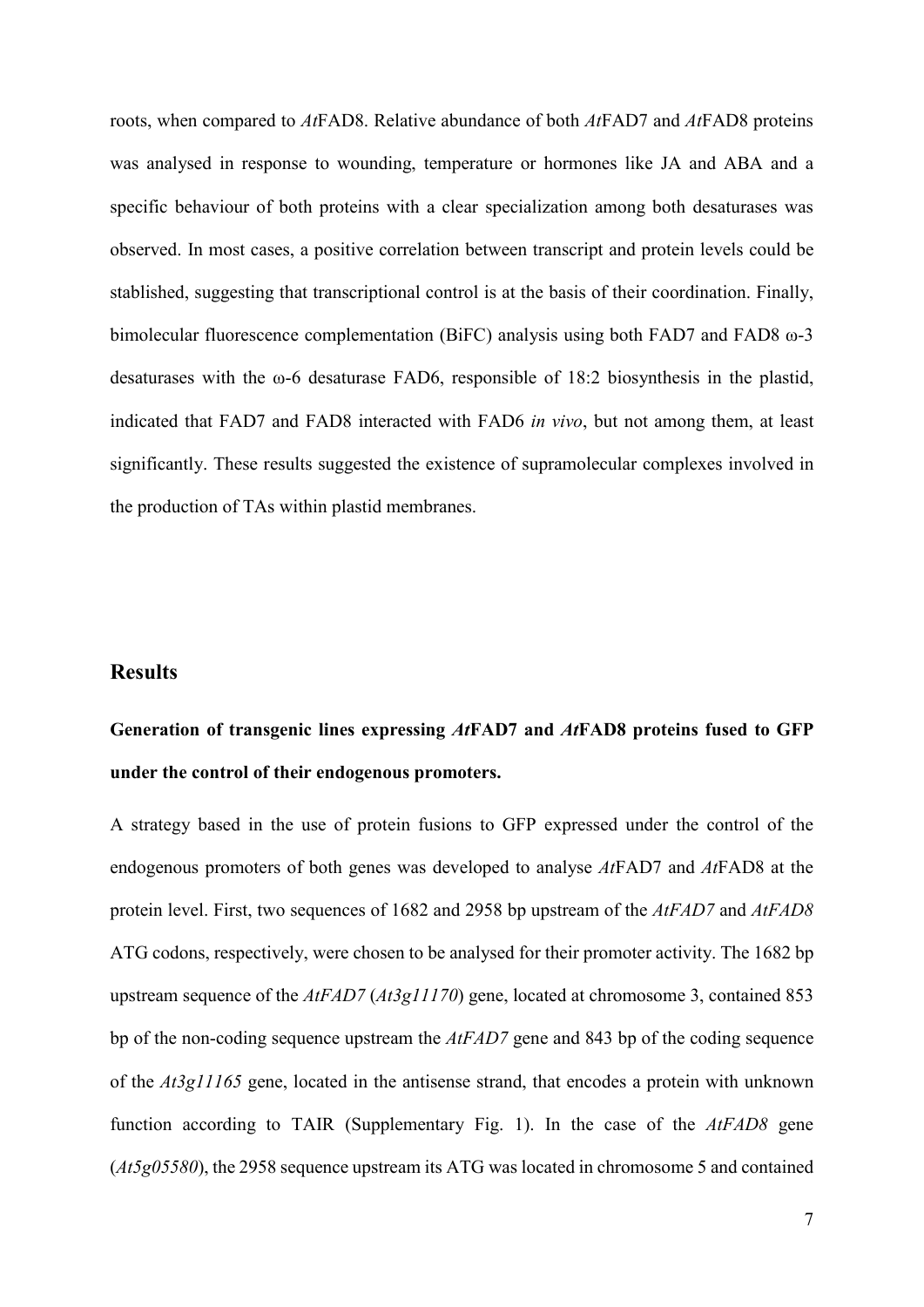438 bp corresponding to the non-coding upstream sequence from the *AtFAD8* gene and 2520 bp of the coding sequence of the *At5g05570* gene, located in the same strand than *AtFAD*8 (Supplementary Fig. 1). *At5g05570* encodes a nuclear transducing protein with methyltransferase activity, according to TAIR. Election of these long sequences was made after analysis with PLACE and PlantCARE tools, which located several putative regulatory elements in these upstream sequences from both promoters that could be involved in their specific regulation (Supplementary Fig. 1). Prior to their utilization for protein analysis, these promoter sequences were fused to GUS to check for promoter activity. Several independent T3 lines carrying the 1.7 kb *AtFAD7* promoter fused to GUS (*AtFAD7*p1,7kb:GUS) were analyzed for GUS staining. High GUS activity was detected upon one h staining on leaf tissue including vasculature in either cotyledonal or rosette leaves from 14-d old plants (Fig. 1A and B). GUS staining was also detected in either primary or secondary roots as well as in the root tip, concretely in the root cap (Fig.1C). No GUS staining was detected in leaves or roots from transgenic lines expressing the empty pMDC163 vector (Fig.1L-M). In independent T3 lines harboring the *AtFAD8* gene putative promoter (*AtFAD8*p3kb::GUS), 1 h staining only produced significant GUS staining in cotyledonal leaves (Fig. 1D-F). When the time of staining was increased up to three hours, GUS activity was high in cotyledonal leaves and could also be detected in rosette leaves from 14-d old plants, but with much lower intensity than that of the *AtFAD7*p1,7kb::GUS lines after 1 hour (Fig.1H-I). In the *AtFAD8*p3kb::GUS lines, very low GUS staining was detected in roots, never in the root-tip (Fig. 1K).

In order to confirm these results, those lines which showed a reproducible pattern of GUS staining were selected for the determination of GUS activity. To that end, either leaf or root extracts were obtained from several independent transgenic lines (n=6). As shown in Fig. 1 O, leaf extracts from transgenic lines carrying the *AtFAD7* 1,7 kb promoter sequence showed a glucoronidase activity with values that ranged from 20 to 25 nmol MUG min<sup>-1</sup> mg. protein<sup>-1</sup>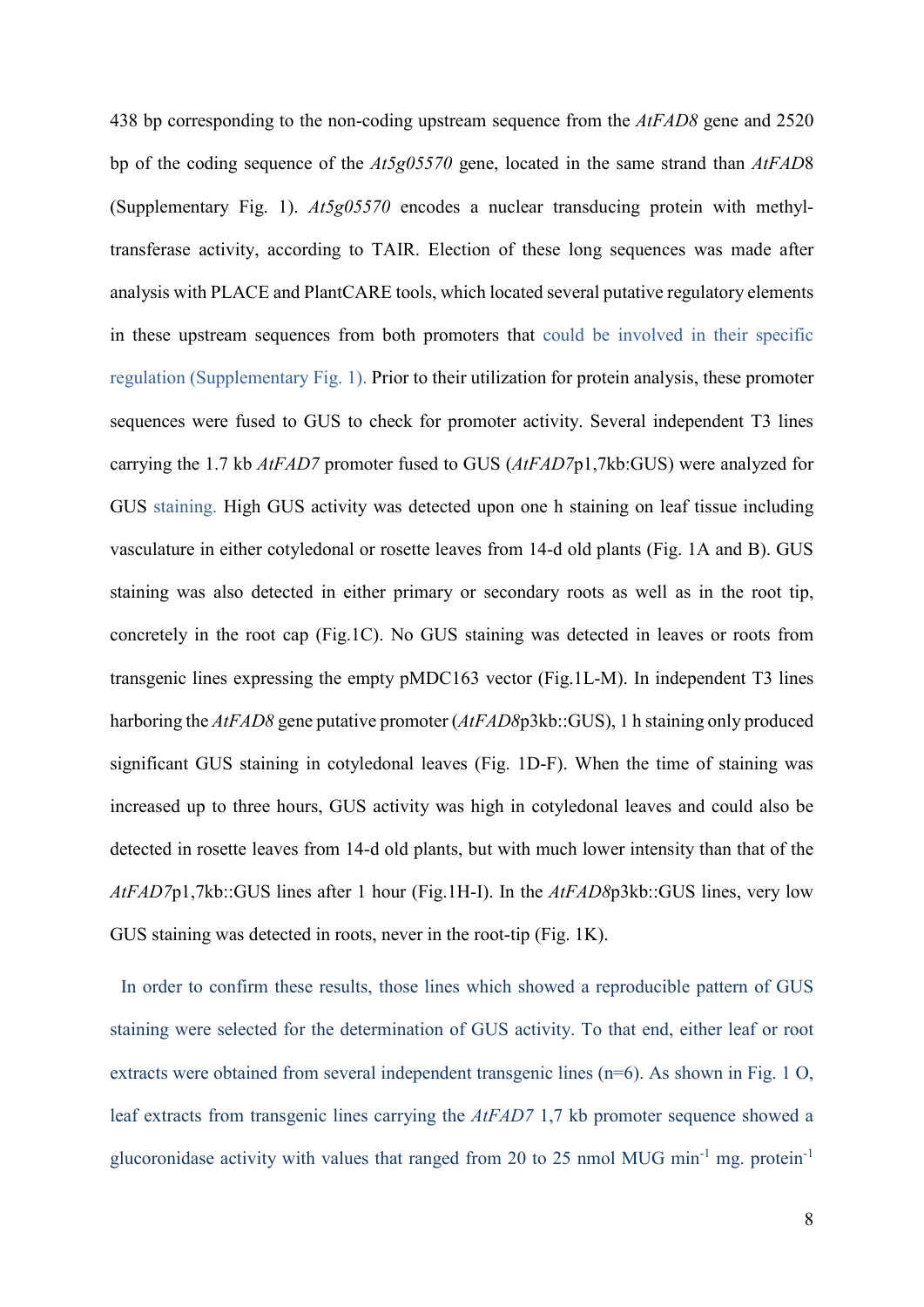(Fig. 1O). These MUG activity values were very similar to those reported previously by Nishiuchi et al., (1995) when they assayed an Arabidopsis 0,7 kb *FAD7* promoter fragment in transgenic tobacco lines. Plants carrying the 2,9kb *AtFAD8* promoter fragment showed reduced levels of GUS activity when compared with those carrying the 1,7 kb *AtFAD7* promoter fragment, with values between 4-5 nmol MUG min<sup>-1</sup> mg. protein<sup>-1</sup> (Fig. 1O). These differences in promoter activity might be consistent with the differences in GUS incubation time required for proper GUS staining detected in both promoters. GUS activity was also monitored in root extracts from these transgenic lines. Root extracts from transgenic lines carrying the *AtFAD7* 1,7 kb promoter sequence showed values lower than 2 nmol MUG min<sup>-1</sup> mg. protein<sup>-1</sup>; much lower than that detected in leaves. GUS activity in plants carrying the 2,9kb *AtFAD8* promoter fragment was barely undetectable under our experimental conditions.

Once the activity of both *AtFAD7* and *AtFAD*8 gene promoter sequences was analysed, transgenic lines were obtained that expressed the *At*FAD7-GFP fusion under the control of the 1,7 kb *AtFAD7* promoter (designated as TG7 lines) and lines expressing the *At*FAD8-GFP fusion under the control of the 2,9 kb *AtFAD8* promoter (designated as TG8 lines). Since the transgenic lines were generated on a wild-type background, containing the endogenous *AtFAD7* and *AtFAD8* genes, we first analysed the expression of both *AtFAD7* and *AtFAD8* genes in these transgenic lines compared to that from the Col0 line. Several lines were checked and those showing no changes with respect to Col0 were discarded for subsequent analysis. Another group of lines showed increased *AtFAD7* or *AtFAD8* mRNA levels woth respect to Col0. Thus, TG7 lines showed an average increase in *AtFAD7* transcript levels of 2-3 fold, with respect to Col0 lines (supplementary Fig. 2A). *AtFAD8* gene expression in the TG7 background was comparable to that from Col0 (supplementary Fig. 2A). Similarly, TG8 lines showed an average increase in *AtFAD8* transcript levels of 2 fold, with respect to Col0 lines (supplementary Fig. 2A), without significant changes in AtFAD7 transcript levels. These results suggested that the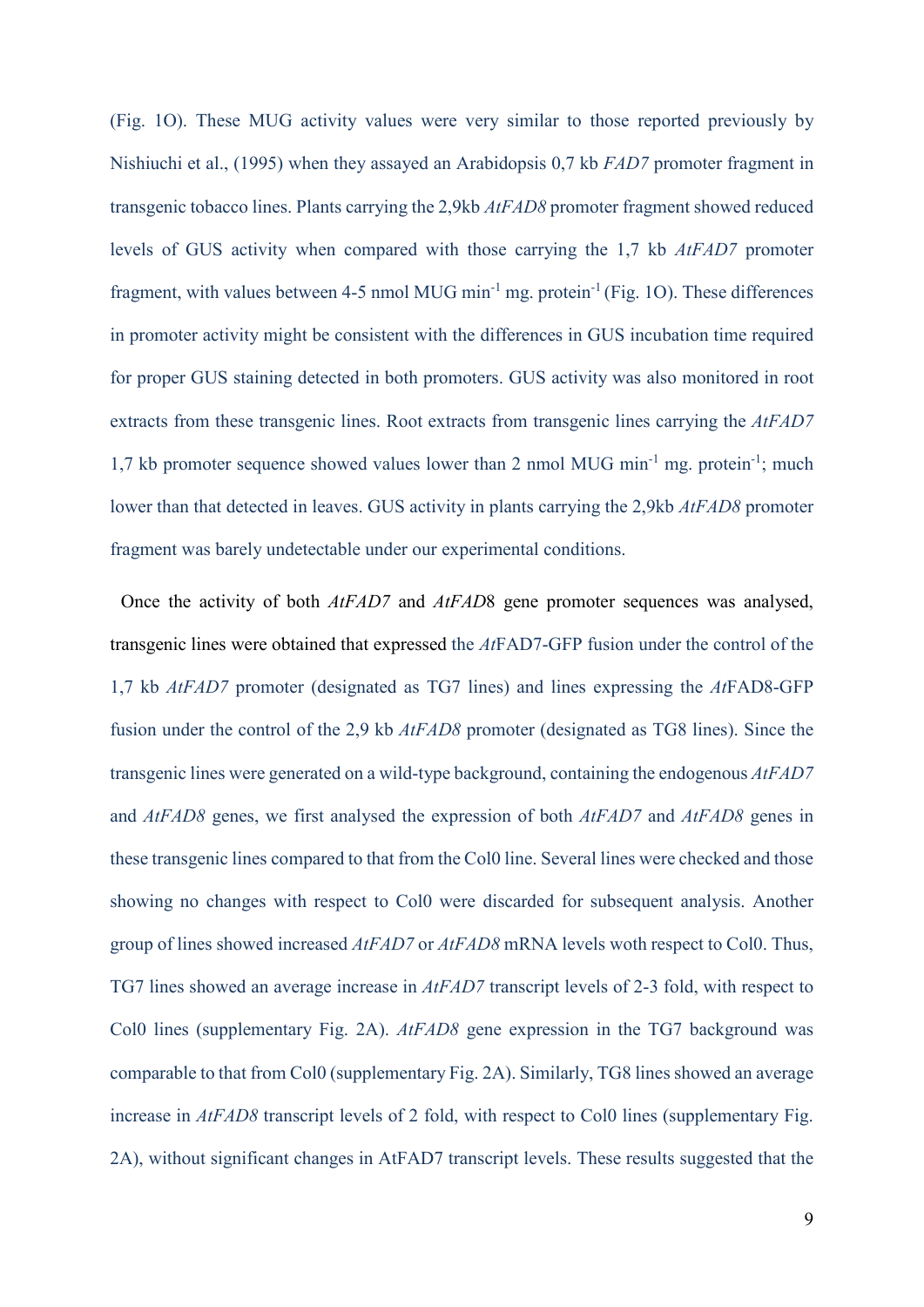transgene did not significantly affect to the expression of the other ω-3 plastidial desaturase counterpart gene. This was confirmed by the analysis of the expression of the reticular ω-3 desaturase *AtFAD3* in either Col0, TG7 and TG8 lines, with no changes in *AtFAD3* transcript levels (supplementary Fig. 2A). The phenotype of the selected TG7 and TG8 plants was also analysed. Essentially, no differences in growth, leaf or rosette size or flowering pattern were detected in TG7 or TG8 lines when grown under control culture conditions (supplementary Fig. 2B).

## **Confocal microscopy analysis of** *At***FAD7-GFP and** *At***FAD8-GFP protein distribution in TG7 and TG8 lines.**

Confocal microscopy analysis of transgenic lines expressing *At*FAD7-GFP or *At*FAD8-GFP fusions, under the control of their respective endogenous promoters, is shown in Fig. 2. Fourteen day-old TG7 transgenic lines expressing the 1682 bp *FAD7* promoter::*FAD7-GFP* construct, showed a strong GFP signal associated with chloroplasts from either cotyledonal or rosette leaves. In all cases, the GFP fluorescent signal was detected as a typical ring covering the whole plastid surface that fully co-localized with the chlorophyll red auto-fluorescence, indicating that the signal was plastid specific (Figs. 2A-C). It is worth mentioning that the signal was detected abundantly in plastids from both young (Fig. 2B) and mature rosette leaves (Fig. 2C), being less abundant in cotyledonal leaves (Fig. 2A). In young rosette leaves and to a lesser extent in mature rosette leaves, a strong GFP signal was detected also in small chloroplasts (Figs. 2B and 2C). When TG8 transgenic lines carrying the 2958 bp FAD8 promoter::*FAD8- GFP* construct were analysed, low GFP fluorescent signal was observed in plastids from cotyledonal leaves (Fig. 2D). Low GFP fluorescence signal was detected in plastids from young or mature leaves from TG8 lines (Fig. 2E and F). Transgenic plants carrying the empty vector (pMDC83) did not show any GFP fluorescent signal, detecting only the chlorophyll red auto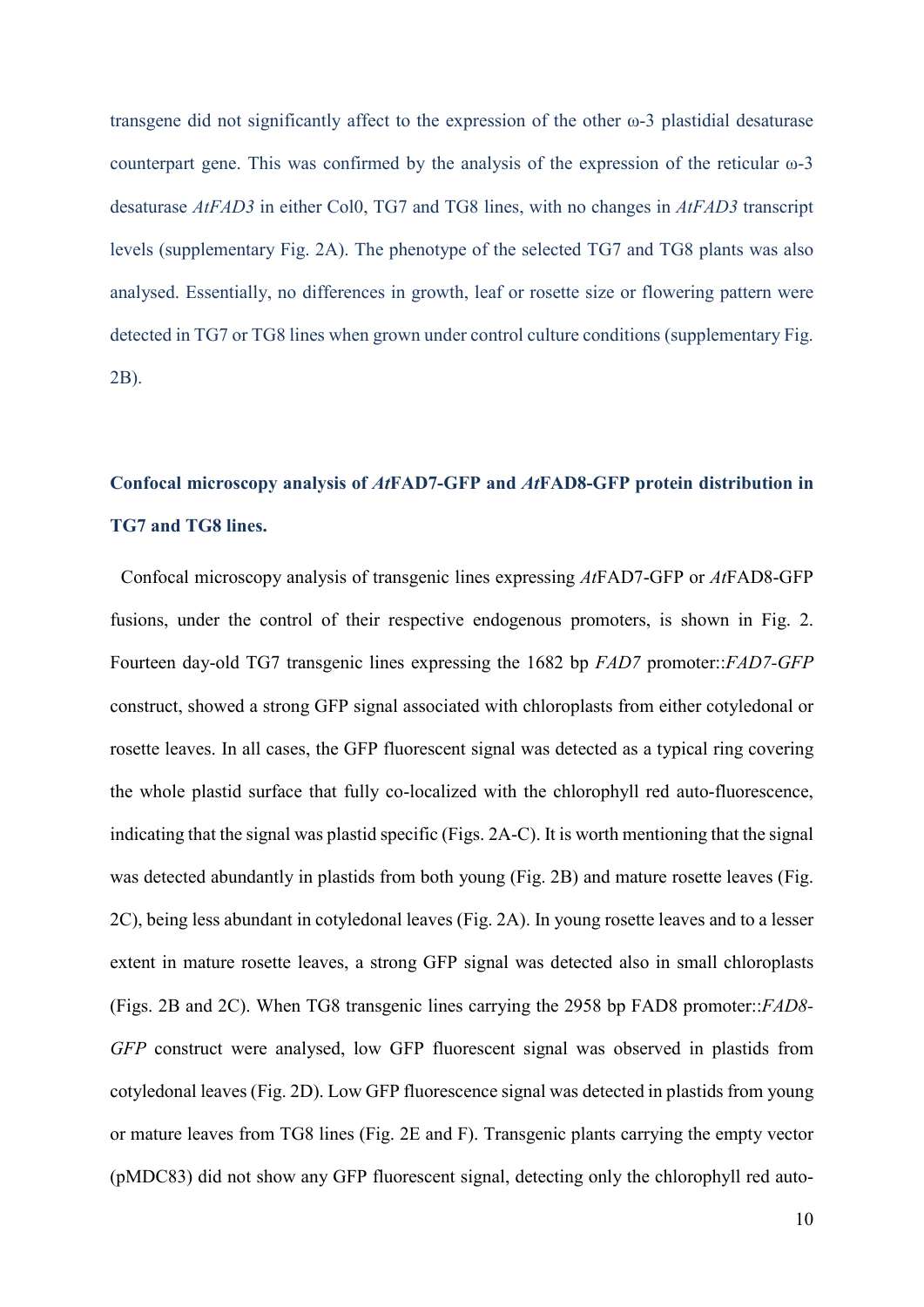fluorescence signal from plastids (Supplementary Fig. 3). These results altogether strongly suggested that the FAD7 protein was much more abundant than FAD8 in Arabidopsis leaves.

Omega-3 fatty acids (18:3 and 16:3) are less abundant in roots, with an average mole percent of 24.6% and 1.56% of 18:3 and 16:3, respectively, in 15 day-old roots (Beaudoin et al., 2009; Miquel and Browse, 1992). In spite of this lower TA content, the FAD7 protein was detected in roots from TG7 lines. The distribution of the fluorescent GFP signal in root tissues was not homogeneous. Strong GFP fluorescent signal was detected in the root tip (Fig. 3A) and in the cells surrounding the root vasculature (Fig. 3D). As occurred in leaves, more difficult was to detect a specific signal in TG8 lines. Almost no GFP signal, if any, was detected in the root-tip (Fig. 3B) while some GFP signal was detected in the cells surrounding the root vasculature (Fig. 3E). Transgenic lines expressing the empty pMDC83 vector showed only the red fluorescence signal associated with the propidium-iodine staining (Fig. 3C and 3F), indicating that the GFP signal detected in the root, mostly with the FAD7 construct, was specific. Since light has been reported as a regulatory signal for FAD7 gene expression (Nishiuchi et al., 1995; Collados et al., 2006), we analysed whether the presence of the *At*FAD7 protein in the root could be caused by illumination of the root tissue. To that end, TG7 plants were grown vertically in MS plates with the area of root growth covered to avoid illumination. Confocal microscopy analysis of roots from TG7 plants showed a similar pattern of localization in the root when compared to fully illuminated plants (Supplementary Fig. 4), indicating that the presence of the *At*FAD7 protein in the root was not an artefact of illumination.

## **Relative abundance of the** *At***FAD7 and** *At***FAD8 proteins in leaf and root tissues**

Relative protein abundance was analyzed by western blot, using an anti-GFP antibody, to confirm the confocal microscopy data. Protein extracts were obtained from rosette leaves and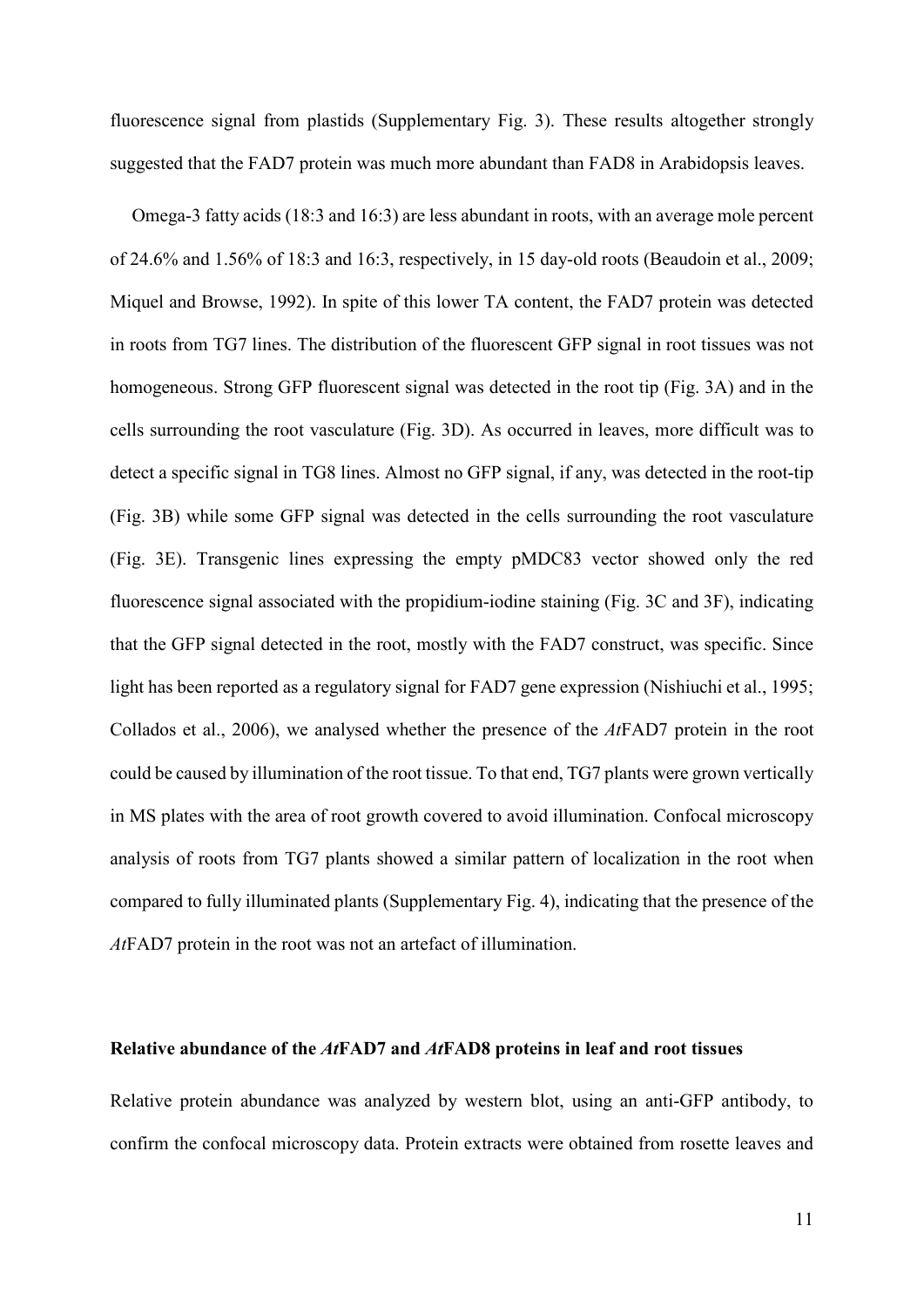roots from 14 day-old grown TG7 and TG8 transgenic lines. A band of 70-78 kDa molecular weight was detected in protein extracts obtained from rosette leaves from 14 day-old TG7 plants (Fig. 4, left panel). The apparent size of this band (around 70 kDa) was consistent with the molecular weight of the FAD7 protein (50 kDa) and that of GFP (27 kDa). The 70 kDa band representing the FAD7-GFP monomer was highly abundant in extracts from leaves of TG7 plants. A strong signal in the high molecular weight range  $(> 100 \text{ kDa})$  was also detected repeatedly in the western blot analysis (Fig. 4), which could be originated by protein aggregates, usual in membrane proteins like FAD7. In addition, several faint bands in the low molecular range (< 30 kDa) were also detected (Fig. 4) that may represent degraded GFP protein. In the case of the *At*FAD8 protein, a band with a molecular weight around 70kDa, compatible with that of the FAD8 protein (50 kDa) fused to GFP (27 kDa) was detected (Fig. 4, left panel). This band had a similar molecular weight with respect to that detected in the extracts from TG7 lines, consistent with the almost identical theoretical molecular mass of both proteins. It is worth mentioning that total amount of protein extract was increased from 20 to 35-40 µg in the case of the *At*FAD8-GFP lines to favour its detection in the view of the data from GUS activity and the confocal analysis (Figs. 1 and 2). These results indicated that, although in lower amounts, *At*FAD8 was present in leaf protein extracts at control temperatures. Nevertherless, these data confirmed that the *At*FAD7 protein is the major ω-3 desaturase in leaves. The FAD7-GFP protein was also detected in roots from TG7 lines, but at much lower amounts than those detected in leaves (Fig. 4, right panel). No FAD8-GFP protein was detected in root extracts from TG8 lines (Supplementary Fig. 5), indicating that, as occurred in leaves, *At*FAD7 was also the major plastidial ω-3 desaturase in root tissues.

To further investigate the role of plastidial ω-3 desturases, particularly FAD7, in roots, several mutants deficient in fatty acid desaturase activity were grown in MS agar plates for 10 days and fatty acid composition of total root lipids was determined. These mutants included a *fad3-1*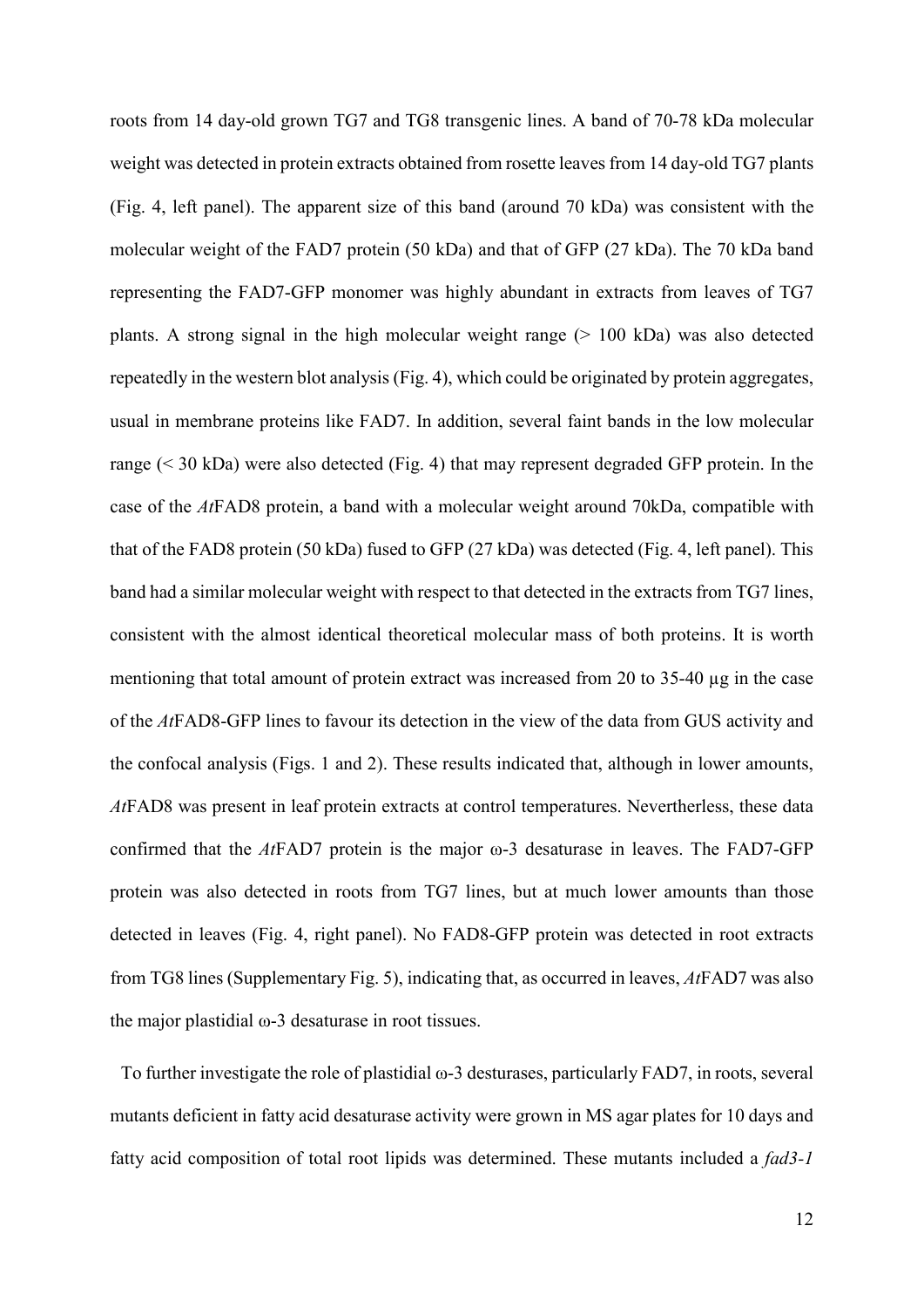mutant, deficient in FAD3 activity (Browse et al., 1993); two T-DNA insertion lines in the *FAD7* and *FAD8* genes, *fad7i* and *fad8i* (Román et al., 2015) and a *fad7-2 fad8-1* double mutant (McConn et al., 1994). Col-0 plants showed a 19,5% of 18:3 fatty acids, with a high content of 18:2 (25,5%) and 16:0 (20%) as major fatty acids in roots (Table 1). This fatty acid composition is consistent with that reported previously for Arabidopsis root total lipids (Li-Beisson et al., 2013). The *fad3-1* mutant showed a dramatic decrease to 3,5% of 18:3 in its root lipids and a concomitant increase of 18:2 levels up to 45% (Table 1). On the contrary, all mutations affecting plastidial ω-3 desturases showed no reduction of 18:3 content in root lipids, with almost similar or even slightly higher levels of 18:3 (Table 1). These results further confirmed that the major desaturase responsible of TA biosynthesis in roots is FAD3. In spite of the fact that the FAD7 plastidial desturase was detected in roots, it seemed not to be essential for TA synthesis.

## **Relative abundance of leaf** *At***FAD7 and** *At***FAD8 proteins in response to wounding and hormones**

The effect of wounding and jasmonate supplementation on *At*FAD7 and *At*FAD8 protein levels was studied. First, the expression of both *AtFAD7* and *AtFAD8* genes was monitored in Col-0, TG7 and TG8 plants after wounding or 100 µM MeJA treatment for 1 and 2h, to correlate changes in in transcript levels with changes in protein levels. LOX2 was used as internal control of the MeJA treatment (Supplementary Fig. 6). qRT-PCR expression analysis showed that *AtFAD7* mRNA increased up to 4 fold upon 1 hour wounding with respect to controlunwounded Col0 plants (Fig. 5A). These high *AtFAD7* mRNA levels were maintained after 2 hours of wounding (Fig. 5A). A similar increase of *AtFAD7* mRNA levels upon wounding was also detected in TG7 or TG8 lines (Fig. 5A). This response of the *AtFAD7* gene seemed to be specific since no changes were detected for the *AtFAD8* mRNA upon wounding in either Col0,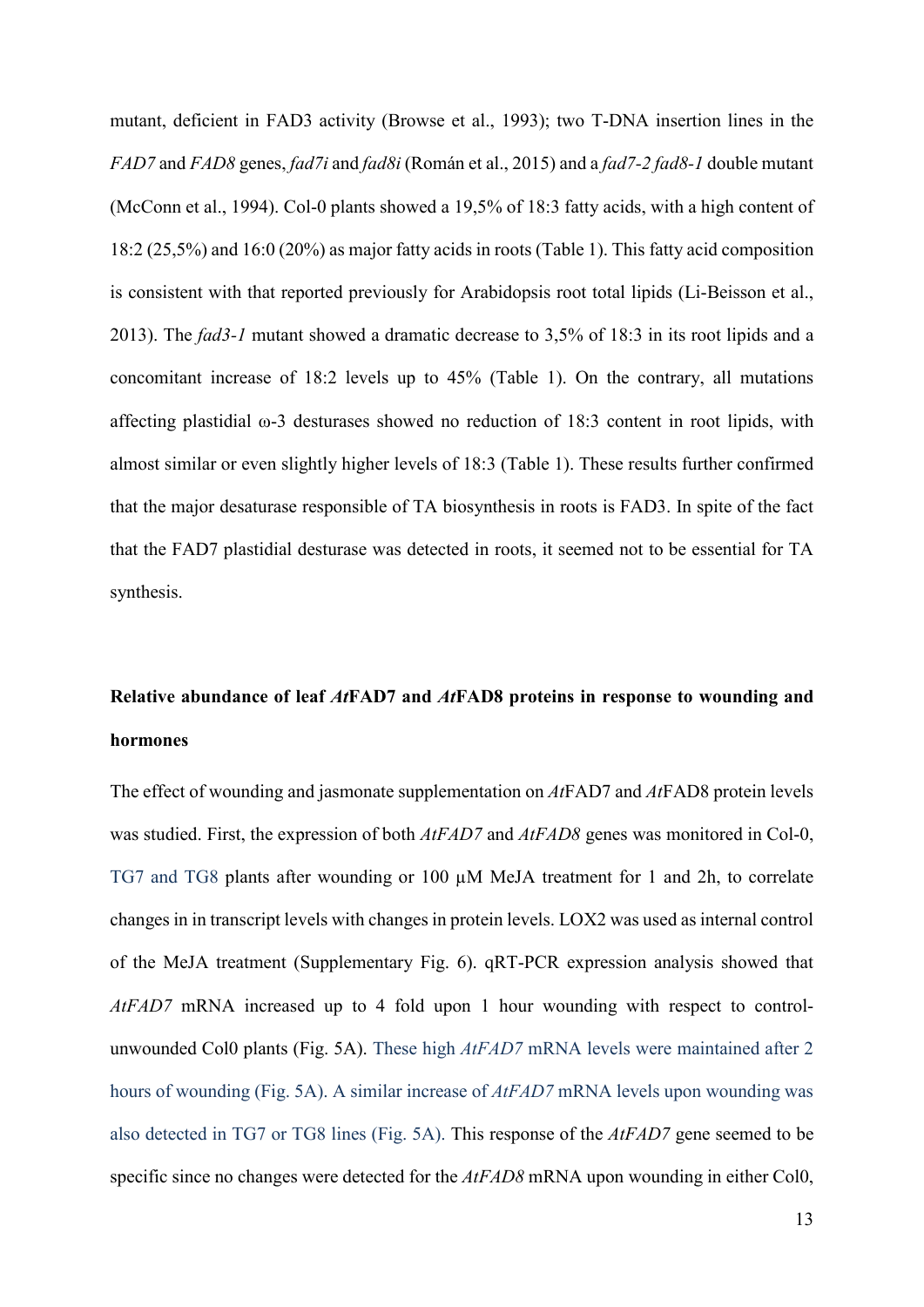TG7 or TG8 lines. Exposure of Col-0 plants to MeJA resulted in an average 1.7-fold increase of *AtFAD7* mRNA with respect to Col0 untreated plants after 1 h of treatment, but increased up to 3,5 fold after 2h of MeJA exposure (Fig. 5A). TG7 lines also experienced a high increase of *AtFAD7* mRNA upon JA treatment, reaching average values of 5,5 fold with respect to control untreated TG7 plants (Fig. 5). This increase was also observed in TG8 lines, which showed an expression pattern of *AtFAD7* gene upon wounding almost similar to that from Col0 plants (Fig. 5). Differently to what happened upon wounding, JA treatment also modified the expression of the *AtFAD8* gene. Thus, Col0 plants showed an increase of *AtFAD8* transcript levels that reached average 2-fold values after 2 h of treatment (Fig. 5A). Similar increases were also detected in either TG7 or TG8 lines, suggesting that MeJA induced *AtFAD8* gene expression.

Then, we correlated the changes in transcript levels with changes in protein levels. To that end, mature 14 day-old Arabidopsis plants harboring the *AtFAD7*p1,7kb::FAD7-GFP and *AtFAD8*p3kb::*FAD8-GFP* constructs were subjected to wound treatment by pressing the leaf with forceps. Leaves were flash frozen at 1 and 2 h after wounding, protein extracts were obtained and analyzed by western blot, using GFP antibodies. *At*FAD7 protein levels increased upon wounding in TG7 plants (Fig. 5B). This increase in *AtFAD7* protein levels could be correlated with changes in *At*FAD7 transcript levels in TG7 plants and either Col-0 plants upon wounding (Fig. 5A). TG8 lines did not show any changes in *At*FAD8 protein levels upon wounding (Fig. 5B), consistent with the gene expression data and indicating that *At*FAD8 was not sensitive to wounding neither at the gene or protein levels. JA supplementation was also investigated. TG7 and TG8 lines were sprayed with a 100 µM MeJA solution. Rosette leaves were taken at 1 h and 2 h after MeJA treatment, protein extracts were obtained and western blot was carried out using the anti-GFP antibody. JA supplementation did not result in significant changes of the *At*FAD7 protein levels (Fig. 5B). On the contrary, an increase in *At*FAD8 protein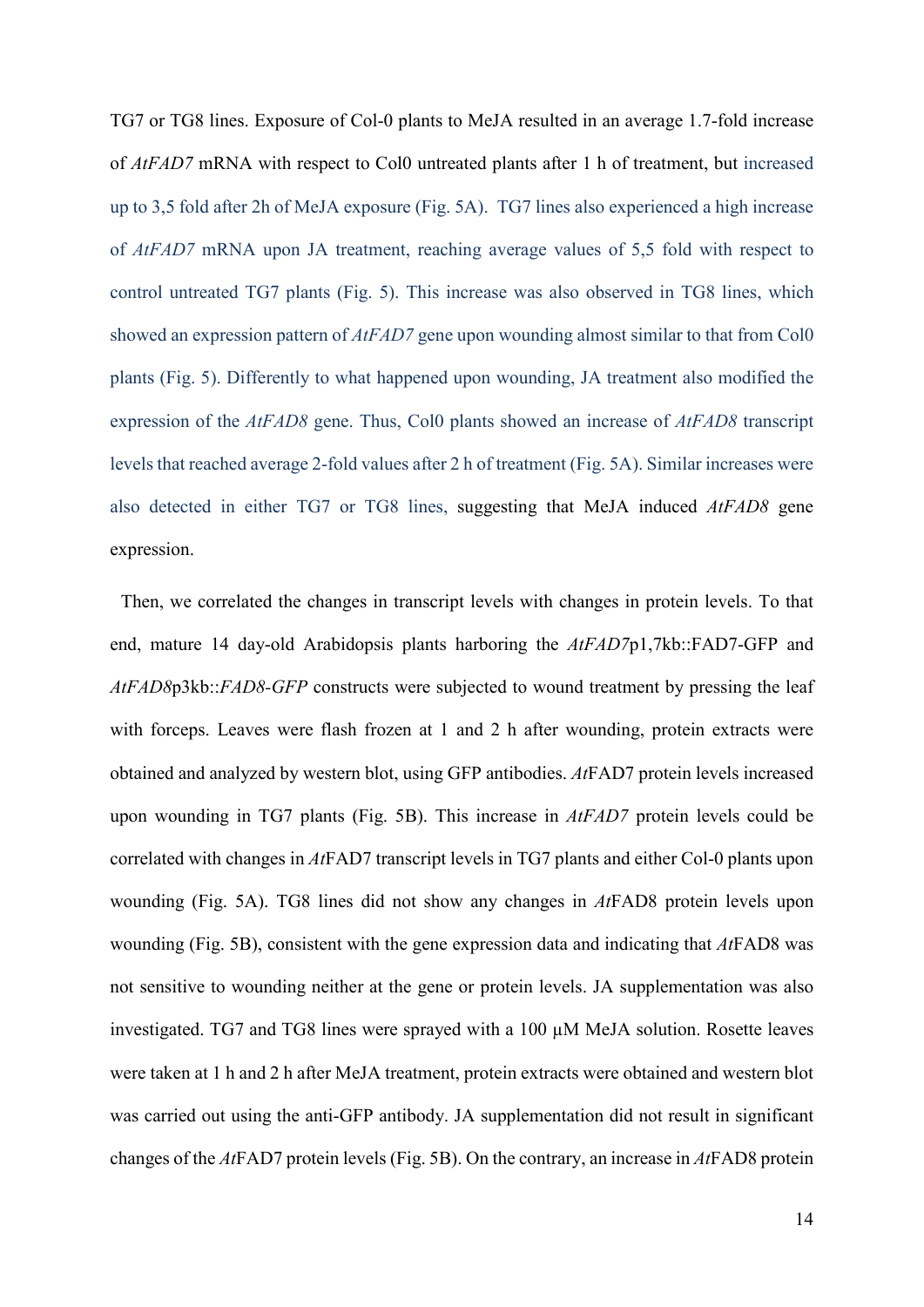levels was observed upon 1 h of MeJA supplementation in TG8 lines (Fig. 5B)*.* This increase was consistent with the qPCR expression data, suggesting that *At*FAD8 was JA-sensitive wound-independent.

Abscisic acid (ABA) is the major hormone involved in plant responses against abiotic stresses like drought, salt or cold (reviewed in Zhu, 2002). We investigated the effect of ABA on the relative abundance of both *At*FAD7 and *At*FAD8 proteins. Again, expression analysis of both *AtFAD7* and *AtFAD*8 genes in Col-0, TG7 and TG8 plants in response to ABA was carried out. ABI1 was used as internal control of the ABA treatment (Supplementary Fig. 6). Addition of ABA to Col-0 plants resulted in a strong decrease (more than 50% with respect to control values) of the *AtFAD7* mRNA in leaves with respect to Col0 untreated plants (Fig. 6A). A similar decrease was detected in TG7 or TG8 plants (Fig. 6A). This effect of ABA was specific of *AtFAD7* since no significant modifications of *AtFAD8* mRNA levels were observed in leaves upon ABA addition in Col0, TG7 or TG8 plants (Fig. 5A). The effect of ABA was also monitored at the protein level. Both TG7 and TG8 plants grown in MS plates were subjected to ABA treatment (100  $\mu$ M) for 48 h and then western blot analyses using the anti-GFP antibody was performed. As shown in Fig. 6B, ABA treatment resulted in a dramatic decrease of *At*FAD7-GFP protein in TG7 plants. On the contrary, no changes in *At*FAD8-GFP protein levels were observed in TG8 lines, indicating that the effect of ABA was specific of *At*FAD7 and seemed to operate both at the transcript and protein levels. Confocal microscopy of TG7 plant lines was performed to contrast the results obtained by western blotting. As shown in Supplementary Fig. 5, TG7 lines treated with 100 µM for 48 h showed a dramatic decrease of the GFP fluorescent signal when compared with untreated control plants, indicating that ABA specifically affected *AtFAD7* gene expression in Arabidopsis leaves.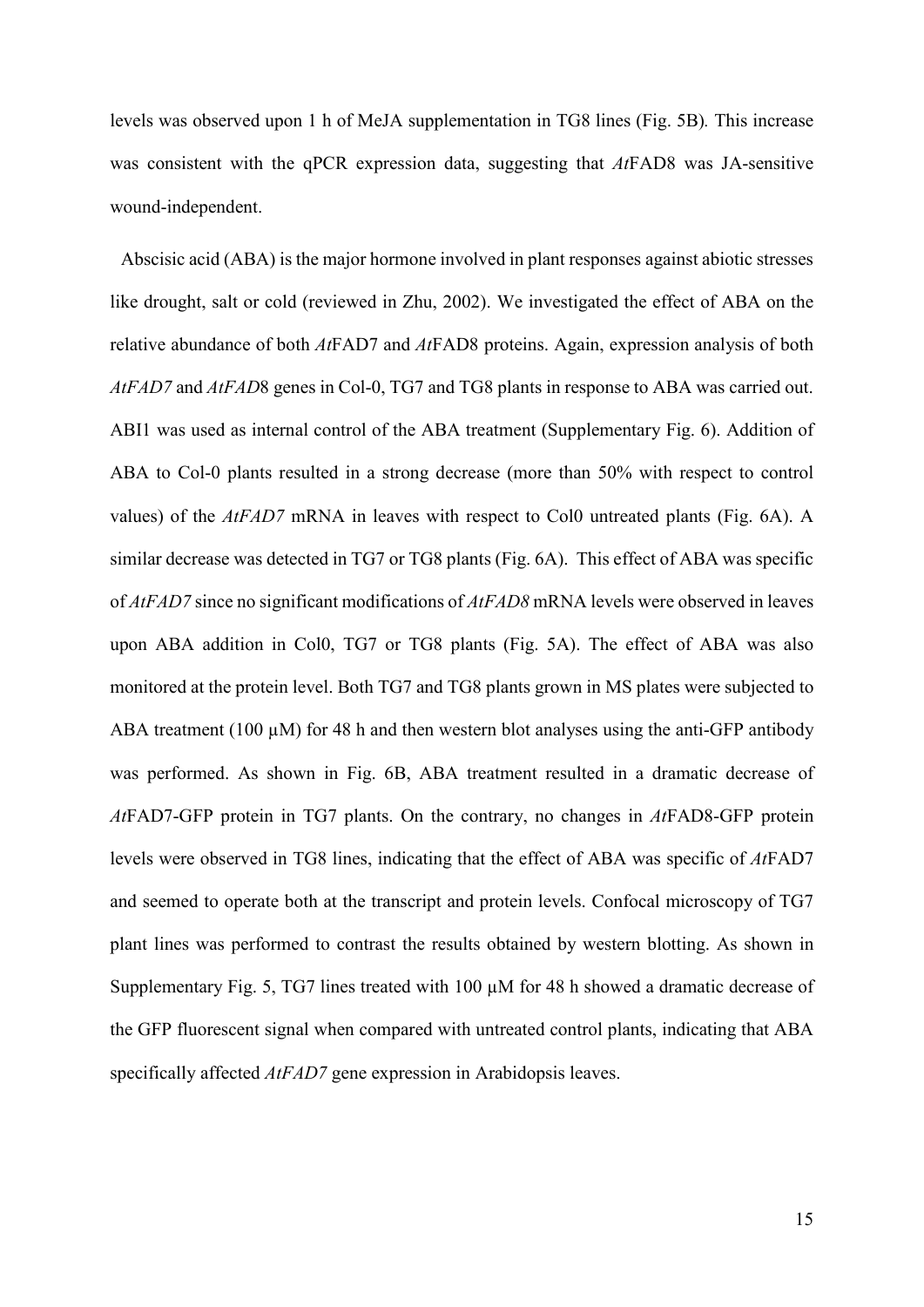### **Effect of temperature on** *At***FAD7 and** *At***FAD8 protein levels**

The effect of low (6ºC) or high (35 ºC) temperatures of *At*FAD7 and *At*FAD8 protein levels was also investigated. When cold temperatures were analysed, two week-old Col0, TG7 and TG8 plants were kept at 6ºC for an additional week. Then rosette leaves were frozen for further expression and protein analysis. As shown in Fig. 7A, *AtFAD7* mRNA levels decreased in Col0 plants upon exposure to cold temperatures. This decrease is consistent with previous data in Arabidopsis or maize (Román et al., 2015; Berberich et al., 1998). However, no changes in *AtFAD7* transcript levels were detected in TG7 or TG8 lines upon cold temperature exposure (Fig. 7A). On the contrary, *AtFAD8* mRNA showed an increase of 2-fold in Col0, TG7 and TG8 plants upon cold temperature exposure (Fig. 7A), consistent with previous observations in Arabidopsis (McConn et al., 1994; Román et al, 2015). Then, total leaf protein extracts from TG7 and TG8 plant lines grown at 22 ºC or kept at 6ºC for an additional week were obtained and blotted with the anti-GFP antibody. OEE33 was used as internal control. As shown in Fig. 7B, TG7 lines showed no changes in *At*FAD7-GFP protein levels upon exposure to 6 ºC. This result correlated with the absence of changes in *AtFAD7* transcript levels obtained in TG7 and TG8 lines. Conversely, TG8 lines carrying the *AtFAD8*p3kb::*FAD8-GFP* construct showed a clear increase of the *At*FAD8-GFP protein levels (Fig. 7B), which again correlated with the changes in *AtFAD8* mRNA in response to cold (McConn et al, 1994; Román et al., 2015). Confocal microscopy analysis was performed to contrast the western blot protein data. TG8 plants carrying the *AtFAD8*p3kb::*FAD8-GFP* construct showed an increase in GFP fluorescence associated to the *At*FAD8 protein at low temperatures (Supplementary Fig. 6). This increase was specific since no changes were observed in TG7 plants (Supplementary Fig. 7). These results confirmed the western blot analysis and indicated that cold temperatures affected to the *AtFAD8* gene both at the transcriptional and protein levels.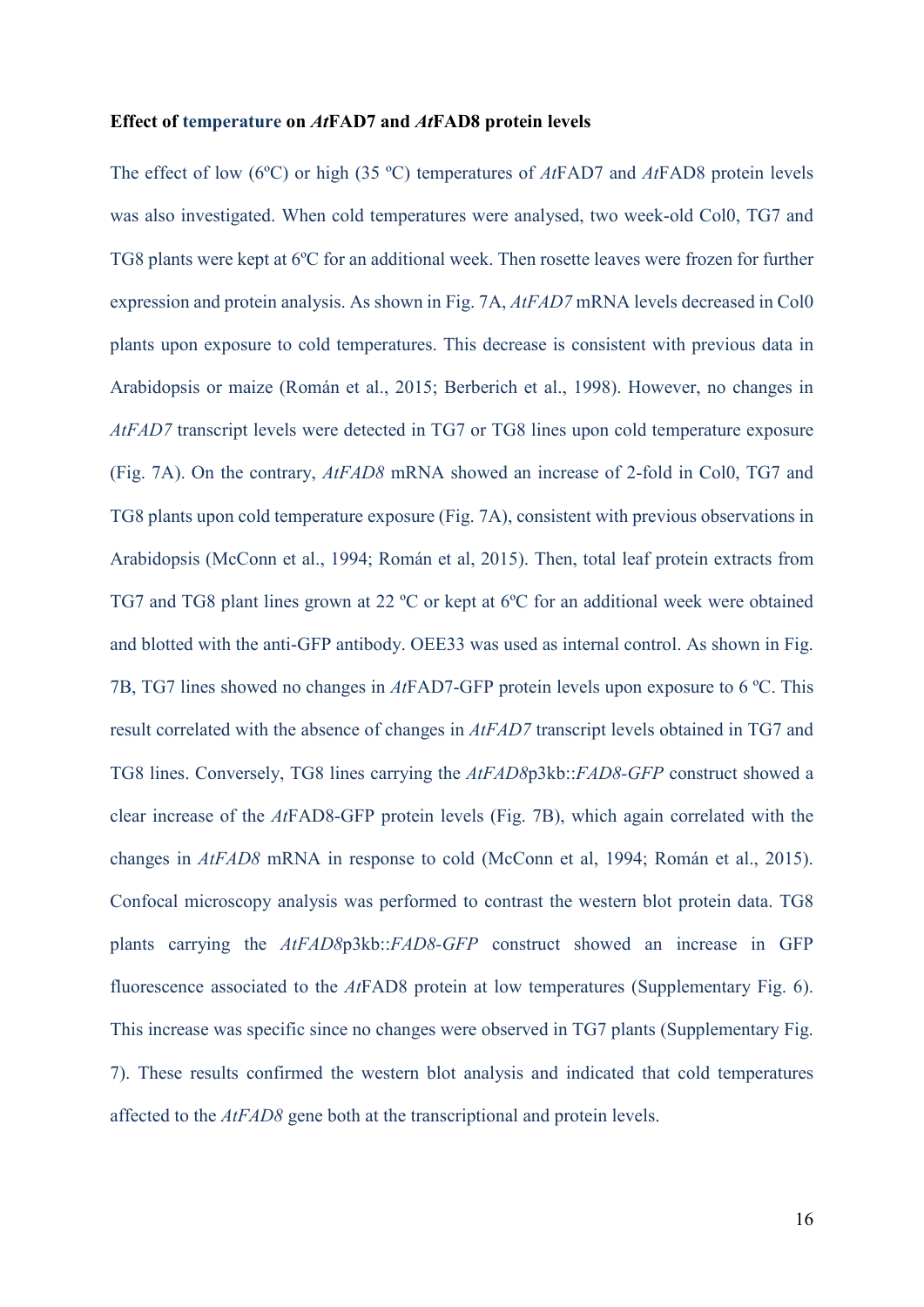The effect of high temperatures was also studied. To that end, two-week old Col0, TG7 and TG8 plants were exposed to 35ºC for 5 days. Then, rosette leaves were frozen and kept for further analysis. Col0 plants showed a decrease of *AtFAD7* mRNA levels upon high temperature exposure, reaching values closer to 50% those of control untreated plants (Fig. 7A). However, this decrease in *AtFAD7* mRNA levels was not observed in TG7 or TG8 plant lines (Fig. 7A). When the expression of *AtFAD8* gene was analyzed, no changes in transcript levels were detected in Col0, TG7 or TG8 plants upon 35ºC treatment (Fig.7A), suggesting that high temperature exposure did not affect to the *AtFAD8* gene at the transcriptional level. Then, changes in protein abundance were also analyzed. *At*FAD7-GFP protein levels did not show any significant change upon exposure of plants to 35ªC for 5 days (Fig. 7B). On the contrary, TG8 lines showed a dramatic decrease of *At*FAD8-GFP protein levels upon exposure to high temperatures (Fig. 7B). This decrease might be consistent with previous observations in Arabidopsis using chimeric myc-FAD8 fusions (Matsuda et al., 2005). These results suggested that *At*FAD8 was highly sensitive to temperature and that high temperatures affected its expression at the post-transcriptional level.

## **Analysis of the** *in vivo* **interaction of plastidial ω-3 desaturases with the plastidial ω-6 desaturase FAD6**

We analyzed whether both plastidial ω-3 desaturases FAD7 and FAD8 can interact *in vivo* with their plastidial counterpart, the ω-6 desaturase FAD6. To that end, a bimolecular fluorescence complementation assay using the split-YFP system in Arabidopsis protoplasts was performed. The different constructs carrying each desaturase (FAD6, FAD7 or FAD8) were co-transformed in protoplasts and the interactions between pairs of proteins were monitored by the detection of the YFP signal. The BiFC analysis showed the existence of interactions between the ω-6 FAD6 and the ω-3 FAD7 desaturases, obtaining similar results when both proteins carried either the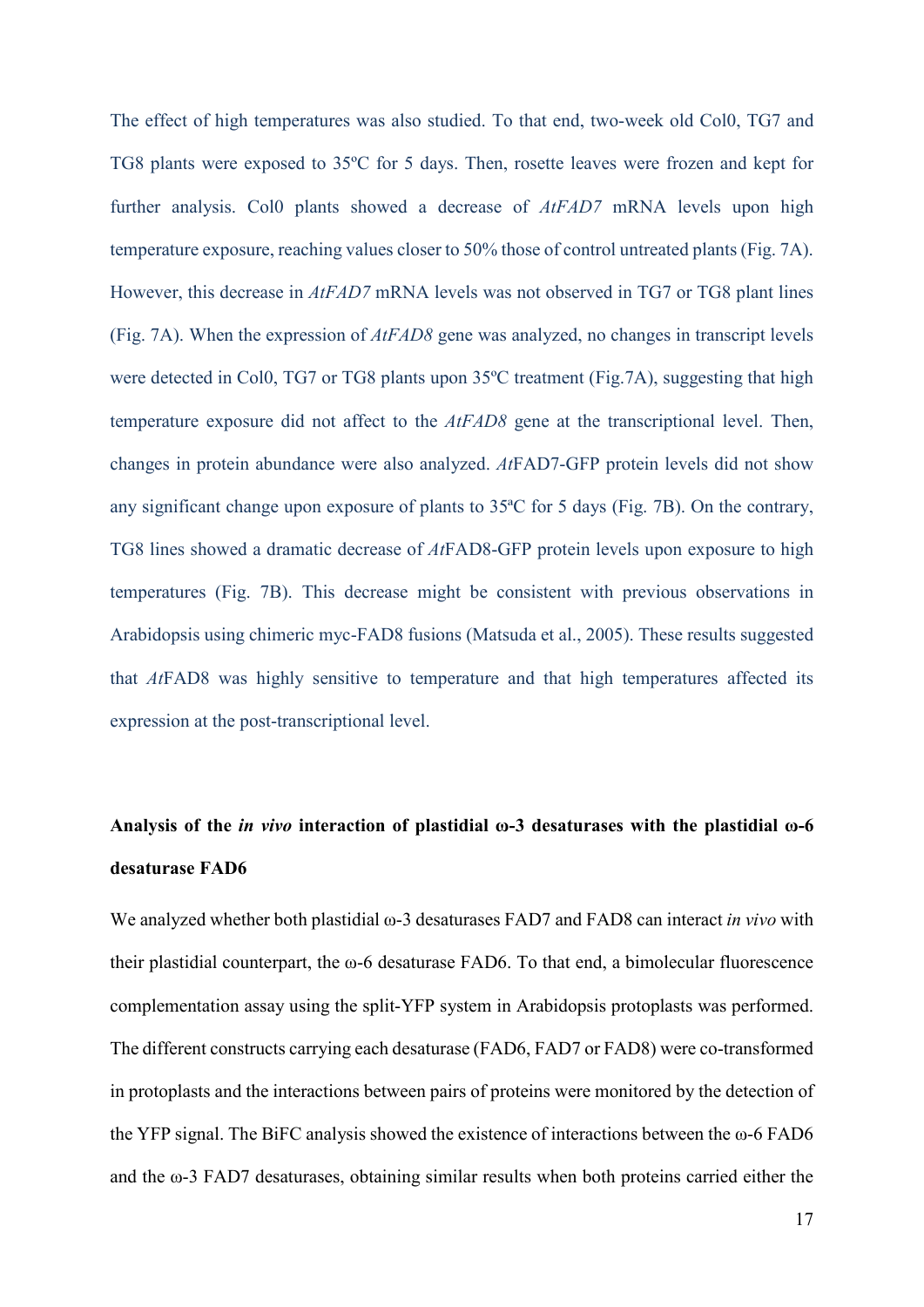N-terminus or C-terminus portion of the YFP (Fig. 7C and 7D). When the interaction between FAD6 and FAD8 was tested, the YFP signal was detected with both protein pairs, although the data showed better results when the FAD6 protein carried the N-terminus of the YFP protein and FAD8 the C-terminus of the YFP (Fig. 7 E and F). Since the obtention of the YFP signal is not only dependent of the distance but also the orientation of both proteins, these results might suggest some preference of certain regions from both proteins for the interaction.

The possibility of forming heterodimers between FAD7 and FAD8 ω-3 desaturases was also tested. Very weak YFP signal was obtained when the FAD7/FAD8 protein pair was assayed (Fig. 7G and 7H), suggesting that, if it occurs; this interaction might be very weak. On the contrary, both ω-3 desaturases could form homodimers *in vivo* as deduced from the results obtained when the assay was performed with the FAD7 or FAD8 proteins, respectively (Fig. 7I and 7J).

Protein-protein interaction was also analyzed by co-localization and fluorescence resonance energy transfer (FRET) analysis. To that end, both plastidial ω-3 desaturases *At*FAD7 and *At*FAD8 were fused to YFP and expressed under a constitutive 35S promoter. The plastidial ω-6 desaturase *At*FAD6 was fused to CFP under the control of a constitutive 35S promoter. Then, transient expression experiments were performed on *N. benthamiana* leaves in which the 35S:FAD7-YFP or 35S:FAD8-YFP were co-transformed with the 35S:FAD6-CFP construct. Confocal microscopy of transiently transformed N. benthamiana leaves was performed. Special care was taken to confirm that no YFP signal was detected through the CFP channel and viceversa under our experimental conditions. Blue fluorescent signal from FAD6-CFP protein was detected when transiently transformed leaves were illuminated with the 458 nm CFP laser. This signal was not very abundant but co-localized with the red chlorophyll autofluorescence. When samples were illuminated with the 458 nm argon laser (CFP), FAD7-YFP or FAD8-YFP signals were also detected in the surface of the chloroplast. These signals co-localized with the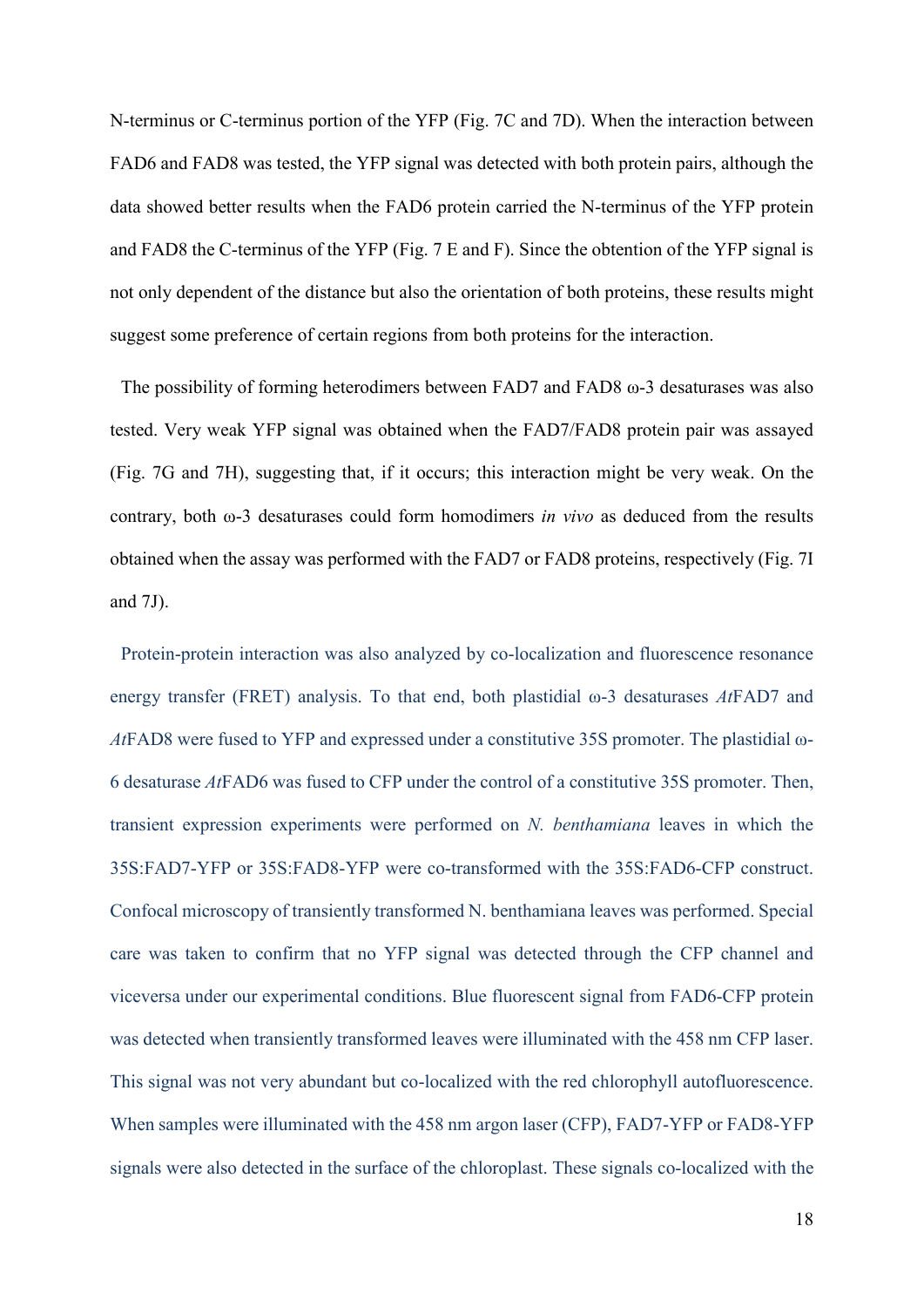red autofluorescence signal from the chlorophyll (Supplementary Fig. 8). It is worth mentioning that intense yellow fluorescent dots were also observed for both proteins (Supplementary Fig. 6). This pattern of localization in discrete *foci* is shared with many plastid proteins, particularly those located in the envelope, expressed under constitutive promoters (Haswell and Meyerowitz, 2006; Breuers et al., 2012). We have already described such a pattern for *At*FAD7, *At*FAD8 and Tic40 proteins (Roman et al., 2015). These results suggested that the distance between both proteins was less than 10 Å and therefore compatible with a possible interaction between both proteins.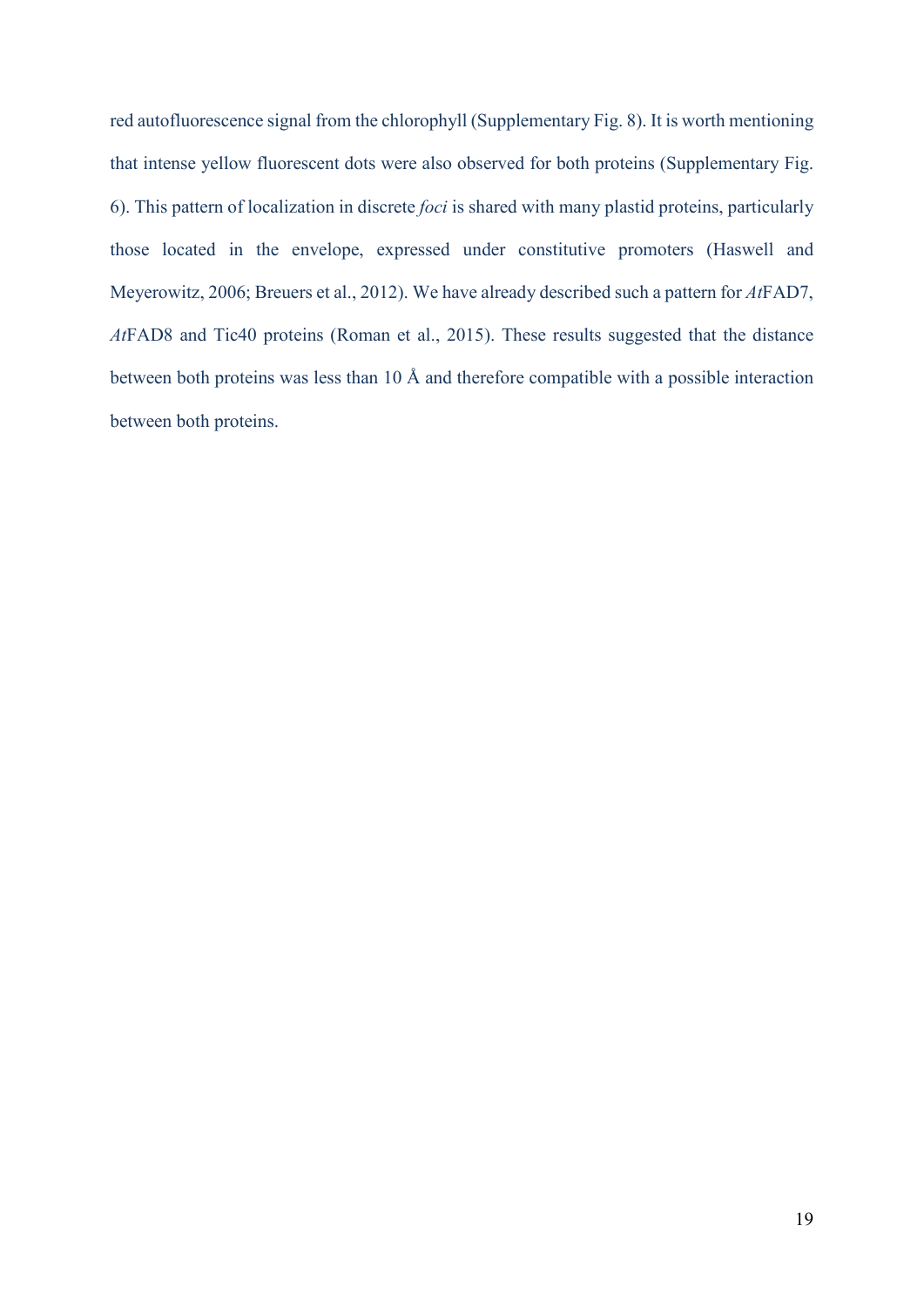## **Discussion**

In this work, we analysed the non-redundant role of the ω-3 plastidial desaturases *At*FAD7 and *At*FAD8 in response to stress and hormones, analysing the transcriptional and posttranscriptional components of their different regulation, as well as their relative abundance and protein distribution in the different plant tissues. To that end, stable transgenic lines that expressed both *At*FAD7 and *At*FAD8 proteins fused to GFP under the control of their endogenous promoters were used. Both our expression analysis by qPCR and GUS staining and activity, as well as confocal microscopy and western blot analyses showed that, under normal growth conditions, the *At*FAD7 protein was highly abundant in leaves and was present in lower amounts in roots. The analysis of *AtFAD8*p3kb::*FAD8-GFP* (TG8) lines showed that *At*FAD8 protein was present in leaves from plants grown at 22 ºC, but at much lower amounts than *At*FAD7, indicating that FAD7 was the major ω-3 desaturase in the plastid. This higher abundance of FAD7, particularly in leaf tissue, could be consistent with its higher promoter activity and the higher specificity of FAD7 for galactolipids MGDG or DGDG, which are the major chloroplast lipids with higher TA content. The lower relative abundance of *At*FAD8 could be also explained by its lower promoter activity, as shown in the GUS data. Again, *At*FAD8 has higher specificity for PG or sulfolipids (Román et al., 2015), which are minor components of leaf plastid membranes (around 5%). These results might suggest that transcriptional control is key to determine the differences in relative abundance between both proteins at least in leaves. Our data also showed that the *AtFAD7* gene was expressed and the *At*FAD7 protein accumulated in roots. Root lipids do not contain high levels of TAs, being FAD3 the major contributor to their synthesis in this tissue (Lemieux et al., 1990). Furthermore, the difficulties to use reduced ferredoxin in root cells as well as the root lipid analysis in the desaturase mutants shown in Table 1 might suggest that the root *At*FAD7 might not be functional or at least not directly involved in the membrane TA synthesis. Whether it could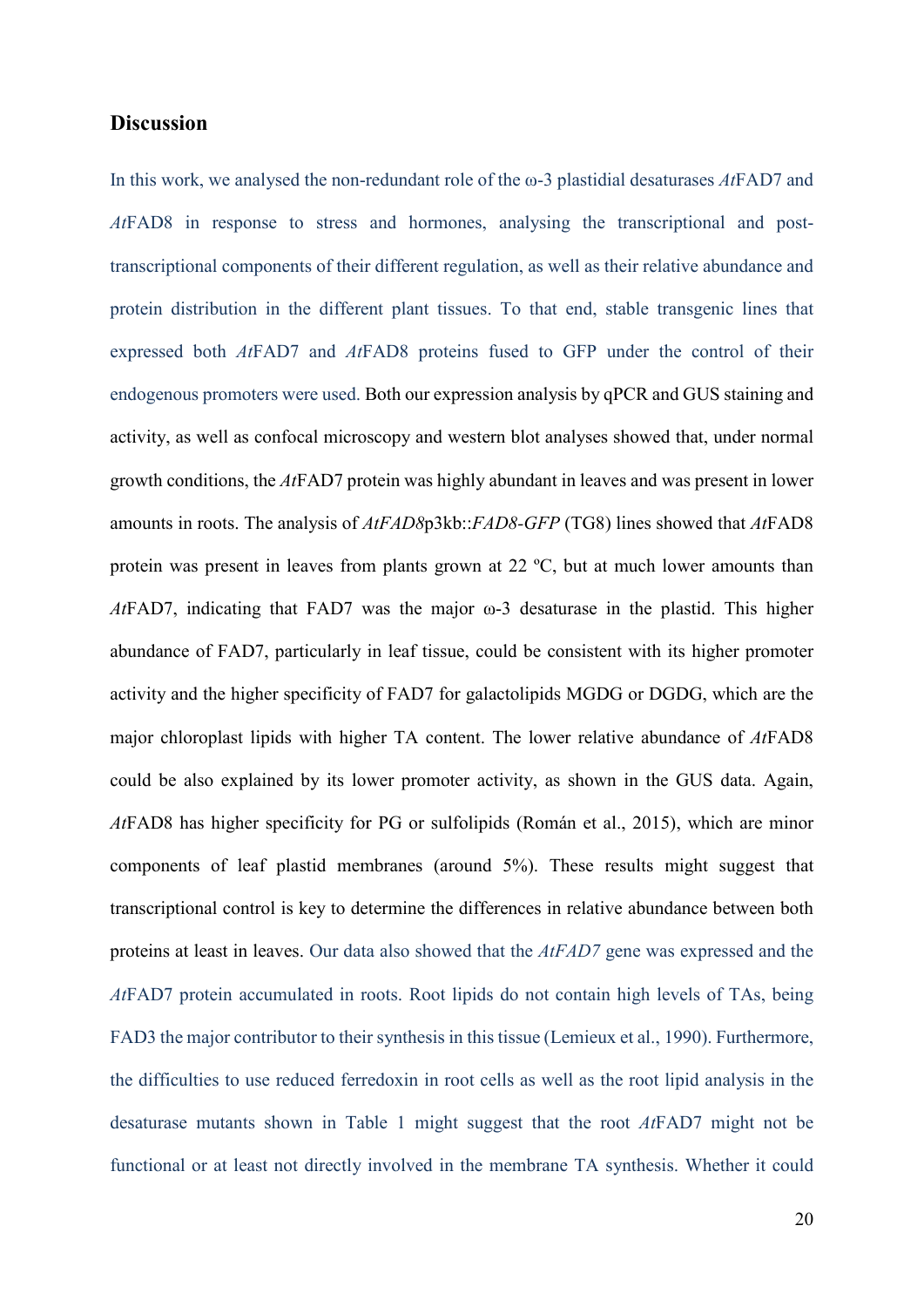serve to produce TAs for JA biosynthesis, which has specific roles in root tissues like a negative effector of root length (Staswick et al., 1992), remains to be elucidated.

Our data point to the existence of specific and highly coordinated responses of *At*FAD7 and *At*FAD8 desaturases to stress and hormones. Thus, *At*FAD7, but not *At*FAD8 protein levels increased in response to wounding, consistent with the gene expression analysis (Fig. 5). Given the position of *At*FAD7 at the basis of the jasmonate biosynthetic pathway to provide precursors (TAs) for its synthesis, this wound-responsive behaviour is not striking. However, no changes in *At*FAD7 protein were detected in response to JA even if an increase in *AtFAD7* mRNA levels was observed (Fig. 5). On the contrary, *At*FAD8 showed a clear JA-dependent response both at the gene expression and protein levels (Fig.5). These results suggest that both plastidial desaturases are coordinated in defence responses in a specific manner, showing differences in their wound and JA-dependent profile. Such differences have been already described for many wound- and JA- responsive genes through different studies, including microarray analysis (Titarenko et al., 1997; Taki et al., 2005; Stotz et al., 2013). It has been proposed that two signalling pathways are activated upon wounding: one of them does not require JA and might be responsible of the activation of the defence response at the wound site (local), while the other one, involves JA perception and biosynthesis to activate the defence response in the rest of the plant (systemic response) (Howe, 2004). *At*FAD7 and *At*FAD8 proteins might differently participate in these two wounding signalling pathways. Furthermore, differences in defence responses against herbivorous insects or necrotrophic pathogens have been reported in which JA-dependent and independent signalling pathways trigger different coordinated responses (Wasternack and Hause, 2013). It is tempting to speculate that the differences in wound and jasmonate response among *At*FAD7 and *At*FAD8 plastidial desaturases could be related with different sensitivity to insects or pathogen attack. More striking was the effect of ABA on FAD7 protein abundance. Both western blot and confocal microscopy analyses showed a dramatic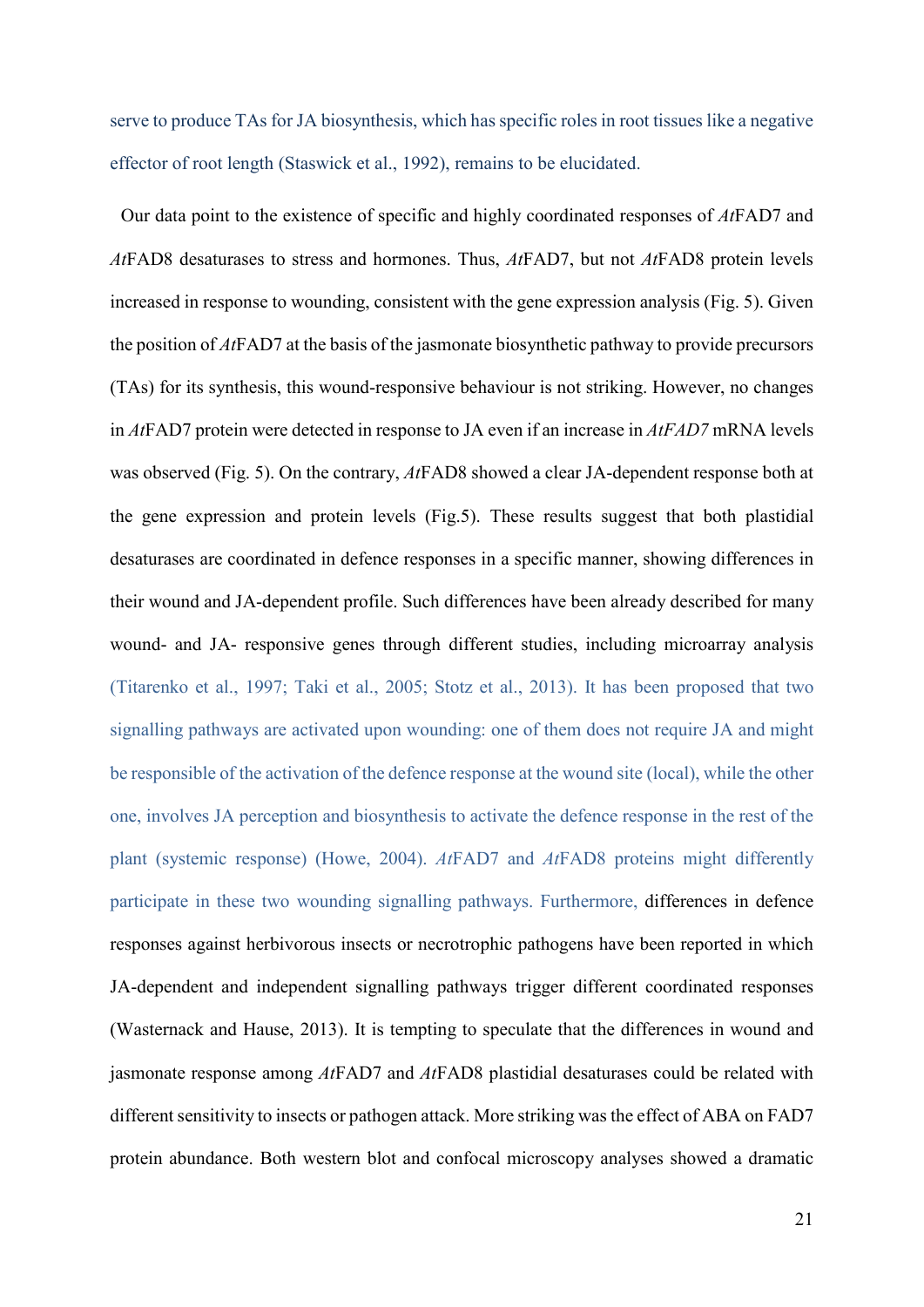decrease of *At*FAD7 protein levels in response to ABA (Fig. 5). This decrease occurred concomitantly with a decrease of *AtFAD7* mRNA levels (Fig. 5). This could be consistent with the presence of two ABA repression sequences, CAACTTG and GAAGTTG (Wang et al., 2011) placed at -278/-267 and -203/-197, respectively, with respect to the ATG in the *AtFAD7* promoter sequence. These sequences are present in most ABA-repressed genes (Wang et al., 2011). Since ABA is the major hormone involved in abiotic stress, this repression of *AtFAD7* gene expression and protein levels by ABA might be related with a higher specialization of FAD7 on biotic and defence responses (as supplier of JA biosynthesis precursors), that could be blocked antagonically by ABA. In that sense, our data also showed an increase of *AtFAD8* mRNA (Román et al., 2015) and protein levels in response to cold. The cold-specific response of *At*FAD8 might be consistent with its specificity for PG, and the specific role of this lipid in maintaining the stability of photosynthetic complexes under stress conditions (Wada and Murata, 2007). Our data also showed that this cold-specific response of *At*FAD8 was not sensitive to ABA neither at the gene nor protein levels (Fig.5). The different effect of cold, wounding, ABA or JA on the expression of *At*FAD7 and *At*FAD8 further demonstrates the nonredundant role of both plastidial ω-3 desaturases and the tight coordination of their activity in response to biotic and abiotic stresses. It is worth mentioning that, with the exception of the increase of *At*FAD7 mRNA upon JA supplementation, the increase (or decrease) in FAD7 or FAD8 protein levels, followed the increase (or decrease) of *AtFAD7* and *AtFAD8* transcript levels. These results suggest that transcriptional regulation is crucial for the control of plastidial ω-3 FAD7 and FAD8 desaturase activity and it is at the basis of the coordination of the responses of both ω-3 desaturases to stress and hormones. Analysis of the promoters from both genes and identification of the different regulatory elements participating in their specific responses might help to clarify this point.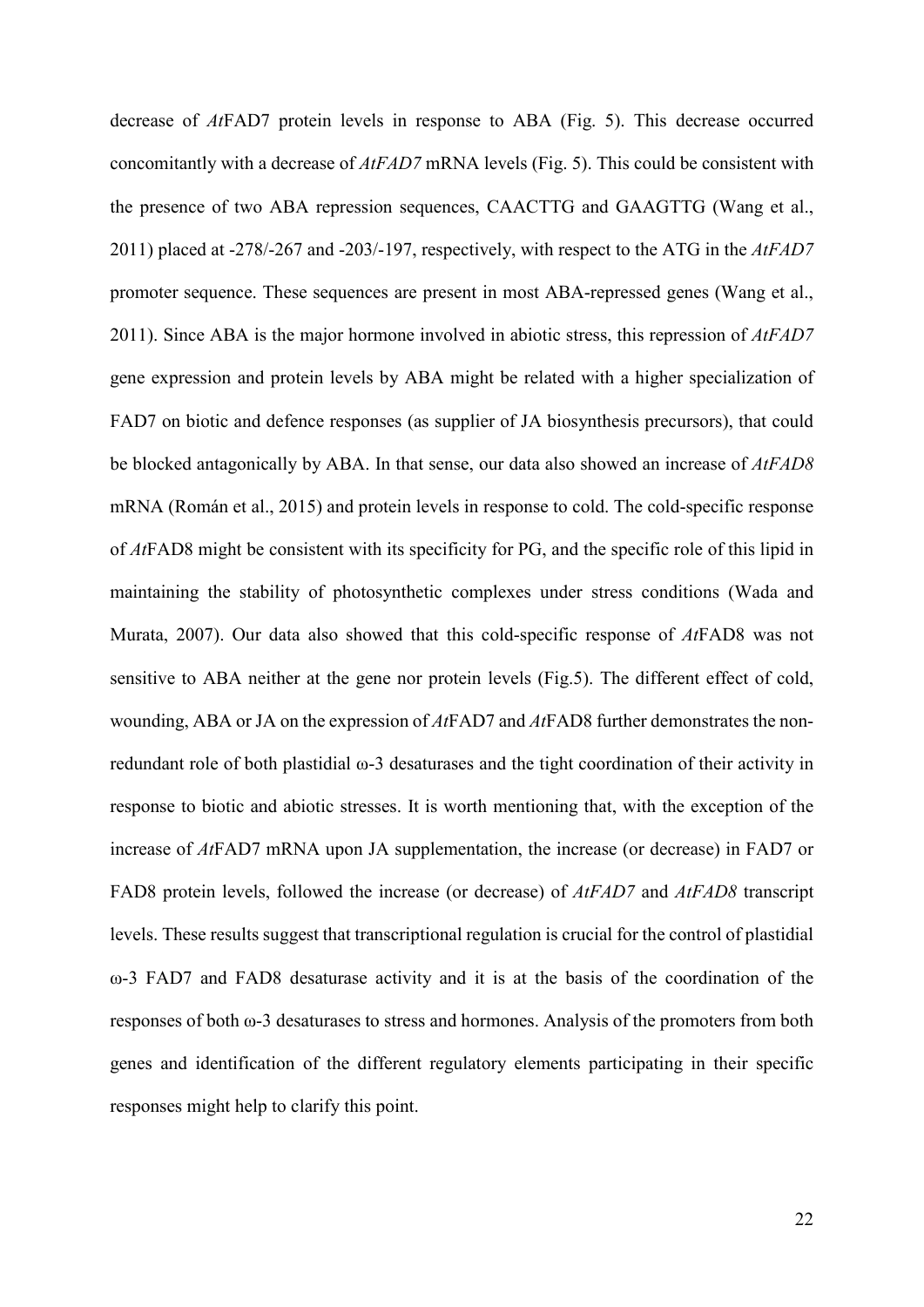Our bimolecular complementation assay indicated that both plastidial ω-3 desaturases FAD7 and FAD8 can form heretodimers *in vivo* with their plastidial counterpart, the ω-6 desaturase FAD6, responsible of the biosynthesis of 18:2 (or 16:2) in the plastid. These results are consistent with yeast complementation studies that suggested that the ER  $\omega$ -3 and  $\omega$ -6 desaturases, FAD2 and FAD3 also formed heterodimers that might facilitate metabolic channelling of 18:1 to produce 18:3 *in vivo* (Lou et al., 2014). These results altogether point to the existence of quaternary complexes within the membrane as responsible of the production of polyunsaturated fatty acids. This is not striking if we consider that their orthologe in yeast, the integral membrane desaturase Ole1p, also forms homodimers *in vivo* (Lou and Shanklin, 2010). The soluble stearoyl-ACP desaturase, FAB2, the only desaturase for which a tridimensional study is available, also forms homodimers in its functional form *in vivo*. Furthermore, many enzymes involved in the biosynthesis or modification of fatty acids like the fatty acid synthase (FAS) in the plastid or the fatty acid elongase (FAE) are constituted of a complex of specialized membrane proteins, indicating that the production and modification of fatty acids is associated to the formation of membrane quaternary complexes, as seems to be the case of plastidial ω-6 and ω-3 desaturases. Further studies might be required to investigate how the specific FAD6/FAD7 and FAD6/FAD8 complexes are formed and how they are distributed within the envelope membrane.

## **Conclusions**

Our strategy based in the obtention of transgenic lines expressing both *At*FAD7 and *At*FAD8 proteins, fused to GFP, under the control of their endogenous promoters, has provided a picture of the tissue specific distribution and relative abundance of both plastidial ω-3 desaturases in leaves and non-photosynthetic tissues like roots. Our data have revealed a specific and highly coordinated response of both proteins to defence, temperature and phytohormones, showing a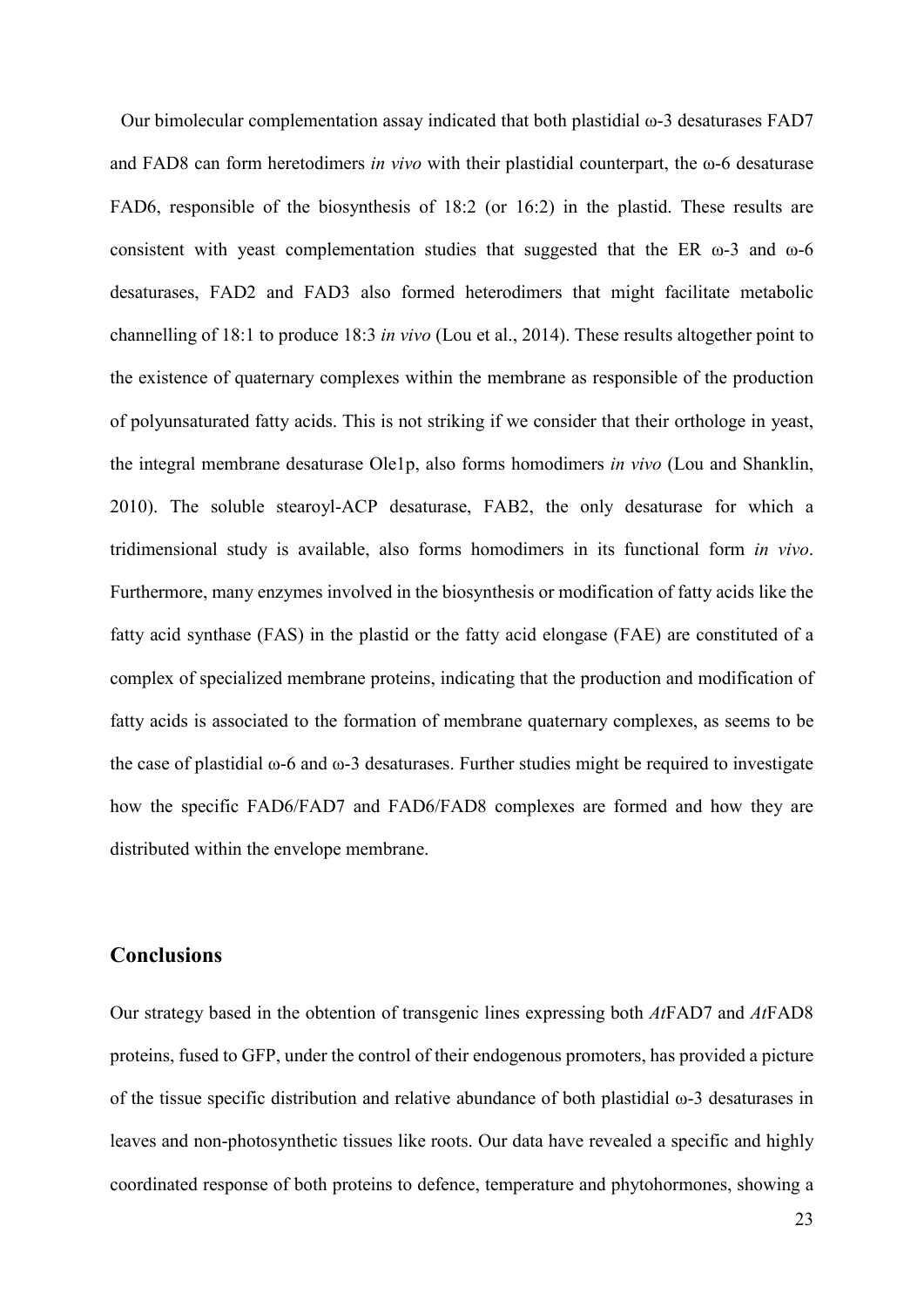clear specialization between both ω-3 desaturases and a strong coordination between stress and hormone signalling pathways, at the transcriptional level, for the control of their specific activities. Functional dissection of their promoters will help to clarify how this coordination takes place.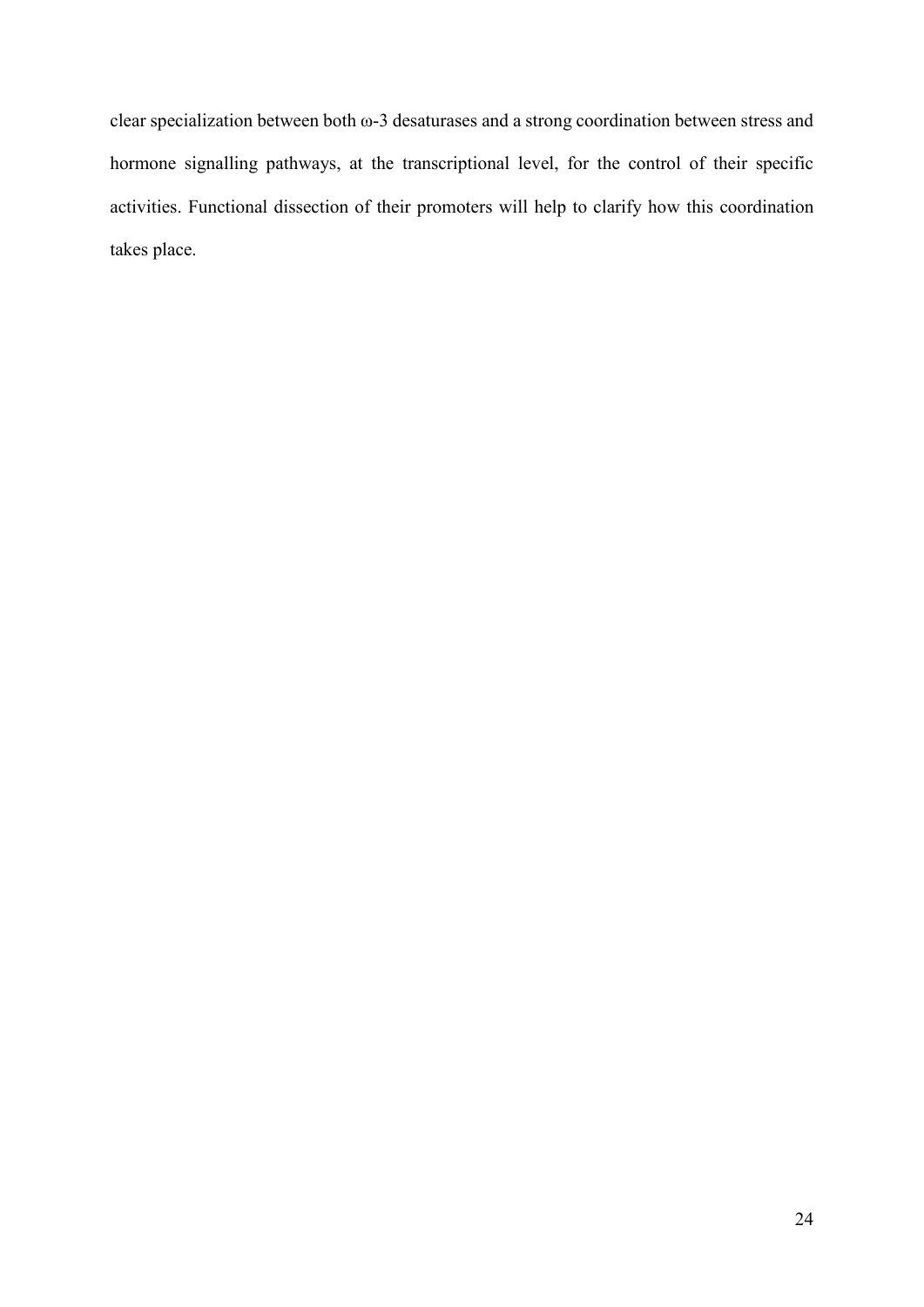## **Materials and Methods**

## **Plant materials**

*Arabidopsis thaliana* Col-0 ecotype was used as wild-type. The transgenic lines generated in this work were obtained from Col-0 plants. The fatty acid desaturase mutants *fad3-1*, *fad7i*, *fad8i* and the double mutant *fad7-2 fad8-1* were available from NASC. The *fad7i* and *fad8i* mutants were T-DNA insertion lines characterized in previous works (Román et al., 2015). The EMS *fad3-1* and double *fad7-2 fad8-1* mutants have been characterized previously (McConn et al., 1994). Arabidopsis seeds were sterilized and germinated in MS medium or directly in pots. Seeds were vernalized for 3 days at 4 ºC and then moved to a growth chamber for 14 days. 14 day-old rosette leaves were frozen in liquid nitrogen and stored at –80 ºC until use. Growth conditions were light intensity of 100  $\mu$ mol. m<sup>-2</sup>. s<sup>-1</sup> in a 16/8 h light/dark photoperiod at 22/18 ºC and a relative humidity of 60/65%.

## **Generation of** *AtFAD7***p1,7kb::***FAD7-GFP* **(TG7) and** *AtFAD8***p3kb::***FAD8-GFP* **(TG8) Arabidopsis lines**

Arabidopsis genomic DNA was isolated by CTAB method (Doyle and Doyle, 1990). Fragments of -1682 and 2958 bp corresponding to the *AtFAD7* and *AtFAD8* putative promoter sequences, respectively, were amplified by PCR using Phusion High-Fidelity DNA Polymerase (Thermo) and cloned in a pENTR-D-TOPO vector. *AtFAD7* and *AtFAD8* promoter fragments, flanked by the appropriate *attL* sites, were subcloned in a pMDC163 plasmid (Curtiss and Grossnicklaus, 2003) through Gateway technology using LRclonaseII. Agrobacterium mediated transformation (GV3101 strain) of Arabidopsis plants was perfomed by floral dip (Clough and Bent, 1998). Positive transformants were selected for hygromycine resistance and genotyped by Phire® Plant direct PCR kit (Thermo). Homozygote T3 lines were fully segregated and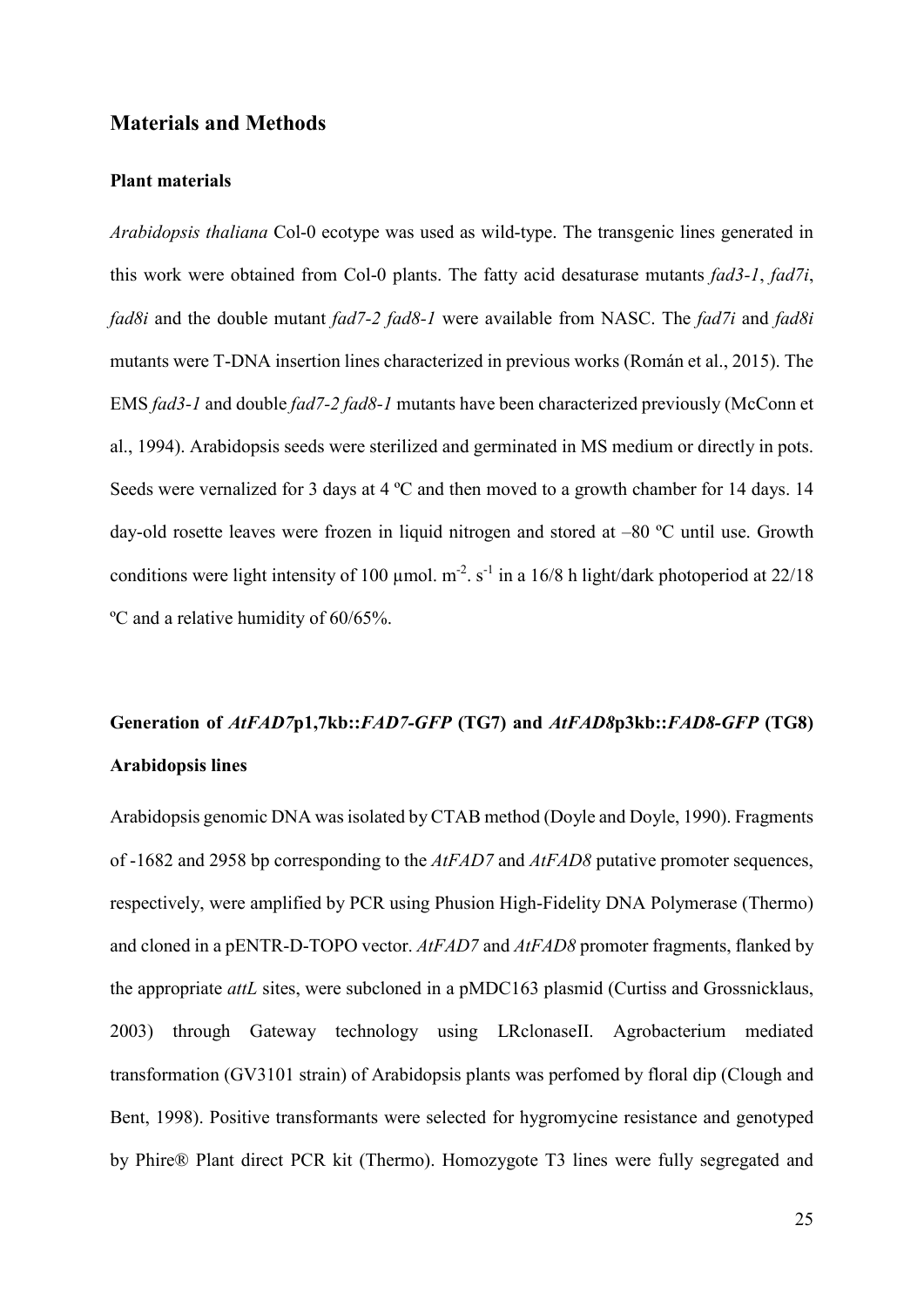multiple independent transgenic events were used for the analysis of GUS activity. To create the promoter::protein-GFP constructs, the two -1682 and 2958 bp fragments corresponding to the *AtFAD7* and *AtFAD8* putative promoter sequences, respectively, were amplified by PCR using Phusion High-Fidelity DNA Polymerase lines and specific primers (Supplementary table 1) that contained *KpnI* and *XmaI* restriction sites to allow their cloning in the pUC57 L4- KpnI\_XmaI-R1 vector. This introduced two attL4 and attR1 sequences flanking both promoters to facilitate their directional multisite gateway cloning into the entry vector. In parallel, pENTER D-TOPO vectors carrying the coding sequences from both *AtFAD7* and *AtFAD8* genes without their respective STOP codons were used (Román et al., 2015). A third plasmid, pEN-R2F-L3, (Plant Systems Biology, Ghent University, Belgium; Karimi et al., 2007) contained a GFP coding sequence flanked by two *attR2* and *attL3* sequences. Multisite gateway cloning was performed using the plasmid pH7m34GW (Plant Systems Biology, Ghent University, Belgium; Karimi et al., 2005) as destination vector and the enzyme LR Clonase II®. Positive transformants were selected in streptomycin/spectinomycin selective media and further checked by *KpnI*, *XmaI* digestion and sequencing of the positive selected clones. Positive Arabidopsis transformants were selected for hygromycine resistance and were genotyped by Phire® Plant Direct PCR Kit (Thermo). Homozygote lines T3 were segregated. Lines producing 100% resistant plantlets were selected (T3 homozygous lines, single insertion locus) and used for further analysis. Plants carrying the *AtFAD7*p1,7kb::*FAD7-GFP* were designated as TG7 lines while those carrying the *AtFAD8*p3kb::*FAD8-GFP* were designated as TG8 lines. In all the experiments, data from three independent transgenic events were used for the analysis.

## **Histochemical and fluorimetric GUS assays**

GUS staining protocol was adapted from Jefferson et al., (1987). Samples were vacuum infiltrated for 15-20 min with GUS staining buffer (50 mM sodium phosphate pH=7.2, 10 mM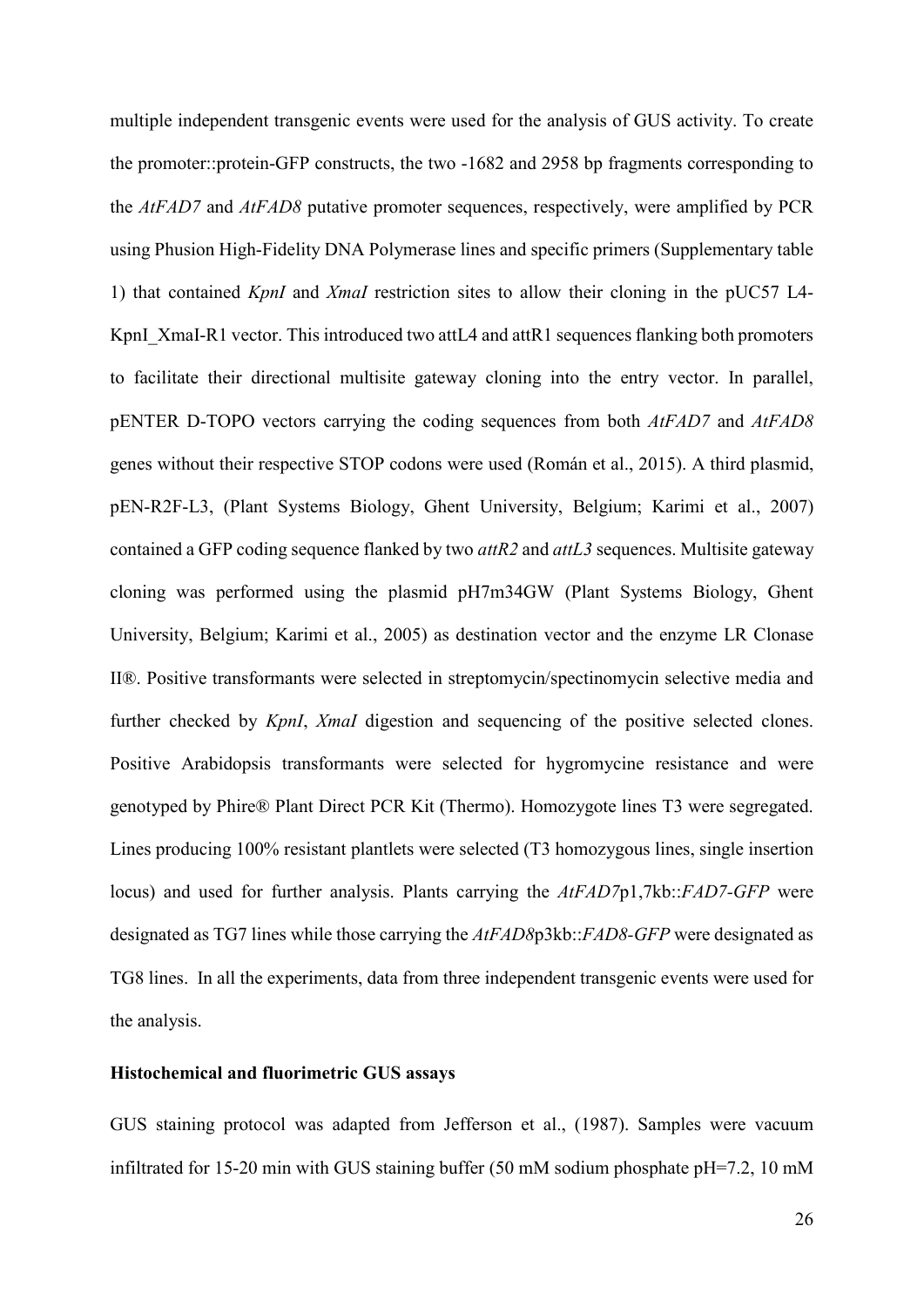EDTA, 2.5 mM potassium ferricyanide, 2.5 mM potassium ferrocyanide, and 0.1% (v/v) Triton X-100) containing 1 mg/ml 5-bromo-4-chloro-3-indolylglucuronide (Thermo). GUS staining was performed at 37 ºC in darkness for 1-3 hours. Chlorophyll was removed after 15 min 3:1 (v/v) EtOH:acetic acid incubation and subsequent 70% (v/v) EtOH overnight incubation. Samples were visualized in a Leica M165 FC estereomicroscope. Results shown are representative of 3-6 individual plants of at least six transformation events. GUS fluorometric protocol was adapted from Vitha et al. (1993). Samples were homogenised in GUS extraction buffer (50 mM sodium phosphate pH=7.2, 10 mM EDTA,  $0.1\%$  (v/v) Triton X-100,  $0.1\%$  (w/v) N-lauroylsarcosine sodium salt, and 0.7 µl/ml β-mercaptoethanol), and centrifuged at 14,000x *g* for 5 min. Aliquots of the supernatants (100 µg protein) were assayed fluorometrically using 4-methyl-umbelliferyl-β-D-glucuronide as substrate. Fluorescence of aliquots was measured using a Synergy<sup>TM</sup> HT plate reader (BioTek) at 365 nm excitation wavelength and 455 nm emission wavelength. Results shown are representative of at least three biological samples of at six independent transformation events.

### **Experimental treatments**

For wounding treatments, 2 week-old Col0, TG7 and TG8 plants were wounded by pressing the leaf with forceps and kept in the growth chamber for 1 or 2 h. Wounded tissues were rapidly stored at –80 ºC. For low-temperature treatments, 2 week-old Col0, TG7 and TG8 plants were transferred to a 6-8 ºC bioclimatic chamber for an additional week, before being analyzed or stored at -80 ºC. For high temperature experiments, 2 week-old Col0, TG7 and TG8 plants were transferred to a growth chamber at 35ºC for an additional week, before being analyzed or stored at -80 ºC. In both cases, some plants were kept at 20-22 ºC as control treatment. For ABA treatments, after one week of growth in MS plates, Col0, TG7 and TG8 plants were transferred to MS plates containing 100  $\mu$ M (+/-)-abscisic acid (ABA, Sigma) for 48 h before being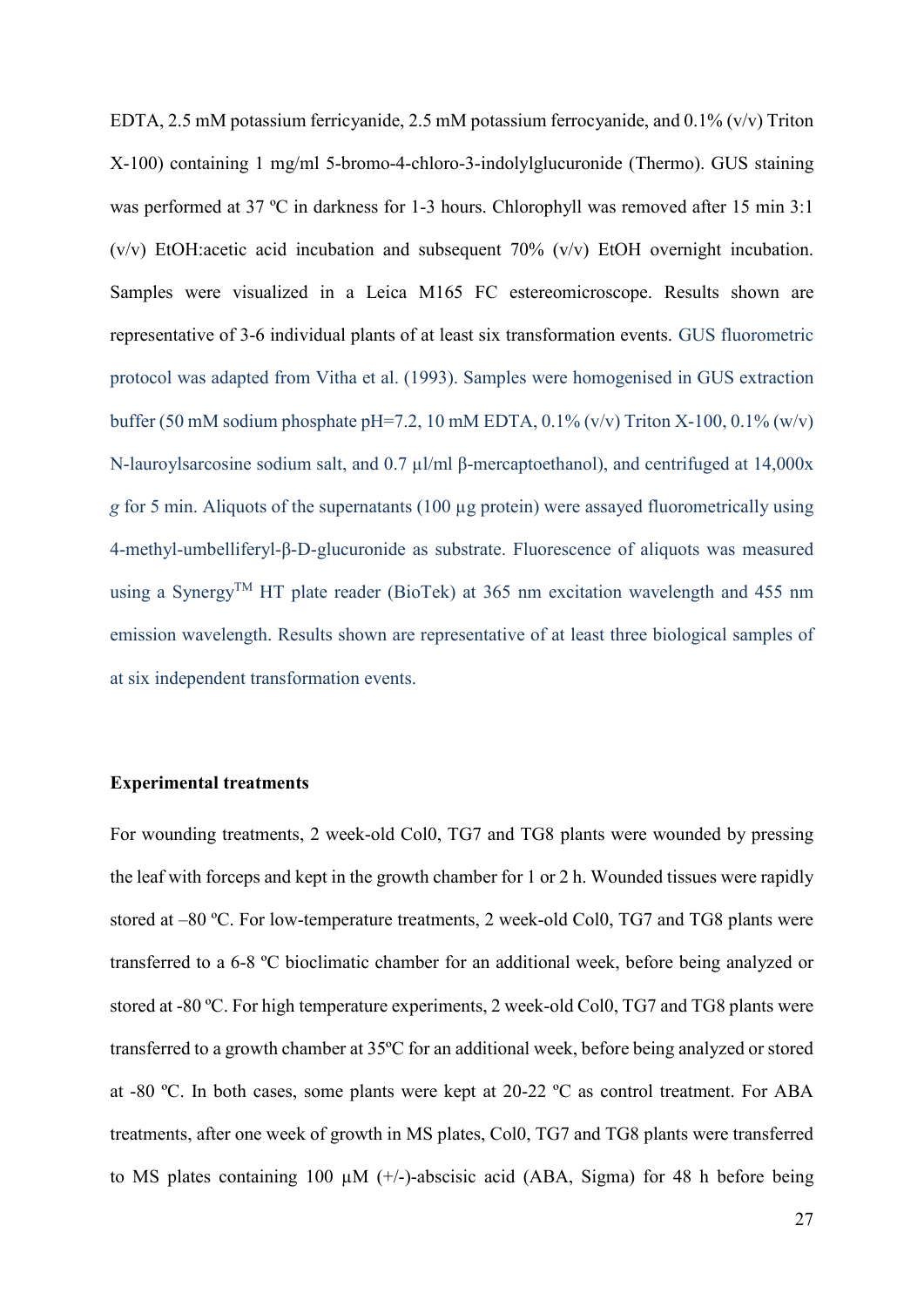analyzed or stored at -80 ºC. For MeJA treatment, two-week old Col0, TG7 and TG8 plants were sprayed with 100  $\mu$ M methyl jasmonate (MeJA, Sigma) for 1 or 2 hours, before being analyzed or stored at -80 ºC. ABA was dissolved in methanol and MeJA in water. Methanol and water were used for mock treatments in the hormone experiments. Analysis of variance (ANOVA) was applied to compare treatments. Statistical analyses was carried out with the program Statgraphics Plus for Windows 2.1, using a level of significance of 0.05.

## **Quantitative PCR analysis**

Total RNA was extracted from 0.5 g of rosette leaves and 0.1 g of roots with Trizol (Life Technologies) according to manufacturer's instructions. First-strand cDNA was synthesized from 3 µg of DNAase-treated RNA with M-MLV reverse transcriptase (Promega) and oligo dT. Quantitative PCR (qRT-PCR) was performed using a 7500 Real Time PCR System (Applied Biosystems), SYBR Green Master Mix (Applied Biosystems), and specific primers (Supplementary Table 1). The Ct values were calculated relative to EF1α reference gene (*At5g60390*) using 2-ΔΔCt method (Livak and Schmittgen, 2001). Data were obtained from the analysis of at least three biological samples with three independent technical repeats for each sample.

### **Bimolecular Fluorescence Complementation (BiFC) Analysis**

Three fragments of 1341, 1308 and 1347 bp, respectively, corresponding to the coding sequences of *AtFAD7*, *AtFAD8* and *AtFAD6* genes (without their corresponding STOP codons) were amplified by RT-PCR using Phusion® High Fidelity polymerase. Primers used for amplification (Supplementary Table 1) contained two BamHI and XmaI restriction sites to facilitate their cloning in the corresponding vectors. pUC-SPYNE and PUC-SPYCE vectors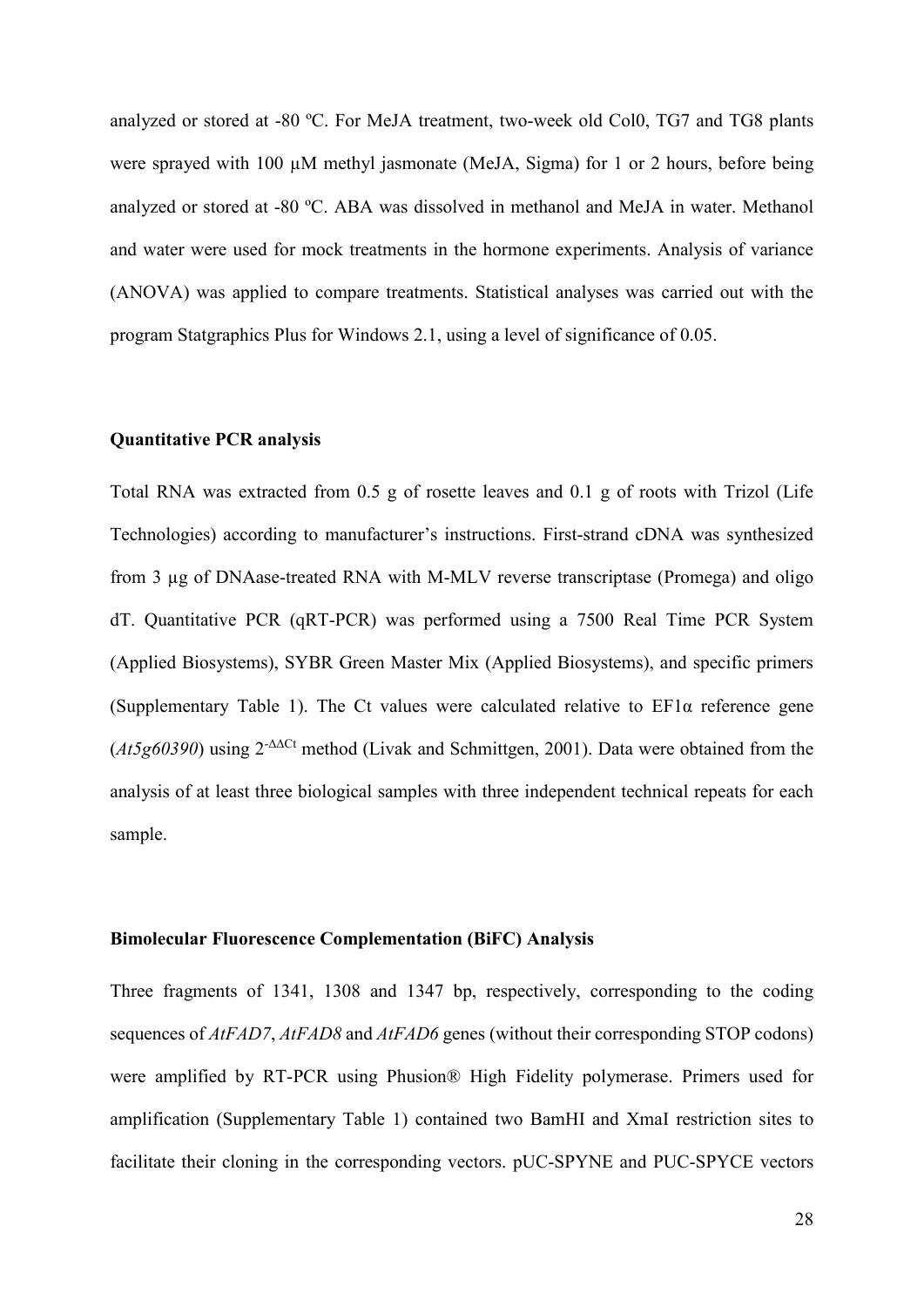(Walter et al., 2004), were used for the analysis. These vectors expressed the two target proteins fused to yellow fluorescent protein (YFP) in either N-terminal (pUC-SPYNE) or C-terminal (pUC-SPYCE) sites under the control of a 35S promoter. Protoplasts from Arabidopsis were obtained using the sandwich method (Wu et al., 2009) that uses Scoth® tape to remove the cuticle. Once the cuticle was removed with the tape, ten to fifteen leaves were incubated in a digestion mixture containing both Cellulase and Macerozyme (20 mM MES, pH: 5,7; 0.4 M Mannitol; 20 mM KCl; 10 mM CaCl<sub>2</sub>; 1.5% (w/v) Cellulase and 0.4% (w/v) Macerozyme 0.4% (w/v). Leaves were incubated in this mixture in darkness, at room temperature for no more than 1 h without agitation. Then, the mixture was diluted in washing buffer (20 mM MES, pH: 5,7; 125 mM CaCl<sub>2</sub>; 5 mM KCl) and filtered through a 0,2  $\mu$ m filter to eliminate debris and undigested material. Protoplasts were precipitated at 100 x g at 4 °C for 5 min and carefully resuspended in a 15 mM MES, pH:  $5.7$ ; 0.4 M MgCl<sub>2</sub> solution. Integrity of the isolated protoplasts was analyzed in a Leica M165 FC stereomicroscope (Leica Microsystems).

Once isolated, protoplasts were transformed following the PEG/Ca method described by Yoo et al. (2007) with several modifications. The PEG percentage was adjusted to 30% to avoid protoplast lysis. For transformation, 100 µl of protoplasts and 100 µl of protoplast transformation solution (0.2 M mannitol; 100 mM CaCl<sub>2</sub>;  $30\%$  (w/v) PEG4000) were mixed and 20 ng of DNA from each of the plasmids containing each of the protein pairs to be analyzed were added and incubated at room temperature for 20 min. The transformation reaction was stopped by adding 400 µL of washing buffer and the protoplasts were precipitated by centrifugation at 100 x g at 4 ºC for 5 min. Protoplasts were carefully resuspended in 2 mL of a 4 mM MES pH: 5.7; 0.5 M KCl solution and kept under illumination at 22-24 ºC for 12-24 h before visualization of fluorescence. Fluorescence was detected with a Leica DM2500 fluorescence microscope using a 40x immersion objective. YFP fluorescence emission was detected with the YFP filter (excitation 500/20 nm; emission 535/30 nm). Chlorophyll auto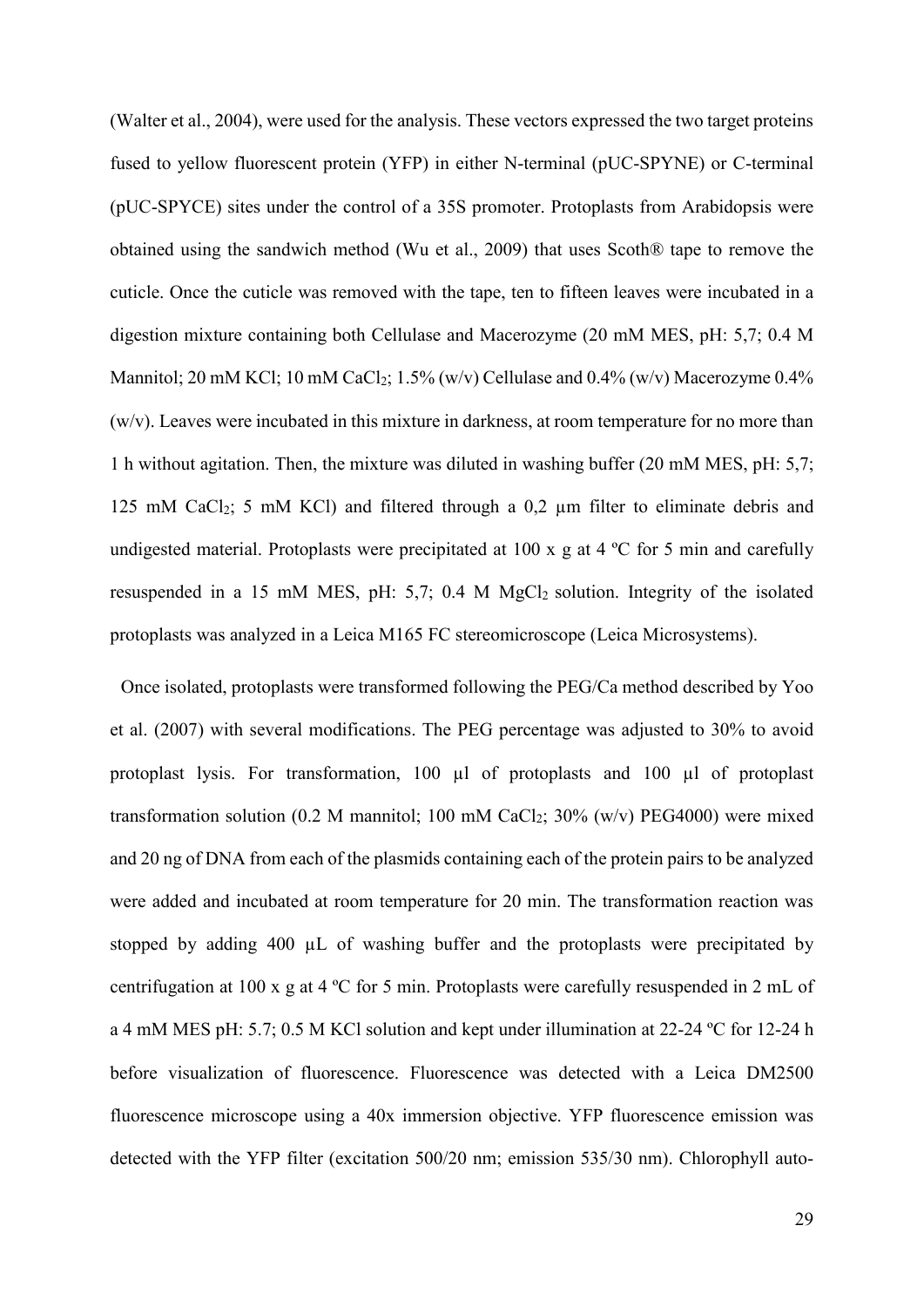fluorescence was detected with the N2.1 filter (excitation 515/560 nm; emission 590 nm).

### **Confocal microscopy analysis**

Fresh leaf imaging was carried out on a Leica TCS SP2 confocal microscope (CIBA-IACS, Zaragoza). Images were acquired using a 40x or 60x oil immersion objectives as described in Román et al., (2015). For root analysis, samples were incubated with 15 µM propidium iodide for 10 min in the dark and rinsed twice in water to stain the cell wall. Propidium iodide fluorescence was detected exciting with an Argon laser at 488 nm and emission was detected in the 600-680 nm range. Imaging of GFP emission was performed by sequential scanning. GFP was excited with a 488 line of an argon laser and the emission collected through a 505- 560 nm emission filter. Autofluorescence of chlorophyll was excited with the 633 nm line of an argon laser, and the emission was collected through a 651-717 nm emission filter. Images were taken with 6-8 line averaging. Images were analyzed and merged using Leica AF and Image J software. In all cases, special care was taken to avoid overlapping of fluorescence signals.

For co-localization purposes, Fluorescence Resonance Energy Transfer (FRET) analysis was carried out. To that end, two constructs expressing both FAD7-YFP and FAD8-YFP proteins under the control of a constitutive 35S promoter were generated using pEarly101 as destination vector. A third 35S:FAD6-CFP construct was also generated using pEarly102 destination vector. Once available, these constructs were transformed individually in *Agrobacterium tumefaciens* (GV3101 strain). For co-localization and FRET analysis, *N. benthamiana leaves from* 5-week old plants, grown at 22 ºC, 16 h light, 8 h dark photo period were infiltrated with a combination of *A. tumefaciens* cultures (OD600nm 0.5), harbouring either FAD7-YFP and FAD6-CFP or FAD8-YFP and FAD6-CFP. All constructs were co-infiltrated with the p19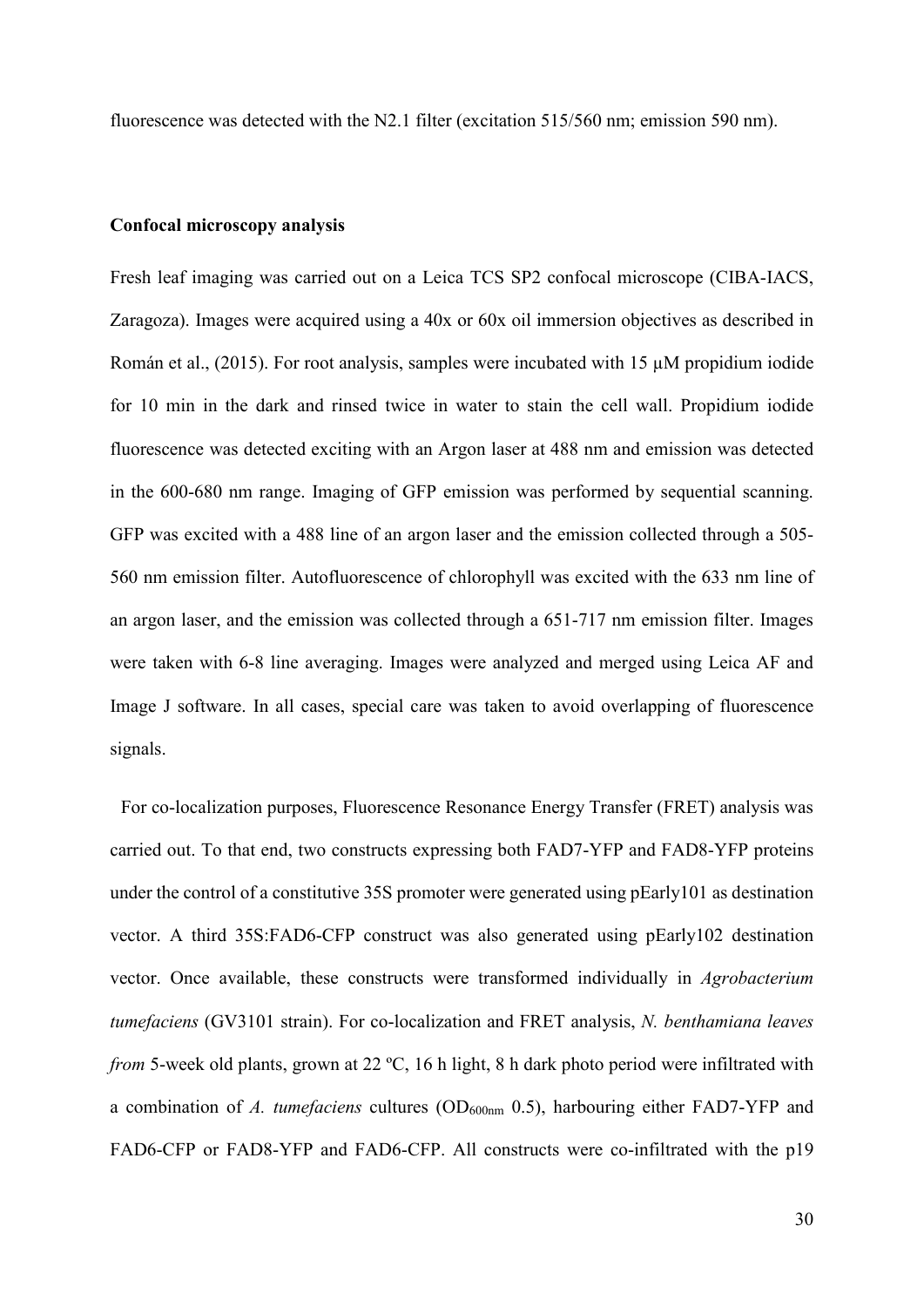plasmid to avoid silencing (Roman et al., 2015). Plants were kept in the growth chamber for 3- 5 days before analysis. Imaging of YFP and CFP emissions were performed by sequential scanning. CFP was excited with a 458 nm line of an argon laser and the emission collected through a 518-580 nm emission filter for YFP and 465-571 nm for CFP. Autofluorescence of chlorophyll was excited with the 633 nm line of an argon laser, and the emission was collected through a 651-717 nm emission filter. Images were taken with 6-8 line averaging. Images were analyzed and merged using Leica AF and Image J software.

## **Immunoblot analysis**

Protein extracts were obtained from 0.5 g of Arabidopsis rosette leaves or 0.1 g of roots homogeneized in a mortar with liquid nitrogen. The powder was dissolved in buffer A (0.1 M Tris-HCl, pH: 7.5; 20% (w/v) glycerol; 1 mM EDTA; 10 mM MgCl<sub>2</sub>; 14 mM  $\beta$ mercaptoethanol; 100 µg/ml Pefabloc (Fluka); 1 µg/ml antipain (Sigma-Aldrich) and 1 µg/ml leupeptin, (Sigma-Aldrich) and filtered with Miracloth paper (Calbiochem). The protein content of the different fractions was estimated using the BioRad protein assay reagent (BioRad). Except when specifically mentioned, total protein of 20 µg was loaded per lane. Western blot procedures were performed as described in Román et al., (2015) using a GFP antibody (ab290, Abcam). Anti-OEE33 (Alfonso et al., 2004), that recognizes the 33 kDa oxygen evolving extrinsic protein from Photosystem II, was used as an internal loading control.

## **Root lipid analysis**

Total lipids were obtained from 0.1 g of roots from plants of the different lines grown vertically in MS plates for two weeks, extracted as described (Bligh and Dyer, 1959) and analysed by gas chromatography (GC), (Román et al., 2015). Data from fatty acid analysis were obtained from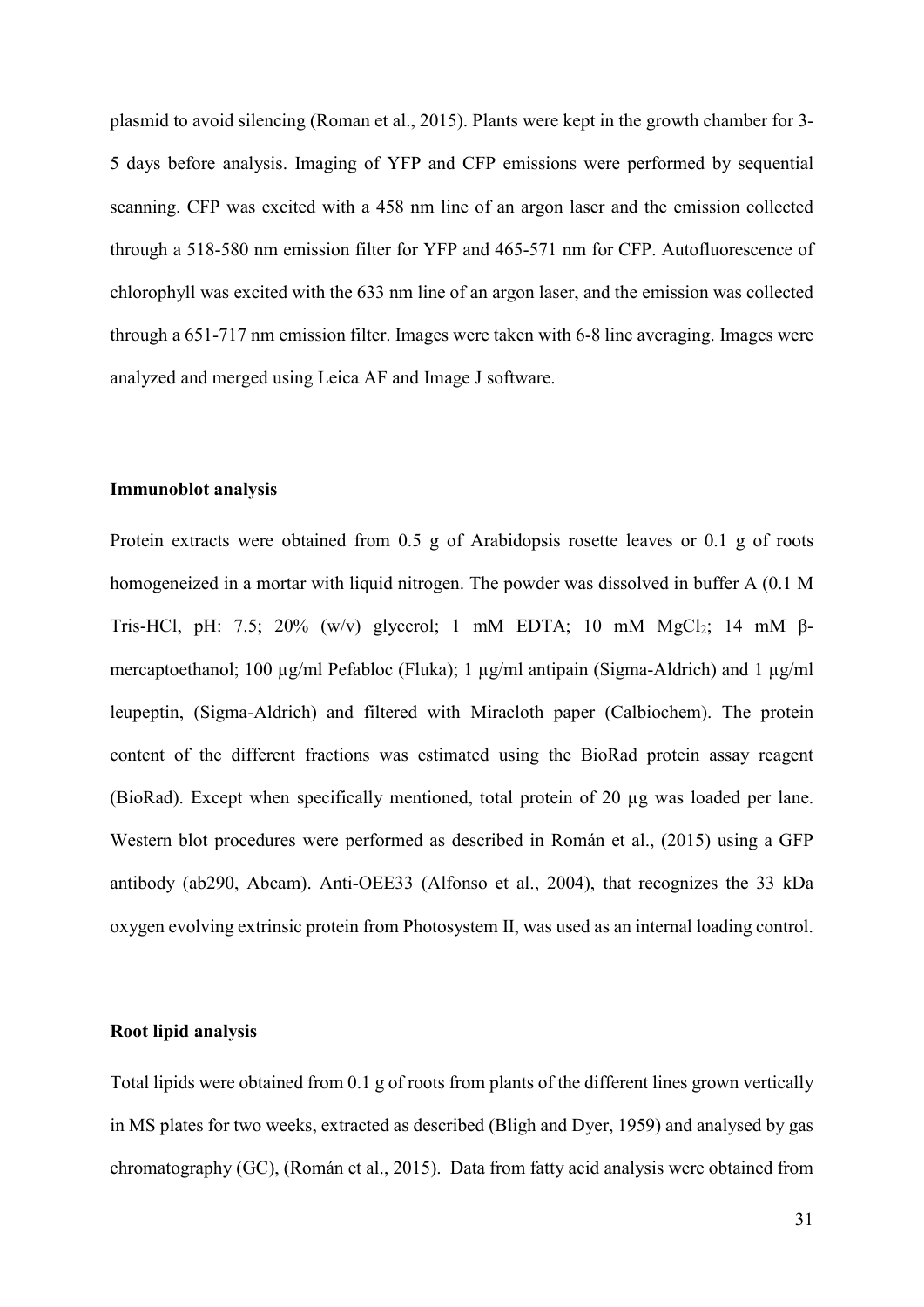two independent biological experiments with two technical repeats per experiment. Analysis of variance (ANOVA) was applied to compare treatments with the program Statgraphics Plus for Windows 2.1, using a level of significance of 0.05.

## **Funding**

This work was supported by the Spanish Ministry of Economy and Competitiveness (MINECO), Grant AGL2014-55300-R and Gobierno de Aragón, strategic research projects, A09-17-R. Á. S.-G. was recipient of a FPI fellowship from MINECO.

## **Acknowledgements**

We thank Dr. MV López /EEAD-CSIC) for assistance in the statistical analysis and P. Lorente and M. de la Vega for technical assistance.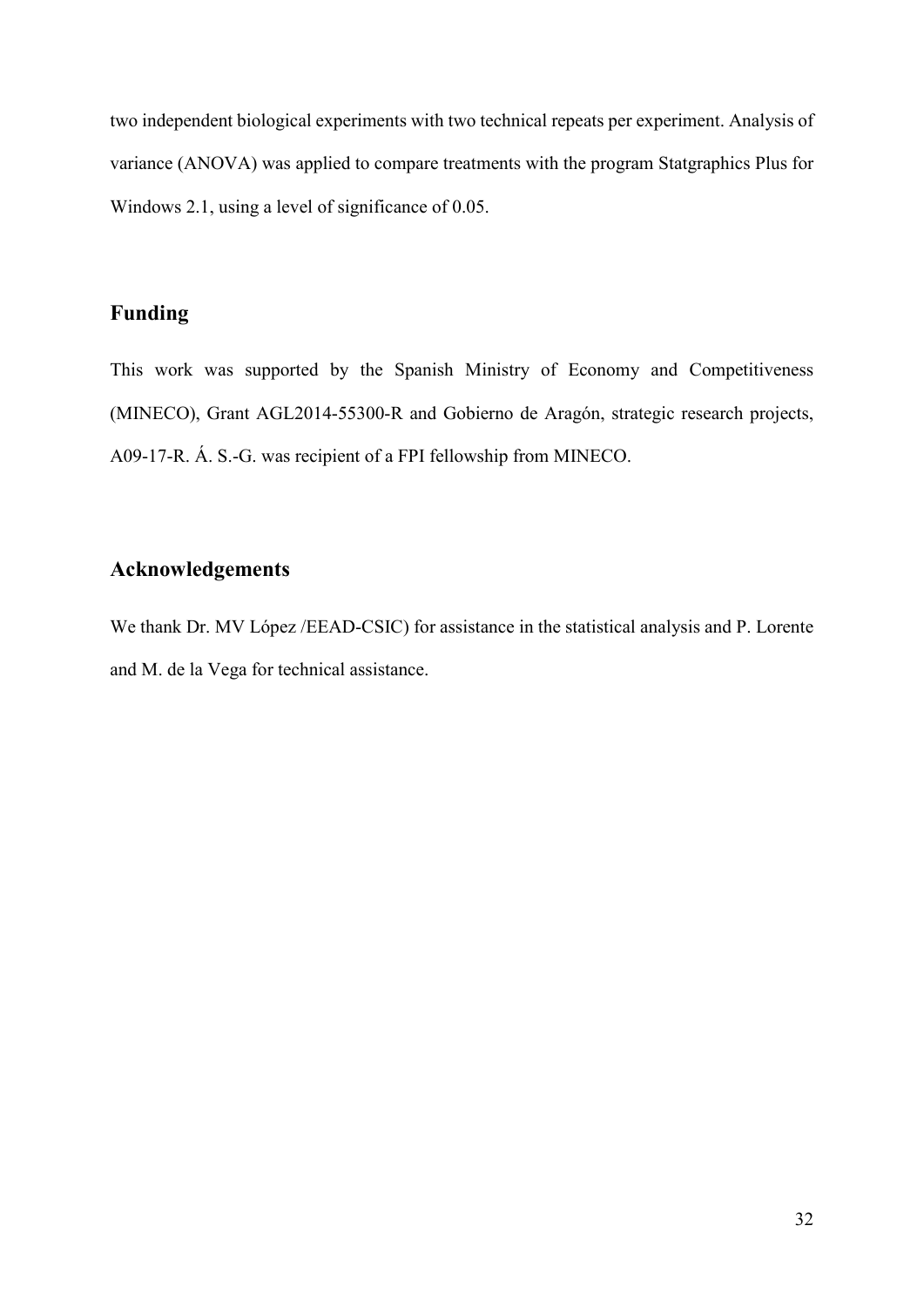#### **REFERENCES**

- Alfonso, M., Collados, R., Yruela, I, and Picorel, R. (2004). Photoinihibition and recovery in a herbicide-resustenta mutant from glycine max (L.) Merr cell cultures deficient in fatty acid unsaturation. *Planta* 291: 428-439.
- Andreu, V., Lagunas, B., Collados, R., Picorel, R., and Alfonso, M. (2010). The *GmFAD7* gene family from soybean: identification of novel genes and tissue-specific conformations of the FAD7 enzyme involved in desaturase activity. *J. Exp. Bot.* 61: 3371-3384.
- Berberich, T., Harada, M., Sugawara, K., Kodama, H., Iba, K., and Kusano, T. (1998) Two maize genes encoding ω-3 fatty-acid desaturase and their differential expression to temperature. *Plant Mol. Biol.* 36: 297-306.
- Beaudoin, F., Wu, X., Li, F., Haslam, R.P., Markham, J.E., Zheng, H., Napier, J.A., and Kunst, L. (2009) Functional characterization of the Arabidopsis beta-ketoacyl-coenzyme A reductase candidates of the fatty acid elongase. *Plant Physiol.* 150: 1174–1191.
- Bligh E. G, and Dyer W. S. (1959). A rapid method of total lipid extraction and purification. *Can. J. Biochem. Physiol.* 37: 911-917.
- Bilyeu, K.D., Palavalli, L., Sleper, D.A., and Beuselinck, P.R. **(**2003) Three microsomal desaturase genes contribute to soybean linolenic acid levels. *Crop Sci.* 43: 1833-1838.
- Breuers, F.K.H., Bräutigam, A., Geimer, S., Welzel, U.Y., Stefano, G., Renna, L., Brandizzi, F., and Weber, A.P.M. (2012) Dynamic remodelling of the plastid envelope membranes – atool for chloroplast envelope invivo localizations. *Front. Plant Sci.* 3**:** 1-10.
- Browse, J., McCourt, P., and Somerville, C. (1986). A mutant of Arabidopsis deficient in C(18:3) and C(16:3) leaf lipids. *Plant Phys.* 81: 859-864.
- Browse, J., McConn, M., James, D., and Miquel, M. (1993) Mutants o f Arabidopsis deficient in the synthesis of α-linolenate. *J. Biol. Chem.* 268: 16345-16351.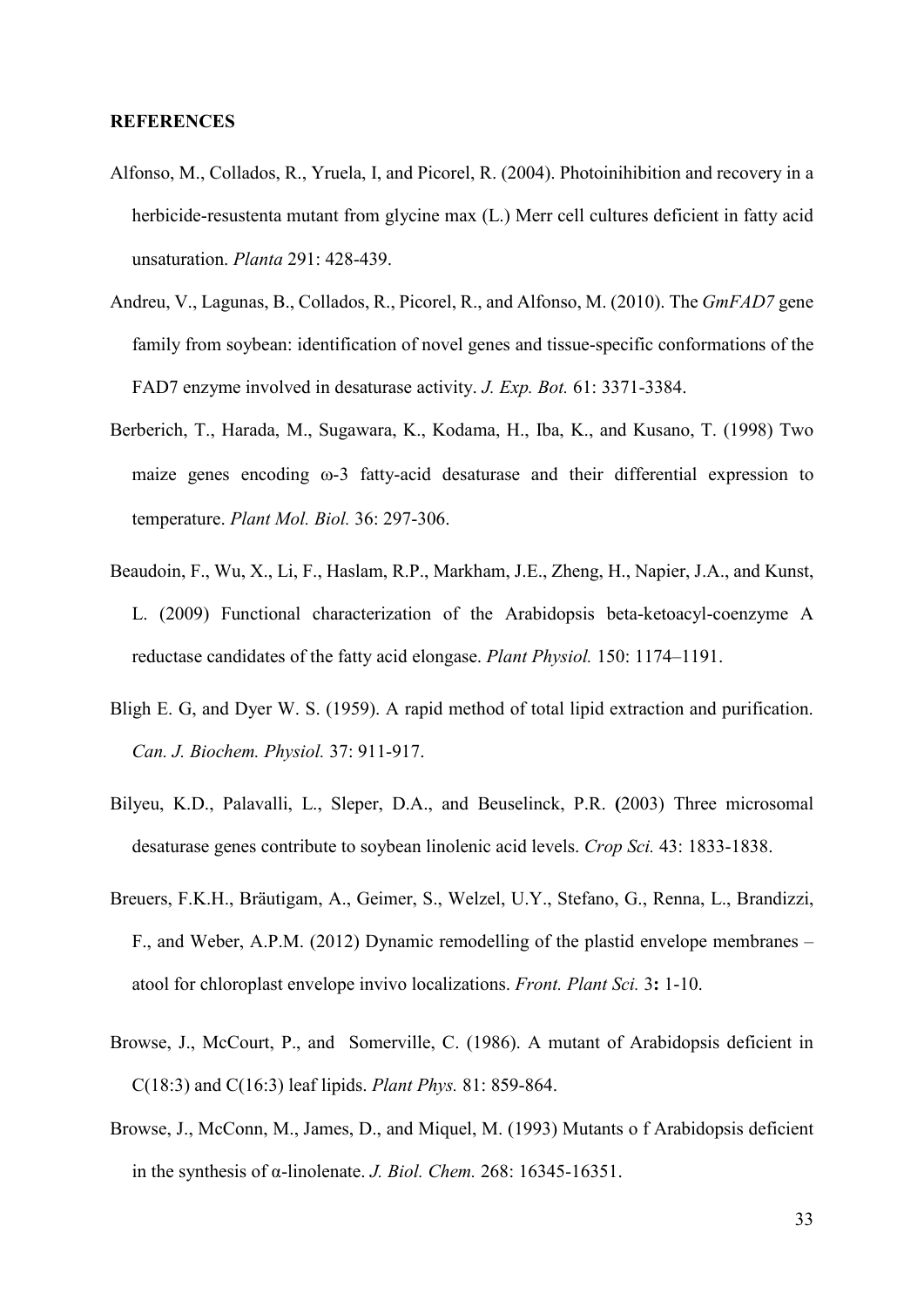- Collados, R., Andreu, V., Picorel, R., and Alfonso, M. (2006). A light-sensitive mechanism differently regulates transcription and transcript stability of omega-3 fatty acid desaturases (*FAD3*, *FAD7* and *FAD8*) in soybean photosynthetic cell suspensions. *FEBS lett.* 580: 4934- 4940.
- Clough, S.J., and Bent, A.F. (1998) Floral dip: a simplified method for *Agrobacterium*mediated transformation of *Arabidopsis thaliana*. *Plant J.* 16**:** 735-743.
- Curtis, M.D., and Grossnicklaus, U. (2003). A gateway cloning vector set for high-throughput functional analysis of genes *in planta*. *Plant Physiol.* 133: 462-469.
- Doyle, J.J. and Doyle, J.L. (1990) Isolation of fresh DNA from fresh tissue. *Focus* 12*:* 13-15*.*
- Dyer, J. M., and Mullen, R. T. (2001). Immunocytological localization of two plant fatty acid desaturases in the endoplasmic reticulum. *FEBS lett.* 494**:** 44-47.
- Earley, K.W., Haag, R., Pontes, O., Opper, K., and Juehne, T. (2006). Gateway-compatible vectors for plant functional genomics and proteomics. *Plant J.* 45: 616-629.
- Ferro, M., Salvi, D., Brugiere, S., Miras, S., and Kowalski, S. (2003). Proteomics of the chloroplast envelope membranes from *Arabidopsis thaliana*. *Mol & Cell Proteom* 2: 325- 345.
- Gibson, S., Arondel, V., Iba, K., and Somerville, C. (1994). Cloning of a temperature-regulated gene encoding a chloroplast omega-3 desaturase from *Arabidopsis thaliana*. *Plant Phys.* 106: 1615-1621.
- Hamada, T., Nischiuchi, T., Kodama, H., Nishimura, M., and Iba, K. (1996) cDNA cloning of a wounding-inducible gene encoding a plastid omega-3 fatty acid desaturase from tobacco. *Plant Cell Physiol*. 37: 606-611.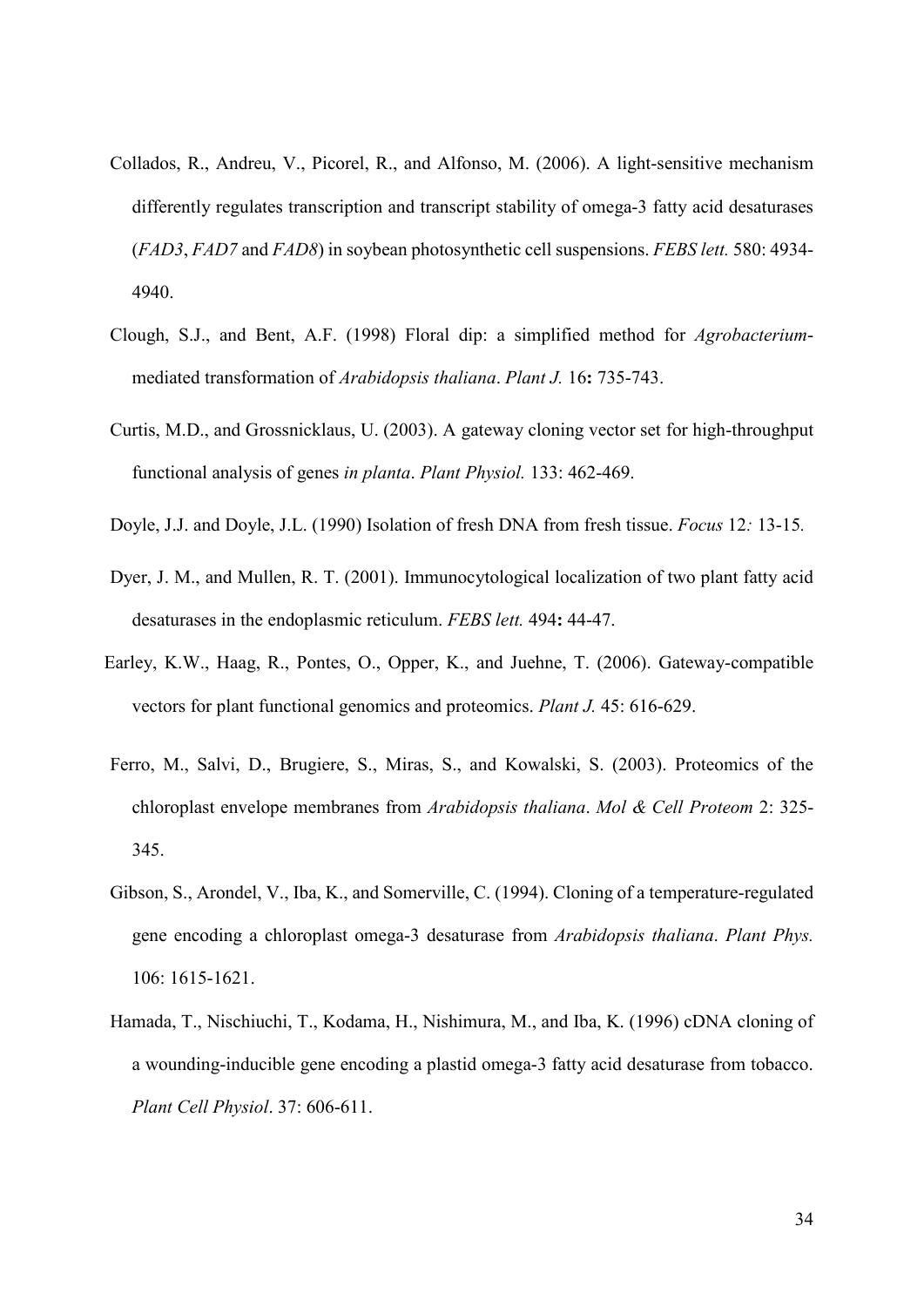- Horiguchi, G., Kawakami, N., Kusumi, K., Kodama, H., and Iba, K. (1998). Developmental regulation of genes for microsome and plastid omega-3 fatty acid desaturases in wheat (*Triticum aestivum L.*). *Plant Cell Physiol.* 39: 540-544.
- Iba, K. (2002) Acclimative response to temperature stress in higher plants: approaches of gene engineering for temperature tolerance. *Ann. Rev. Plant Biol.* 53**:** 225-245.
- Jefferson, R.A., Kavanagh, T.A. and Bevan, M.W. **(**1987). GUS fusions: β-glucuronidase as a sensitive and versatile gene fusion marker in higher plants. *EMBO J.* 6: 3901 -3907.
- Karimi, M., De Meyer, B. and Hilson, P. (2005) Modular cloning and expression of tagged fluorescent protein in plant cells. *Trends Plant Sci.* 10: 103-105.
- Lagunas, B., Román, Á., Andreu, V., Picorel, R., and Alfonso, M. (2013). A temporal regulatory mechanism controls the different contribution of endoplasmic reticulum and plastidial ω-3 desaturases to trienoic fatty acid content during leaf development in soybean (Glycine max cv Volania). *Phytochemistry* 95**:** 158-167.
- Lemieux, B., Miquel, M., Somerville, C., and Browse, J. (1990). Mutants of Arabidopsis with alterations in seed lipid fatty acid composition. *Theor. App. Gen.* 80: 234-240.
- Li-Beisson, Y., Shorrosh, B., Beisson, F., Andersson, M.X. *et al*. (2013) Acyl-lipid metabolism. *Arabidopsis Book* 11: 161.
- Livak, K.J. and Schmittgen, T.D. (2001) Analysis of relative gene expression data using realtime PCR and the 2(-delta Delta C(T) method. *Methods* 25: 402-408.
- Lou, Y., and Shanklin, J. (2010) Evidence that the yeast desaturase Ole1p exists as a dimer *in vivo*. *J. Biol. Chem.* 28**5**: 19384-19390.
- Lou, Y, Schwender, J. and Shanklin, J. (2014) FAD2 and FAD3 desaturases from heterodimers that facilitate metabolite channeling *in vivo*. *J. Biol. Che*m. 289: 17996-18007.
- Martz, F., Kiviniem,i S., Plava, T.E., and Sutinen, M.L. **(**2006). Contribution of omega-3 fatty acid desaturase and 3-ketoacyl-ACP synthase II (KASII) genes in the modulation of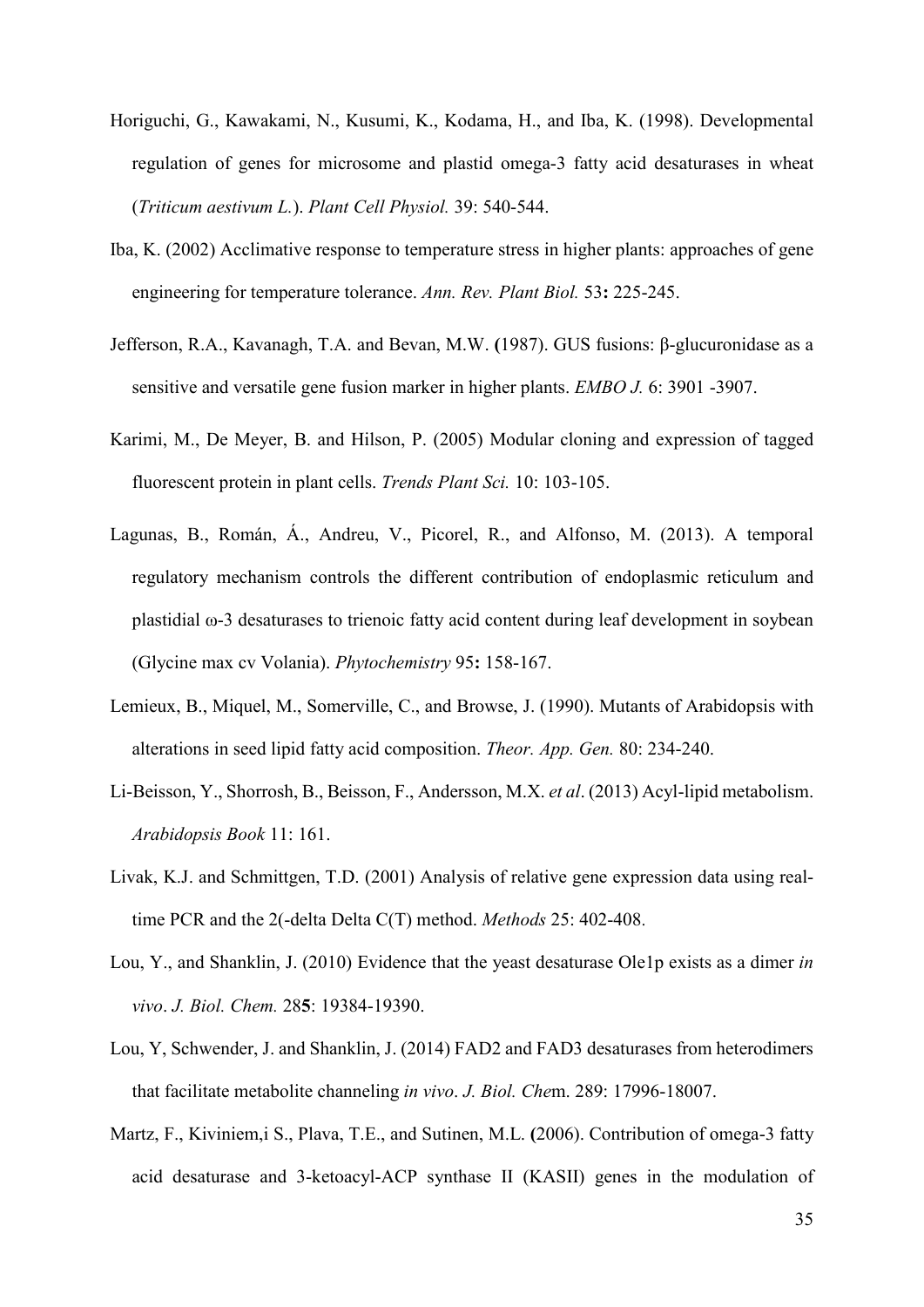glycerolipid fatty acid composition during cold acclimation in birch leaves. *J. Exp. Bot.* 57: 897-909.

- Matsuda, O., Sakamoto, H., Hashimoto, T., and Iba, K. (2005). A temperature-sensitive mechanism that regulates post-translational stability of a plastidial omega-3 fatty acid desaturase (FAD8) in Arabidopsis leaf tissues. *J. Biol. Chem.* 280: 3597-3604.
- McConn, M., Hugly, S., Browse, J., and Somerville, C. (1994). A mutation at the FAD8 locus of Arabidopsis identifies a second chloroplast omega-3 desaturase. *Plant Phys*. 106: 1609- 1614.
- McConn, M. and Browse, J. (1996). The criruppeltical requirement for linolenic acid is pollen development, not photosynthesis in an Arabidopsis mutant. *Plant Cell* 8: 403-416.
- Murata, N., Sato, N., Takahashi, N. and Hamazaki, Y. (1982). Compositions and positional distributions of fatty-acids in phospholipids from leaves of chilling sensitive and chilling resistant plants. *Plant & Cell Physiol.* 23: 1071-1079.
- Nishida, I., and Murata, N. (1996). Chilling sensivity in plants and cyanobacteria: the crucial contribution of membrane lipids. *Ann. Rev. Plant Physiol. Plant Mol. Biol.* 47: 541-568.
- Nishiuchi, T., Nakamura, T., Abe, T., T., Kodama, H., Nishimura, M. and Iba, K. (1995). Tisue specific and light-responsive regulation of the promoter region of the Arabidopsis thaliana chloroplast w-3 fatty acid desaturase gene (*FAD7*) *Plant Mol Biol.* 29: 599-609.
- Nishiuchi, T., Hamada, T., Kodama, H., and Iba, K. (1997). Wounding changes the spatial expression pattern of the Arabidopsis plastid w-3 fatty acid desaturase gene (*FAD7*) through different signal transduction pathways. *Plant Cell* 9: 1701–1712.
- Reymond, P., Weber, H., Diamond, M., and Farmer, E.E. (2000) Differential gene expression in response to mechanical wounding and insect feeding in Arabidopsis. *Plant Cell* 12: 707- 719.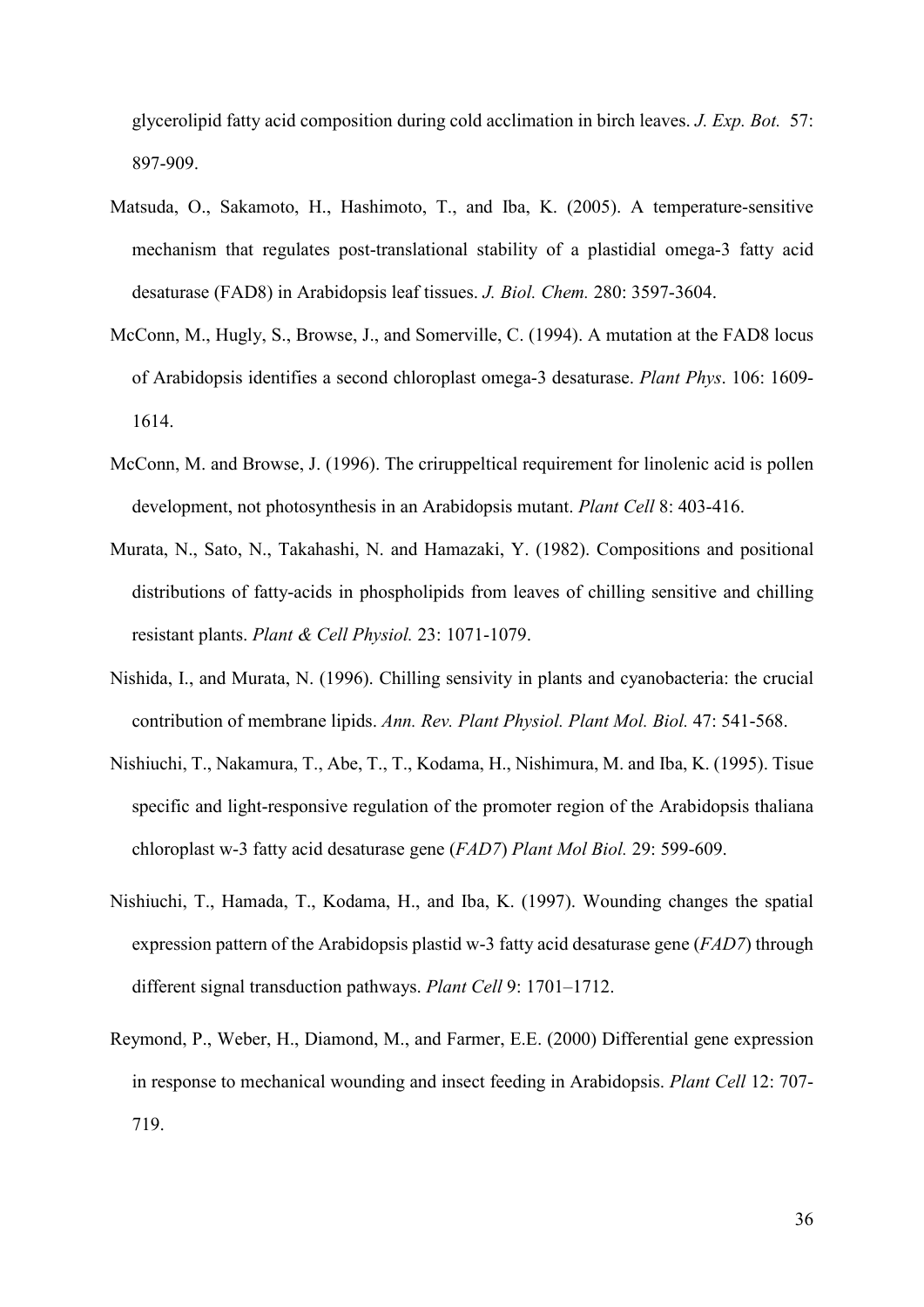- Román, A., Andreu, V., Hernández, M.L., Lagunas, B., Picorel, R., Martínez-Rivas, J.M., and Alfonso, M. (2012) Contribution of the different omega-3 fatty acid desaturase genes to the cold response in soybean. *J. Exp. Bot.* 63: 4973-4982.
- Román, A., Hernández, M.L., Soria-García, A., López-Gomollón, S., Lagunas, B., Picorel, R., Martínez-Rivas, J.M., and Alfonso, M. (2015) Non-redundant contribution of the plastidial FAD8 omega-3 desaturase to glicerolipid unsaturation at different temperatures in *Arabidopsis*. *Mol. Plant* 8: 1599-1611.
- Schaller, A. and Stinzi, A. (2009) Enzymes in jasmonate biosynthesis Structure, function, regulation. *Phytochemistry* 70: 1532-1538.
- Staswick, P.E., Su, W.P., and Howell, S.H. (1992). Methyl jasmonate inhibition of root growth and induction of a leaf protein are decreased in an *Arabidopsis thaliana* mutant. *Proc. Natl. Acad. Sci. USA.* 89: 6837-6840.
- Taki, N., Sasaki-Sekimoto, Y., Obayashi, T., Kikuta, A., Kobayashi, K., Ainai, T., Yagi, K., Sakurai, N., Suzuki, H., Masuda, T., Takamiya, L., Shibata, D., Kobayashi, Y., and Ohta, H. (2005) 12-oxo-phytodienoic acid triggers expression of a distinct set of genes and plays a rrole in wound-induced gene expression in Arabidopsis. *Plant Physiol.* 139: 1268-1283.
- Vitha, S., Benes, K., Michalova, M. and Ondrej, M. (1993) Quantitative β-glucuronidase assay in transgenic plants. *Biologia Plantarum* 35: 151-155.
- Wada, H. and Murata, N. (2007). The essential role of phosphatidylglycerol in photosynthesis. *Photosynth Res.* 92**:** 205-215.
- Wallis, J., and Browse, J**.** (2002) Mutants of *Arabidopsis* reveal many roles for membrane lipids. *Progr. Lipid Res.* 41: 254-278.
- Walter, M., Chaban, C., Schutze, K., Batistic, O., Weckermann, K., Nake, C., Blazevic, D., Grefen, C., Schumacher, K., Oecking, C., Harter, K. and Kudla, J. (2004). Visualization of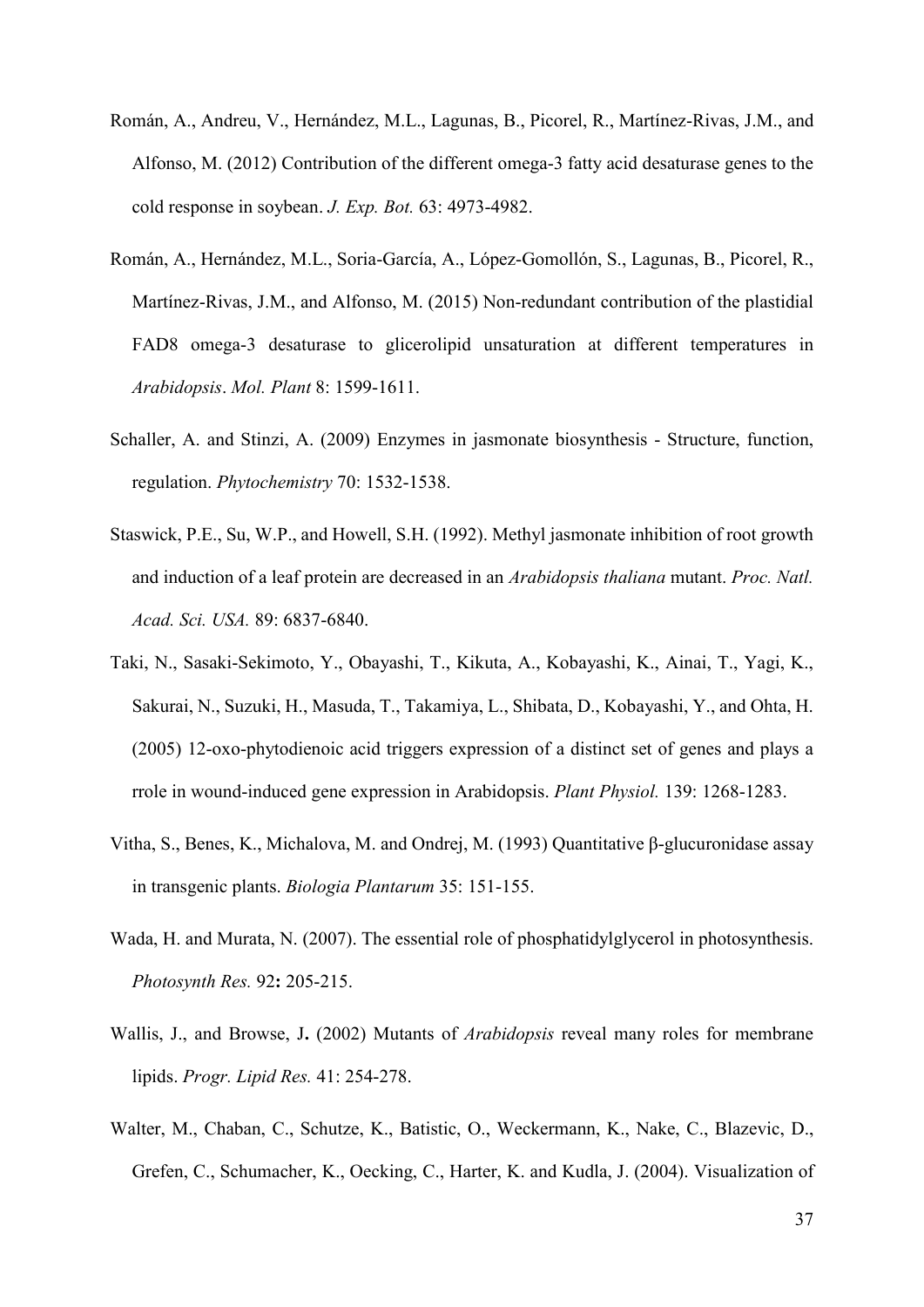protein interactions in living plant cells using bimolecular fluorescence complementation. *Plant J.* 40: 428-438.

- Wang, R.S., Pandey, S., Li, S., Gookin, T.E., Zhao, Z., Albert, R., and Assmann, S.M. (2011) Common and Unique elements of the ABA-regulated transcriptome of Arabidopsis guard cells. *BMC Genomics* 12: 216-240.
- Wasternack, C. and Hause, B. (2013) Jasmonates: biosynthesis, perception, signal transduction and action in plant stress response, growth and development. An update to the 2007 review in *Annals of Botany*. *Ann. Bot*. 111: 1021-1058.
- Wu, F. H., Shen, S. C., Lee, L. Y., Lee, S. H., Chan, M. T. and Lin, C. S. (2009). Tape-Arabidopsis Sandwich - a simpler Arabidopsis protoplast isolation method. *Plant Methods* 5: 16.
- Yadav, N.S., Wierzbicki, A., Aegerter, M., Caster, C.S., Perez-Grau, L., Kinney, A.J., Hitz, W.D., Booth, R.J., Schweiger, B., Stecca, K.L., Allen, S.M., Blackwell, M., Reiter, R.S., Carlson, T.J., Russell, S.H., Feldmann, K.A., Pierce, J., and Browse, J. (1993) Cloning of higher plant ω3 fatty-acid desaturases. *Plant Physiol.* 103: 467-476.
- Yoo, S. D., Cho, Y. H. and Sheen, J. (2007). Arabidopsis mesophyll protoplasts: a versatile cell system for transient gene expression analysis. *Nat Protoc*. 2: 1565-1572.
- Zhu, J.K. (2002) Salt and drought stress signal transduction in plants. *Ann. Rev. Plant Biol*. 53: 247-273.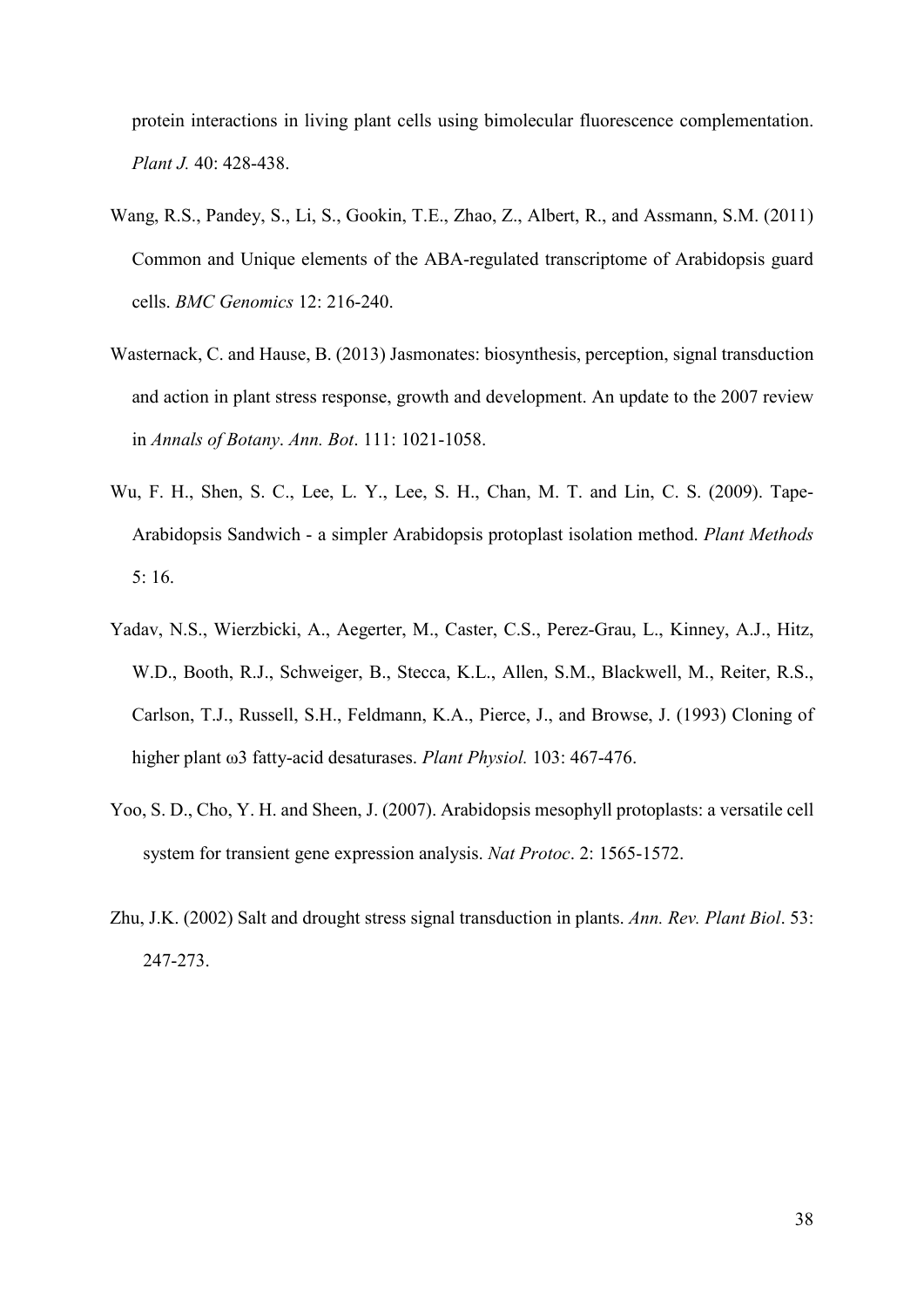## **FIGURE LEGENDS**

**Figure 1**. Characterization of the *AtFAD7* and *AtFAD8* gene promoter sequences used in this work. GUS histochemical staining of transgenic lines carrying the 1682 bp sequence corresponding to the *AtFAD7* gene promoter after 1 h GUS-staining in (A) cotyledonal leaves; (B) rosette leaves; (C) roots. GUS histochemical staining of transgenic lines carrying the 2958 bp sequence corresponding to the *AtFAD8* gene promoter after 1 h (D-F) or 3 h (H-K) GUSstaining in (D, H) cotyledonal leaves; (E, I) rosette leaves; (F, K) roots. (L-N) plants carrying the pMDC163 empty vector. 14-d old rosette leaves and roots were used for the analysis. (O) GUS activity (nmol of 4-methylumbelliferone, MU) produced per minute per milligram of protein using 4-methylumbelliferyl β-D-glucuronide as substrate. Each bar represnts the activity of an individual transgenic event. Data represent means of at least three biological replicates.

**Figure 2.** Confocal microscopy analysis of the relative abundance of both *At*FAD7 and *At*FAD8 proteins in leaves from transgenic lines carrying the *AtFAD7*p1,7kb:FAD7-GFP and *AtFAD8*p3kb:FAD8-GFP constructs. Analysis was performed in two week-old rosette leaves. Merged images (chlorophyll autofluorescence in red and GFP in green) of plants carrying the *AtFAD7*p1,7kb:FAD7-GFP from: (A) cotyledonal leaves; (B) young rosette leaves; (C) mature rosette leaves. Plants carrying the *AtFAD8*p3kb:FAD8-GFP from: (D) cotyledonal leaves; (E) young rosette leaves; (F) mature rosette leaves. Bars correspond to 10 µm.

**Figure 3.** Confocal microscopy analysis of the relative abundance of both *At*FAD7 and *At*FAD8 proteins in roots from transgenic lines carrying the *AtFAD7*p1,7kb:FAD7-GFP and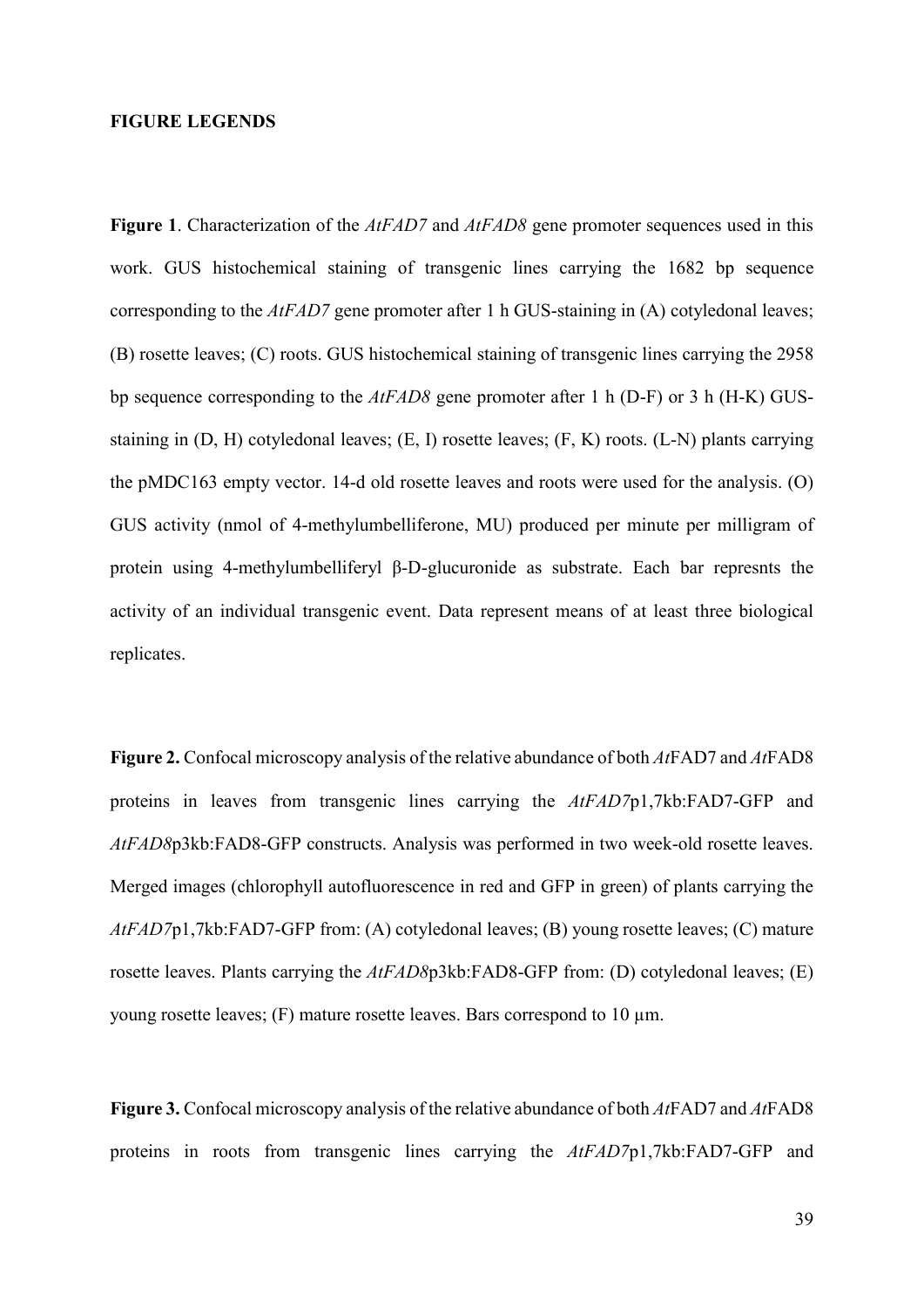*AtFAD8*p3kb:FAD8-GFP constructs. Analysis was performed in roots from two week-old plants. Merged images of plants carrying the *AtFAD7*p1,7kb:FAD7-GFP from: (A) root tip; (D) root. Plants carrying the *AtFAD8*p3kb:FAD8-GFP from: (B) root tip; (E) root. Plants carrying the empty vector (C) root tip; (F) root. Red fluorescent signal was obtained by propidium iodide staining. Bars correspond to 25 µm.

**Figure 4**. Western blot analysis of the relative abundance of *At*FAD7 and *At*FAD8 proteins in transgenic lines carrying the *AtFAD7*p1,7kb:FAD7-GFP and *AtFAD8*p3kb:FAD8-GFP (TG8) contructs. Protein extracts from two week old rosette leaves from transgenic lines carrying the *AtFAD7*p1,7kb:FAD7-GFP (TG7) and the *AtFAD8*p3kb:FAD8-GFP constructs (TG8), (left panel). 20 µg of total protein were loaded per lane for the *AtFAD7*p1,7kb:FAD7-GFP plants. For detection of the *At*FAD8-GFP protein, 35-40 µg of total protein were loaded per lane. AntiOEE33 was used as internal control. Protein extracts from roots and leaves of transgenic lines carrying the *AtFAD7*p1,7kb:FAD7-GFP construct (right panel). 20 µg of total protein were loaded per lane. Anti-GFP was used as primary antibody. Total protein stained by Coomasie is shown as loading control.

**Figure 5**. Response of *At*FAD7 and *At*FAD8 to wounding and jasmonate. (A) qRT-PCR expression analysis of *AtFAD7* and *AtFAD8* genes in response to wounding (upper panel) or MeJA (lower panel) in Col0, TG7 and TG8 plant lines. Data represent means of at least three biological replicates. Asterisk indicates that the differences significant over than 2-fold or less than 0,5-fold when compared with the control. (B) Western blot analysis of the relative abundance of *At*FAD7 protein in TG7 and TG8 transgenic lines upon wounding (left panel) or 100 µM MeJA supplementation (right panel). 20 µg of total protein were loaded per lane for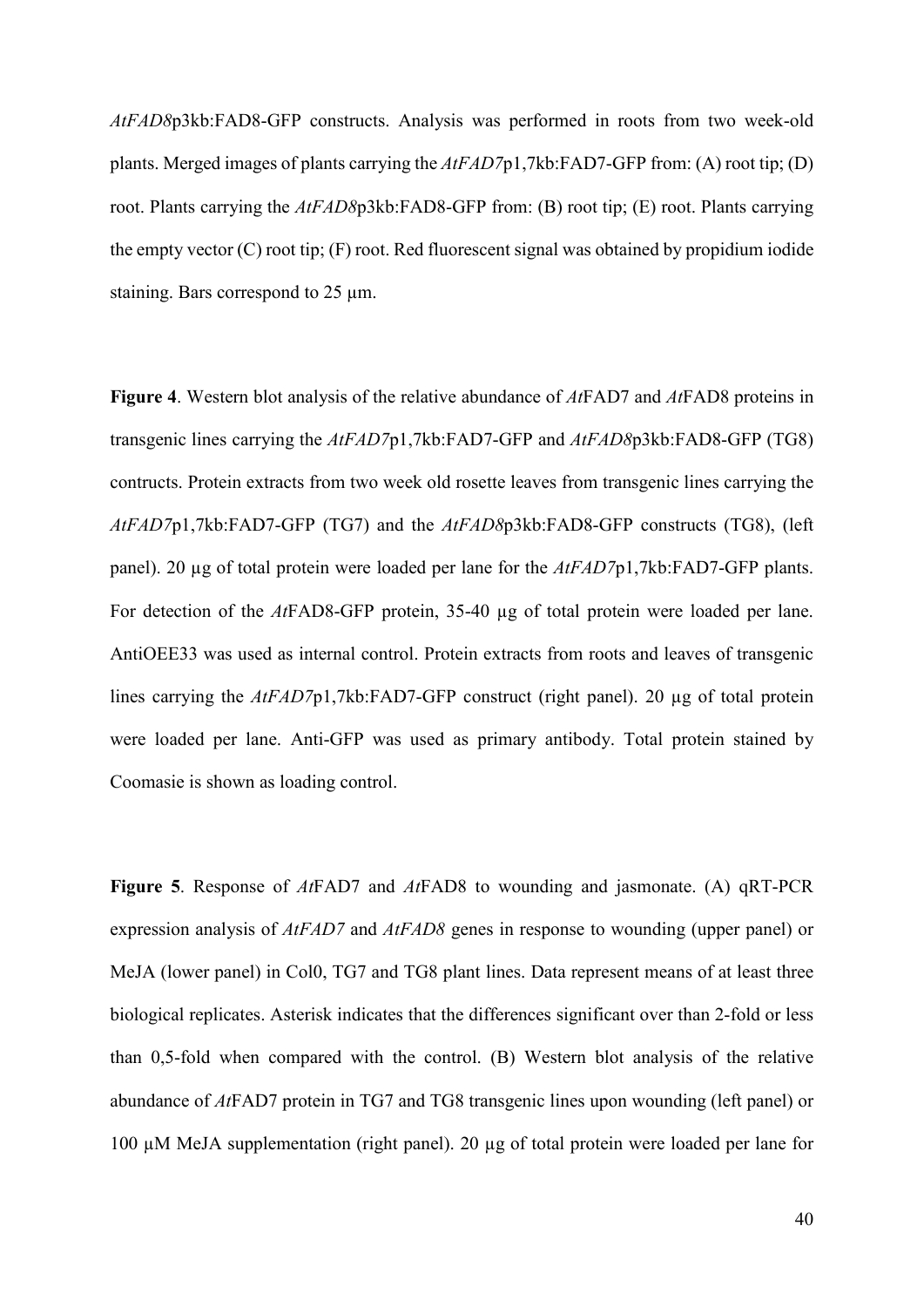the *AtFAD7*p1,7kb:FAD7-GFP plants. For detection of the *At*FAD8-GFP protein, 35-40 µg of total protein were loaded per lane. Anti-GFP was used as primary antibody. AntiOEE33 was used as internal control.

**Figure 6.** Effect of ABA on *AtFAD7* and *AtFAD8* gene expression and protein levels. (A) qRT-PCR expression analysis of *AtFAD7* and *AtFAD8* genes in response to 100 µM ABA treatment in Col0, TG7 and TG8 plant lines. Data represent means of at least three biological replicates. Asterisk indicates that the differences significant over than 2-fold or less than 0,5-fold when compared with the control. (B) Western blot analysis of the relative abundance of the *At*FAD7 and *At*FAD8 protein in TG7 and TG8 lines in response to 100 µM ABA treatment. For detection of the *At*FAD7-GFP protein, 15-20 µg of total protein were loaded per lane. For the *At*FAD8- GFP protein, 35 µg of total protein were loaded per lane. AntiOEE33 was used as internal control.

**Figure 7**. Effect of cold or heat on *AtFAD7* and *AtFAD8* gene expression and protein levels. (A) qRT-PCR expression analysis of *AtFAD7* and *AtFAD8* genes in response to cold (6ºC), (upper panel) or heat (35ºC), (lower panel) in Col0, TG7 and TG8 plant lines. Data represent means of at least three biological replicates. Asterisk indicates that the differences significant over than 2-fold or less than 0,5-fold when compared with the control. (B) Western blot analysis of the relative abundance of the *At*FAD7 and *At*FAD8 protein in TG7 and TG8 lines at 22, 6 ºC and 35 ºC. For detection of the *At*FAD7-GFP protein, 15-20 µg of total protein were loaded per lane. For the *At*FAD8-GFP protein, 35 µg of total protein were loaded per lane. AntiOEE33 was used as internal control.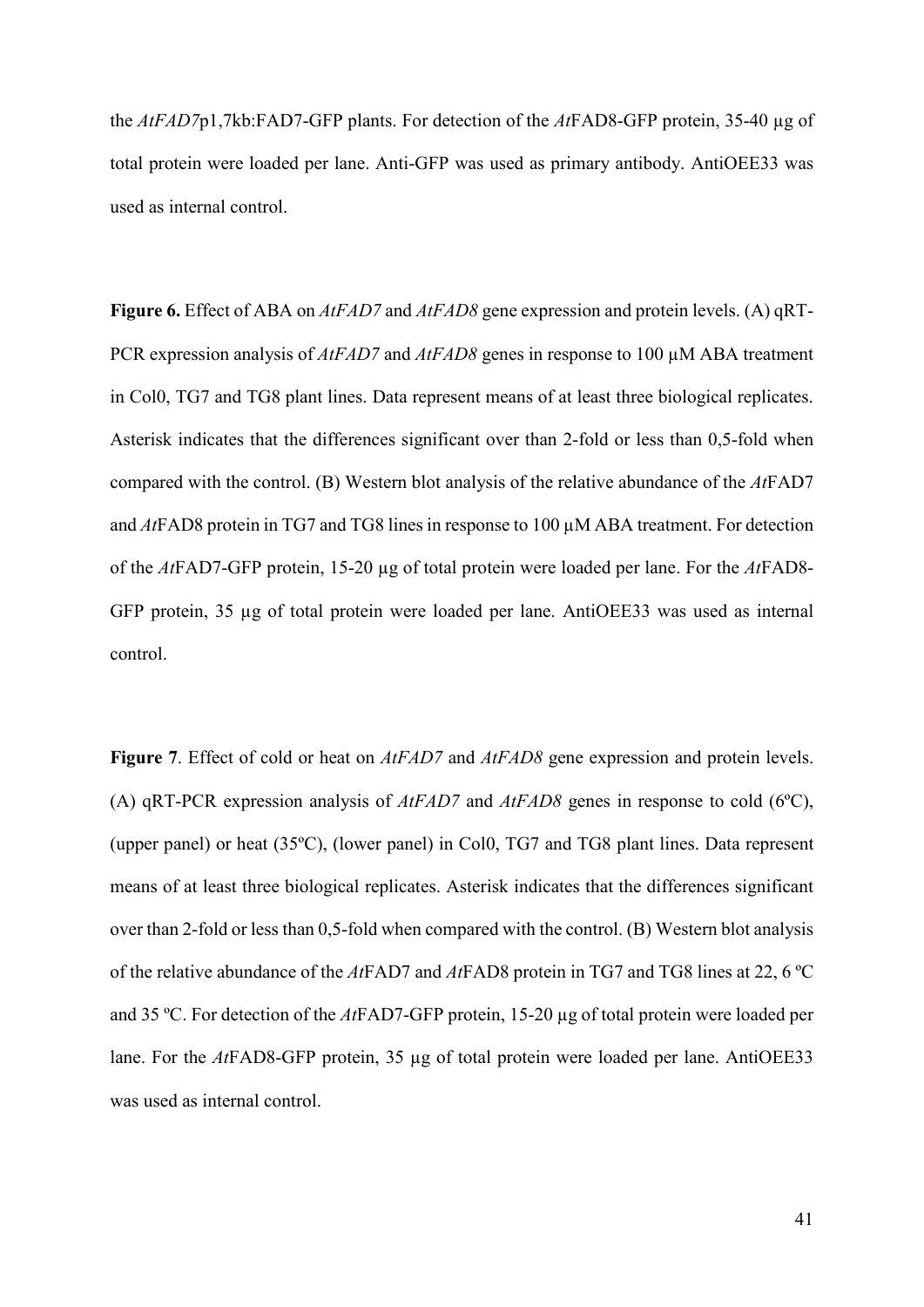**Figure 8.** Bimolecular fluorescence complementation analysis of the *in vivo* interaction of *At*FAD7 and *At*FAD8 proteins with the plastidial ω-6 desaturase *At*FAD6. All the red chlorophyll autofluorescence, yellow YFP and merged channels are shown for each pair. (A) protoplasts were transformed with a pEarley101 construct carrying the *At*FAD8 protein fused to YFP used as a positive control; (B) an empty pUC-SPYNE vector was used as negative control; (C) nYFP-FAD7/FAD6-cYFP pair; (D) nYFP-FAD6/FAD7-cYFP pair; (E) nYFP-FAD8/FAD6-cYFP pair; (F) nYFP-FAD6/FAD8-cYFP pair; (G) nYFP-FAD7/FAD8-cYFP pair; (H) nYFP-FAD8/FAD7-cYFP pair; (I) nYFP-FAD7/FAD7-cYFP pair; (J) nYFP-FAD8/FAD8-cYFP pair. Bars correspond to 100  $\mu$ m.

**Supplementary Figure 1.** Schematic diagram of the constructs used for the analysis of the relative abundance of *At*FAD7 and *At*FAD8 proteins. Location of both *AtFAD7* and *AtFAD8* genes in chromosomes 3 and 5, respectively, is indicated. Position of genes upstream both *AtFAD*7 and *AtFAD*8 is also indicated. A diagram of the localization and distribution of putative *cis*-acting regulatory sequences found in both promoters using PLANTCARE and PLACE tools is also shown.

**Supplementary Figure 2.** (A) Determination of the *AtFAD7*, *AtFAD*8 and *AtFAD3* gene expression ratio in TG7 and TG8 lines with respect to Col0. Data represent means of at least three biological replicates. (B) Growth phenotype of TG7 and TG8 plant lines compared to that from Col0. Plants were grown for 4 weeks in a climatic chamber.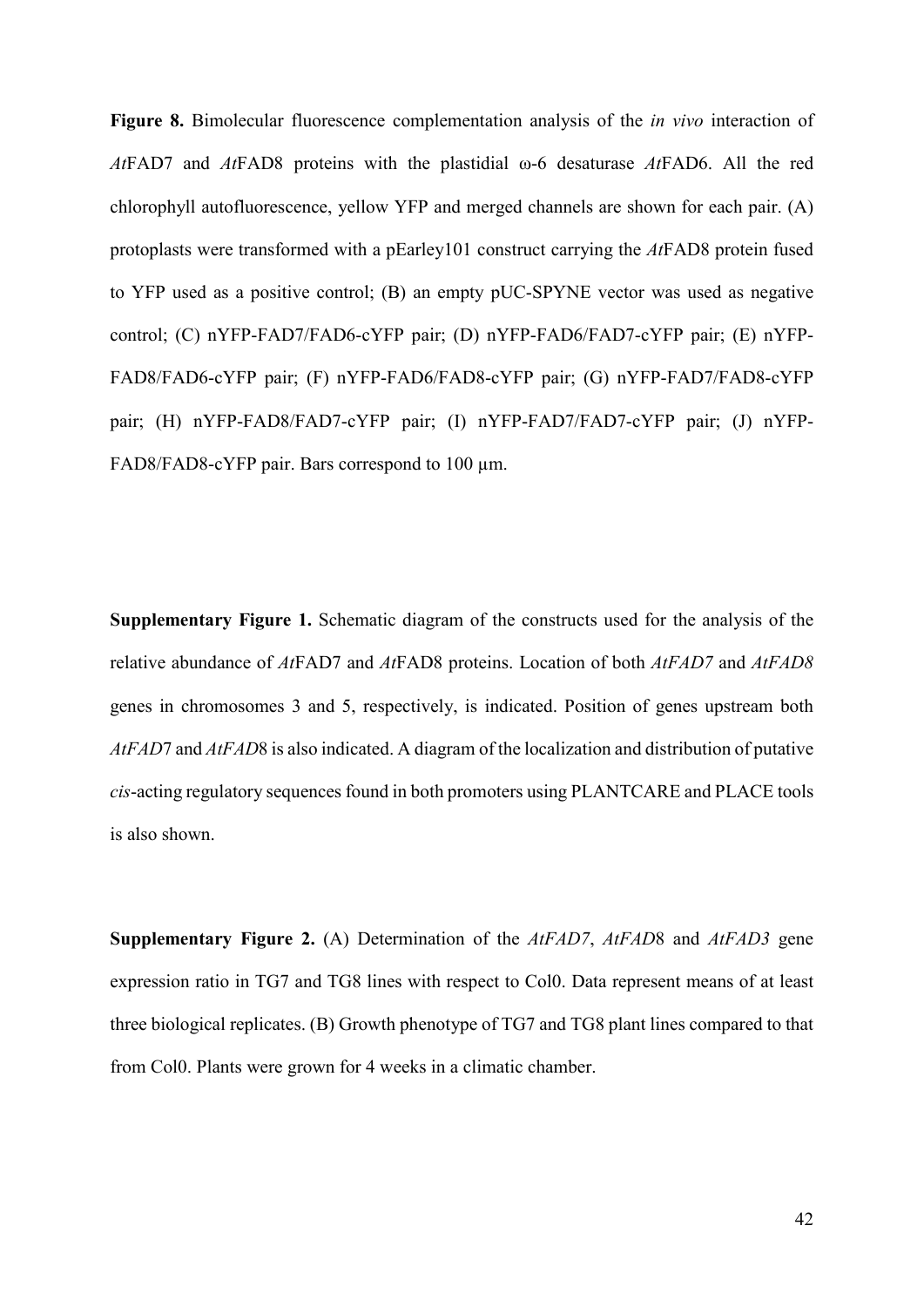**Supplementary Figure 3.** Confocal microscopy analysis from leaves of transgenic lines carrying the empty vector pEN-R2F-L3. Analysis was performed either in 10 day cotyledonal leaves as well as from two week-old rosette leaves. Bars correspond to 10  $\mu$ m.

**Supplementary Figure 4.** Confocal microscopy analysis of the *At*FAD7 protein roots from transgenic lines carrying the *AtFAD7*p1,7kb:FAD7-GFP construct grown fully illuminated or with the root growth zone protected from light. Analysis was performed in roots from 7 d-old plants in which the root growth area of the MS plates was covered to avoid illumination (A and B) or kept under illumination (C and D). Merged images of plants carrying the *AtFAD7*p1,7kb:FAD7-GFP from (A and C) root tip; (B and D) root. Red fluorescent signal was obtained by propidium iodide staining. Bars correspond to 25 µm.

**Supplementary Figure 5.** Western blot analysis of the relative abundance of the *At*FAD8 protein in transgenic lines carrying the *AtFAD8*p3kb:FAD8-GFP contructs in leaf and roots. Protein extracts from leaves and roots from two week old transgenic lines grown in MS plates, carrying the *AtFAD8*p3kb:FAD8-GFP construct. To favour its detection in roots, 40-50 µg of total protein were loaded per lane. Anti-GFP was used as primary antibody. Coomasie staining of total proteins from both extracts is shown as loading control.

**Supplementary Figure 6.** RT-PCR of *LOX2* and *ABI1* genes as internal controls of the MeJA and ABA treatments applied in this work. ACTIN was used as housekeeping gene.

**Supplementary Figure 7.** (A) Confocal microscopy analysis of the relative abundance of both *At*FAD7 and *At*FAD8 proteins in TG7 and TG8 transgenic lines in response to cold treatment.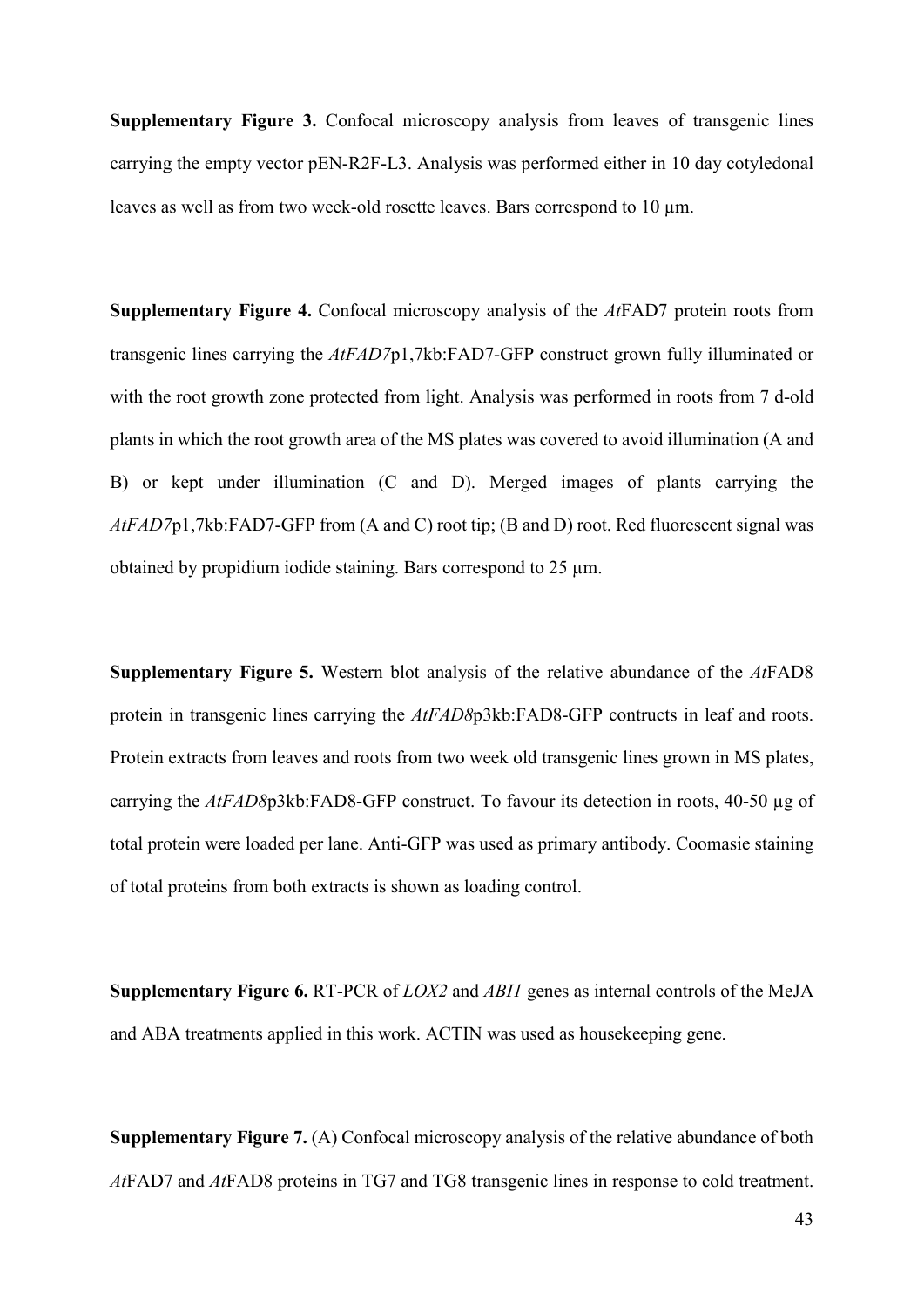Plants were maintained at 22 ºC or kept at 6 ºC for one week before the analysis. Bars correspond to 10 µm. (B) Confocal microscopy analysis of the relative abundance of the *At*FAD7 protein in TG7 transgenic lines in response to 100 µM ABA treatment. Bars correspond to 10 µm.

**Supplementary Figure 8. Co-localization/FRET analysis of FAD7-YFP and FAD8-YFP fusion proteins with FAD6-CFP by transient expression in** *N. benthamiana* **leaves.** Upper panel FAD7-FAD6 interaction; lower panel FAD8-FAD6 interaction. (A and E) autofluorescence of the chlorophyll from plastids, (B and F) FAD6-CFP, (C and G) FAD7-YFP and FAD8-YFP signals, respectively; (D and H) merged image from A,B , C and F,G,H, respectively. Scale bar is 10 µm in all pictures.